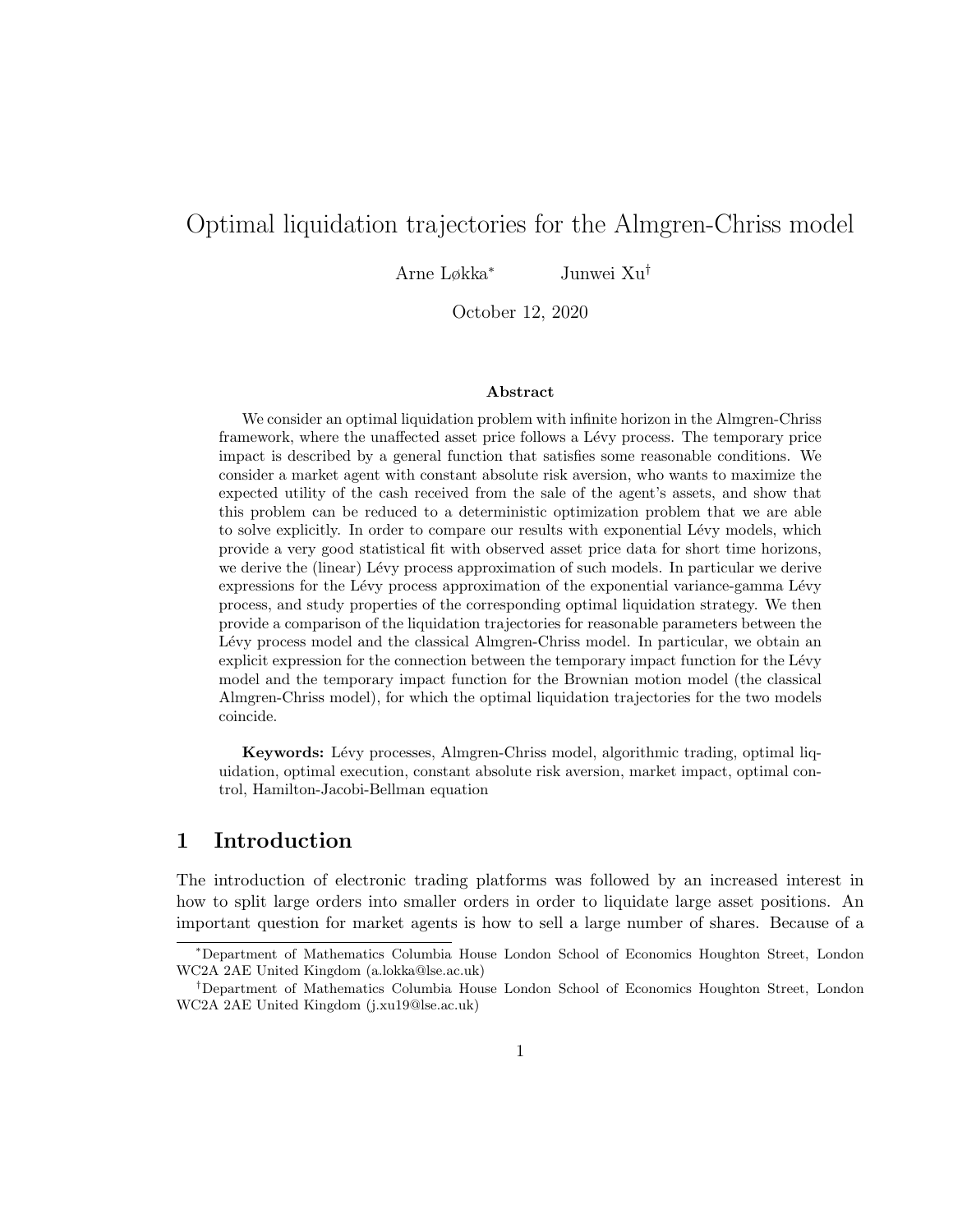lack of liquidity in the market it is often not practical to sell all the shares immediately since this can result in too high an execution cost. By splitting a large block of orders into smaller ones, the agent can often reduce the cost substantially. The problem of finding the optimal way to do this has therefore been the subject of considerable interest.

When the agent determines the speed at which to sell the shares, the key components are execution cost and market risk. A slow execution speed will result in a low execution cost, but high market risk. On the other hand, a rapid execution speed will result in a low market risk, but high execution cost. In most models dealing with optimal execution, Brownian motion is driving the market risk. However, in reality observed stock price data demonstrate that Brownian motion is not a particularly good model for stock prices, especially for shorter time periods. For instance, sudden large price movements and the heavy-tailed distributions of logreturns can not be captured by Brownian motion. Also, observed logarithmic stock returns over short time-horizons are not normally distributed. On the other hand, there are many theoretical and empirical studies that show that Lévy processes provide a good fit to market data. For detailed discussions, we refer to [Madan and Seneta \(1990\)](#page-35-0), [Eberlein and Keller](#page-34-0) [\(1995\)](#page-34-0) and [Barndorff-Nielsen \(1997\)](#page-34-1). For the reasons explained above, that in practise the time it takes to liquidate is often very short and that Lévy processes provide good statistical models for stock prices over short periods, we shall consider models based on Lévy processes.

We consider a continuous-time optimal liquidation problem of a single stock in the Almgren-Chriss framework with infinite time horizon. The permanent impact function is supposed to be linear, and we describe the temporary market impact function in terms of general sufficient conditions ensuring that we are able to solve the problem explicitly. The unaffected share price is driven by a linear Lévy process. We assume that the market agent is not permitted to buy back shares during liquidation, but we can in any case show by a dynamic programming argument that any such strategy would be sub-optimal. The agent is supposed to have constant absolute risk aversion (CARA), and the aim is to maximize expected utility of the final cash position over a set of admissible liquidation strategies. Following an idea introduced in [Schied et al. \(2010\)](#page-36-0), the optimization problem is reduced to an optimization problem over a set of deterministic strategies. Moreover, we show that for a general Lévy process, there is no immediate relationship between the optimal strategy for the mean-variance criteria and the optimal strategy for the expected exponential utility, which holds for the Brownian motion case. We also show that when the Lévy process is a strict submartingale, our problem is illposed, and it is always optimal to hold on to the shares rather than sell. Then by solving the Hamilton-Jacobi-Bellman equation, the optimal liquidation strategy is derived in an explicit form. After that, we provide some conditions that determine whether the optimal strategy has a finite termination time.

The standard way to analyze stock price data is to find the statistics of the log-returns. This naturally leads to exponential Lévy models, and most distributions for the driving Lévy process in relation to stock price data are of the exponential model type. Given a specific exponential Lévy model, we therefore show how to linearize the model in order to get a model of the form relevant to our paper. We then provide some examples where we assume the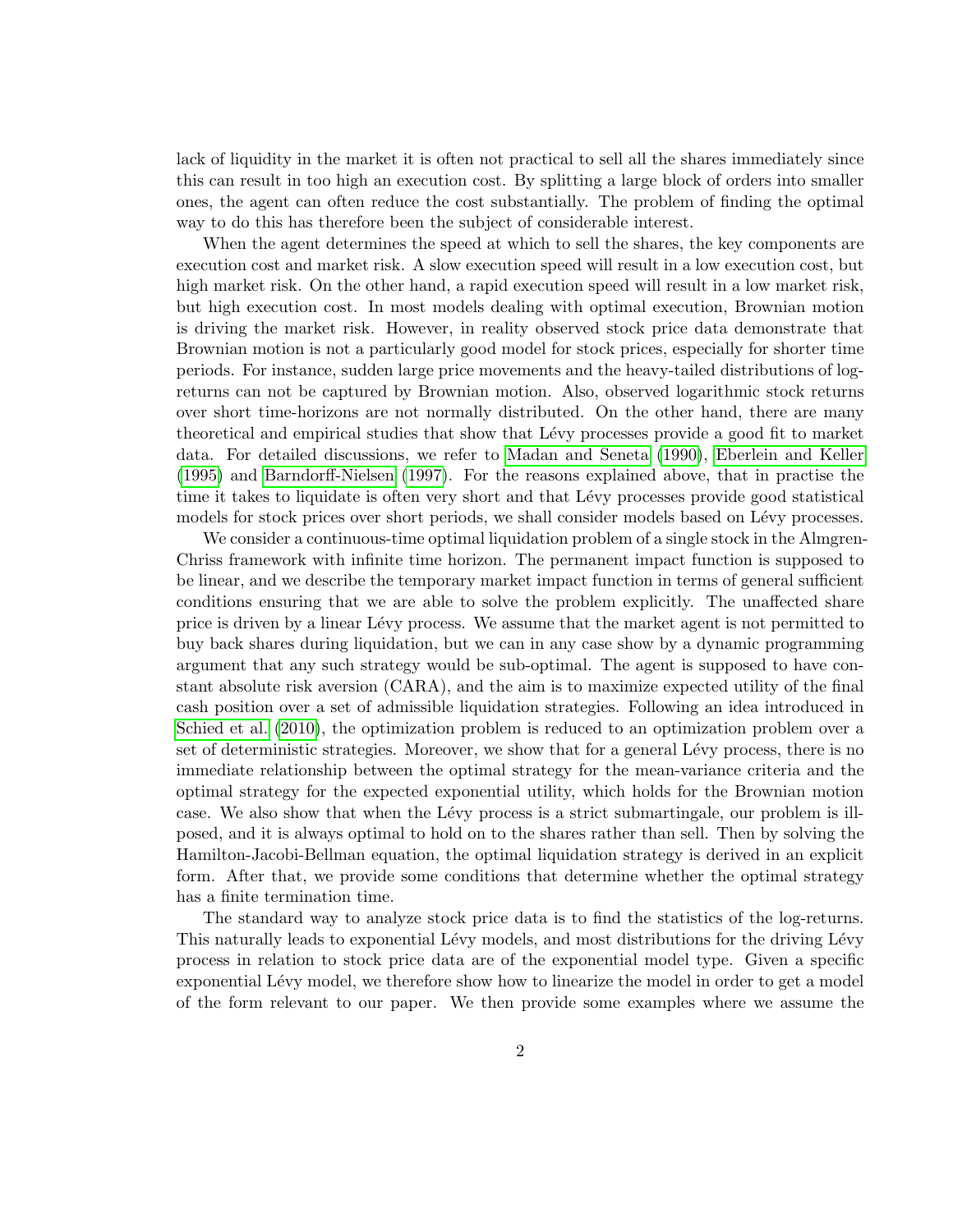log-returns of the share price satisfy the variance-gamma distribution and where they satisfy the normal distribution. In the variance-gamma case we find that the widely used power law market impact function can result in optimal strategies which liquidate faster than what seems practical. We point out that the cost from large trading speeds may be underestimated by power functions, and that a function with a bigger growth rate may better reflect the cost of execution.

For an introduction to high-frequency trading and optimal execution, we refer the reader to Lehalle and Laruelle  $(2013)$ , Cartea et al.  $(2015)$  and Guéant  $(2016)$ , but below we provide a brief review of the more relevant works in connection to this paper. [Bertsimas and Lo \(1998\)](#page-34-3) introduced a discrete time stock price model with illiquidity effects and related problems. Then [Almgren and Chriss \(1999,](#page-34-4) [2000\)](#page-34-5) classified the effects in terms of permanent and temporary impacts of trading. In this kind of market impact framework, various liquidation models were developed. [Almgren and Chriss \(2000\)](#page-34-5) introduced a discrete-time model with linear permanent and temporary impact functions, a deterministic optimal trading strategy was derived by mean-variance optimization. [Almgren \(2003\)](#page-34-6) generalized the model by considering non-linear impact functions. A single-asset continuous model with infinite time horizon was introduced in Schied and Schöneborn (2009), a multi-asset finite horizon model was considered by [Schied et al. \(2010\)](#page-36-0) and Schöneborn (2016) provides a multi-asset infinite horizon model. In these papers strategies were derived by maximizing expected utilities instead of the meanvariance criteria. [Schied et al. \(2010\)](#page-36-0) explained the relationship between the mean-variance criteria and the expected exponential utility criteria in the Almgren-Chriss framework. They also proved that in a finite time horizon, when the stock price is driven by a Lévy process and the agent has exponential utility, the optimal strategy is deterministic. [Gatheral \(2010\)](#page-35-3) suggested that instead of dealing with permanent and temporary impacts, the market impact should decay over time. Moreover, [Obizhaeva and Wang \(2013\)](#page-35-4) introduced a limit order book model and calculated the optimal execution strategy for such a model. Afterwards, several authors considered variations of this limit order book model, such as [Alfonsi and Schied \(2010\)](#page-34-7), [Alfonsi et al. \(2010\)](#page-34-8), [Alfonsi et al. \(2012\)](#page-34-9) and [Løkka \(2014\)](#page-35-5). In the literature of continuous models of optimal execution, price processes are often linear and impact additive. However, by considering a new optimization criterion, a model in the Almgren-Chriss framework based on geometric Brownian motion with linear market impact was given in [Gatheral and Schied](#page-35-6) [\(2011\)](#page-35-6). Then [Schied \(2013\)](#page-36-3) extended this model to general square integrable semimartingales. Also, some multiplicative impact models are introduced in [Forsyth et al. \(2012\)](#page-35-7) and [Guo and](#page-35-8) [Zervos \(2015\)](#page-35-8). In particular, [Forsyth et al. \(2012\)](#page-35-7) demonstrated that the linear model gives an excellent approximation to models with prices modelled as a geometric Brownian motion and multiplicative impact in the Almgren-Chriss framework.

The structure of this paper is the following. In Section 2 we introduce the model and the optimal execution problem. We reduce the problem to a deterministic optimization problem in Section 3, and solve it in Section 4. In Section 5 we show how to linearize exponential  $Lévy$ models, and illustrate with examples in Section 6. We then summarize our results and briefly point out some directions for future research in section 7.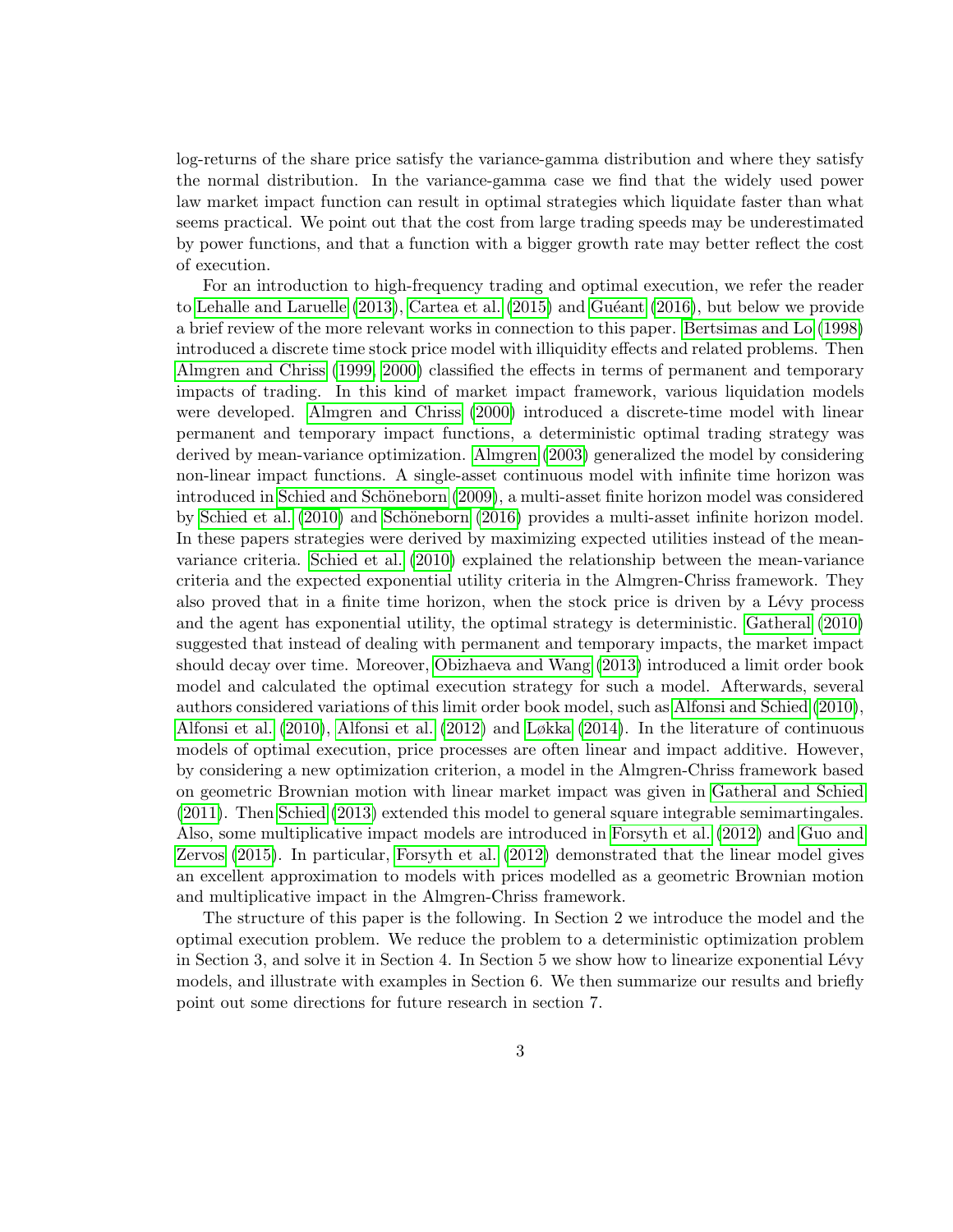# 2 Problem formulation

Let  $(\Omega, \mathcal{F}, \mathbb{P})$  be a complete probability space, equipped with a filtration  $\mathbb{F} = (\mathcal{F}_t)_{t>0}$  satisfying the usual conditions, which supports a one dimensional, non-trivial,  $\mathbb{F}\text{-adapted Lévy process}$ L. We assume that the Lévy process  $L$  possesses the following properties.

<span id="page-3-0"></span>**Assumption 2.1.**  $L_1$  has finite second moment. Moreover, the set  $\{\delta < 0 \mid \mathbb{E}\left[e^{\delta L_1}\right] < \infty\}$  is non-empty.

For future reference, we observe that this assumption ensures that  $L_t$  has finite first and second moments, for all  $t \geq 0$ . Hence, L admits the decomposition

$$
L_t = \mu t + \sigma W_t + \int_{\mathbb{R}} x \left( N(t, dx) - t\nu(dx) \right), \tag{2.1}
$$

where  $\mu \in \mathbb{R}$  and  $\sigma \geq 0$  are two constants, W is a standard Brownian motion, N is a Poisson random measure which is independent of W with compensator  $t\nu(dx)$ , and  $\nu$  is the Lévy measure associated with  $L$  [\(Kyprianou, 2006\)](#page-35-9). Set

<span id="page-3-3"></span>
$$
\bar{\delta} = \inf \left\{ \delta < 0 \mid \mathbb{E} \left[ e^{\delta L_1} \right] < \infty \right\} < 0. \tag{2.2}
$$

Then Assumption [2.1](#page-3-0) also ensures that the cumulant generating function of  $L_1$  is finite on the interval  $(\delta, 0]$ .

We consider a market agent (e.g. an institutional trader or corporation) intending to sell a large number of shares of a single stock. For  $t \geq 0$ , we denote by  $Y_t$  the agent's position in the stock at time t, and let  $y \geq 0$  denote the agent's initial stock position. We consider the following sets of admissible liquidation strategies.

<span id="page-3-4"></span>**Definition 2.2.** Given an initial share position  $y \geq 0$ , the set of admissible strategies, denoted by  $\mathcal{A}(y)$ , consists of all F-adapted, absolutely continuous, non-increasing processes Y satisfying

<span id="page-3-1"></span>
$$
\int_0^\infty \|Y_t\|_{L^\infty(\mathbb{P})} dt < \infty \qquad \text{if } \mu \neq 0,\tag{2.3}
$$

and

<span id="page-3-2"></span>
$$
\int_0^\infty \|Y_t\|_{L^\infty(\mathbb{P})}^2 dt < \infty \qquad \text{if } \mu = 0. \tag{2.4}
$$

Let  $\mathcal{A}_D(y)$  be the set of all deterministic strategies in  $\mathcal{A}(y)$ .

The reason for operating with different sets of admissibility depending on the drift parameter  $\mu$  is related to the asymptotic properties of the cumulant generating function of  $L_1$ around 0. If  $\mu$  is 0 then the cumulant generating function is of order two around zero, while it is of order one if  $\mu$  is different from zero (the importance of the cumulant generating function of  $L_1$  will be explained later). The integrability conditions in  $(2.3)$  and  $(2.4)$  guarantee that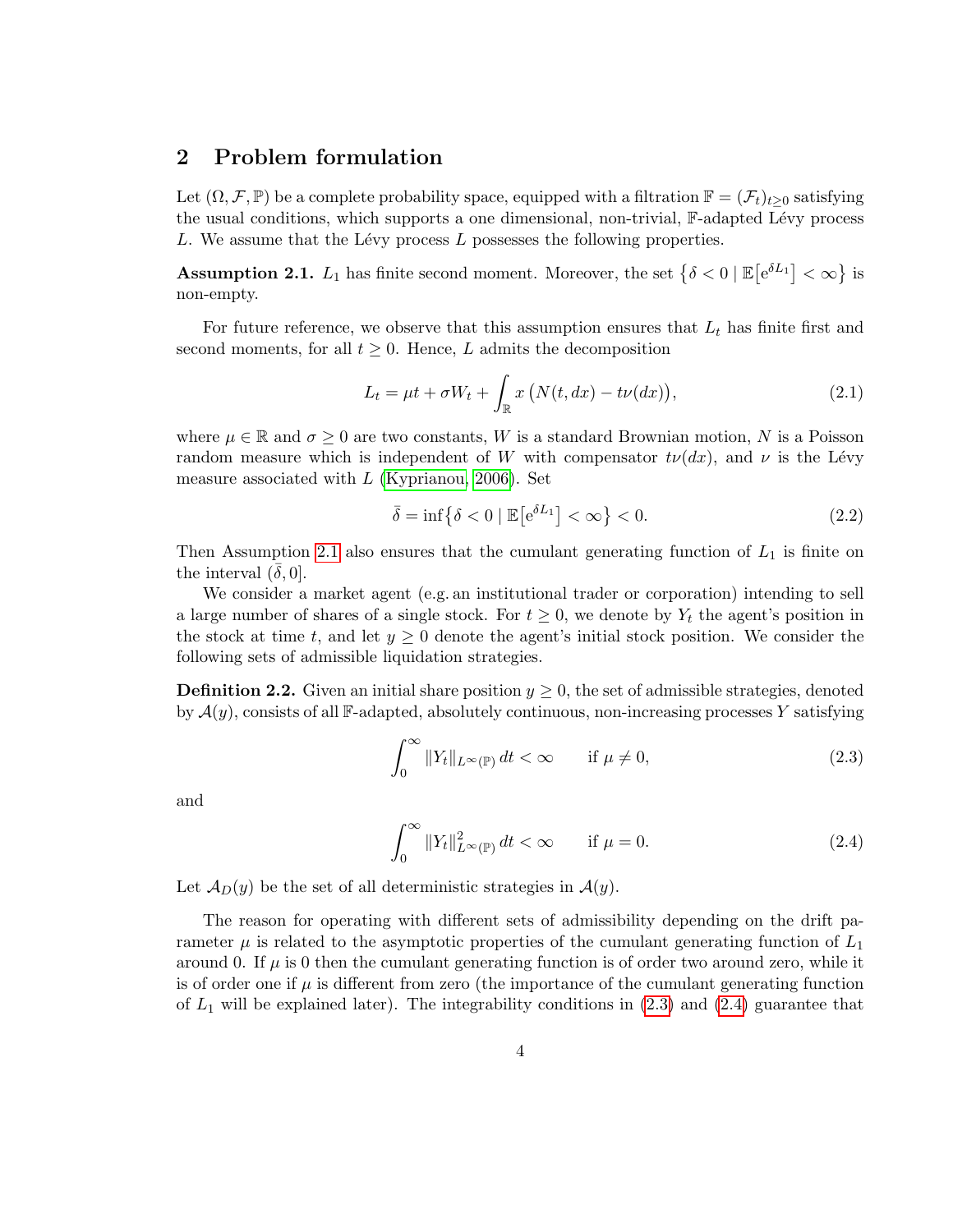the agent's finial cash position is well-defined (see Proposition [2.6\)](#page-6-0), and are also necessary in order for the optimization problem to be well defined (see Remark [2.7\)](#page-9-0).

Let  $Y \in \mathcal{A}(y)$ . Then there exists an F-adapted, positive-valued process  $\xi$  such that Y admits the representation

$$
Y_t = y - \int_0^t \xi_s ds,
$$
\n(2.5)

i.e.  $-\xi_t$  is the time derivative of Y at time t. In the literature of optimal liquidation, the function  $t \mapsto Y_t$  is referred to as the liquidation trajectory and the associated process  $\xi$  as the liquidation speed [\(Almgren and Chriss, 2000\)](#page-34-5),[\(Almgren, 2003\)](#page-34-6).

It is common in the optimal liquidation literature to refer to the price process observed in the market if the agent does not trade as the unaffected stock price process. Throughout this chapter we assume that the unaffected stock price process is modelled by

$$
s + L_t, \quad t \ge 0,\tag{2.6}
$$

where  $s > 0$  is some constant which denotes the initial stock price. In reality, liquidation is often completed in a very short time. It is well known that L´evy processes provide a good fit of the observed stock returns over short time horizons. Therefore the model should provide a good balance between the the cost of liquidating the position and the corresponding market risk. Following [Almgren and Chriss \(1999,](#page-34-4) [2000\)](#page-34-5) and [Almgren \(2003\)](#page-34-6), we split market impact into two components: a permanent impact and a temporary impact. We therefore assume that the stock price at time  $t \geq 0$  is given by

$$
S_t = s + L_t + \alpha (Y_t - Y_0) - F(\xi_t), \qquad (2.7)
$$

where  $\alpha \geq 0$  is a constant describing the permanent impact and  $F : [0, \infty) \to [0, \infty)$  is a function describing the temporary impact. We assume that  $F$  satisfies the following assumptions.

<span id="page-4-0"></span>**Assumption 2.3.** The temporary impact function  $F : [0, \infty) \to [0, \infty)$  satisfies that

- (i)  $F \in C([0,\infty)) \cap C^1((0,\infty)),$
- (ii)  $F(0) = 0$ ,
- (iii) the function  $x \mapsto xF(x)$  is strictly convex on  $[0, \infty)$ ,
- (iv) the function  $x \mapsto x^2 F'(x)$  is strictly increasing, and it tends to infinity as  $x \to \infty$ .

In the above assumption, condition (iii) serves to ensure convexity of the objective function in the optimization problem we are going to solve (see  $(3.27)$ ) and hence uniqueness of the solution (see Theorem [4.3\)](#page-18-0), condition (iv) ensures that the value function in our optimization problem is solved in an explicit form (see Proposition [4.2\)](#page-18-1) and that the optimal liquidation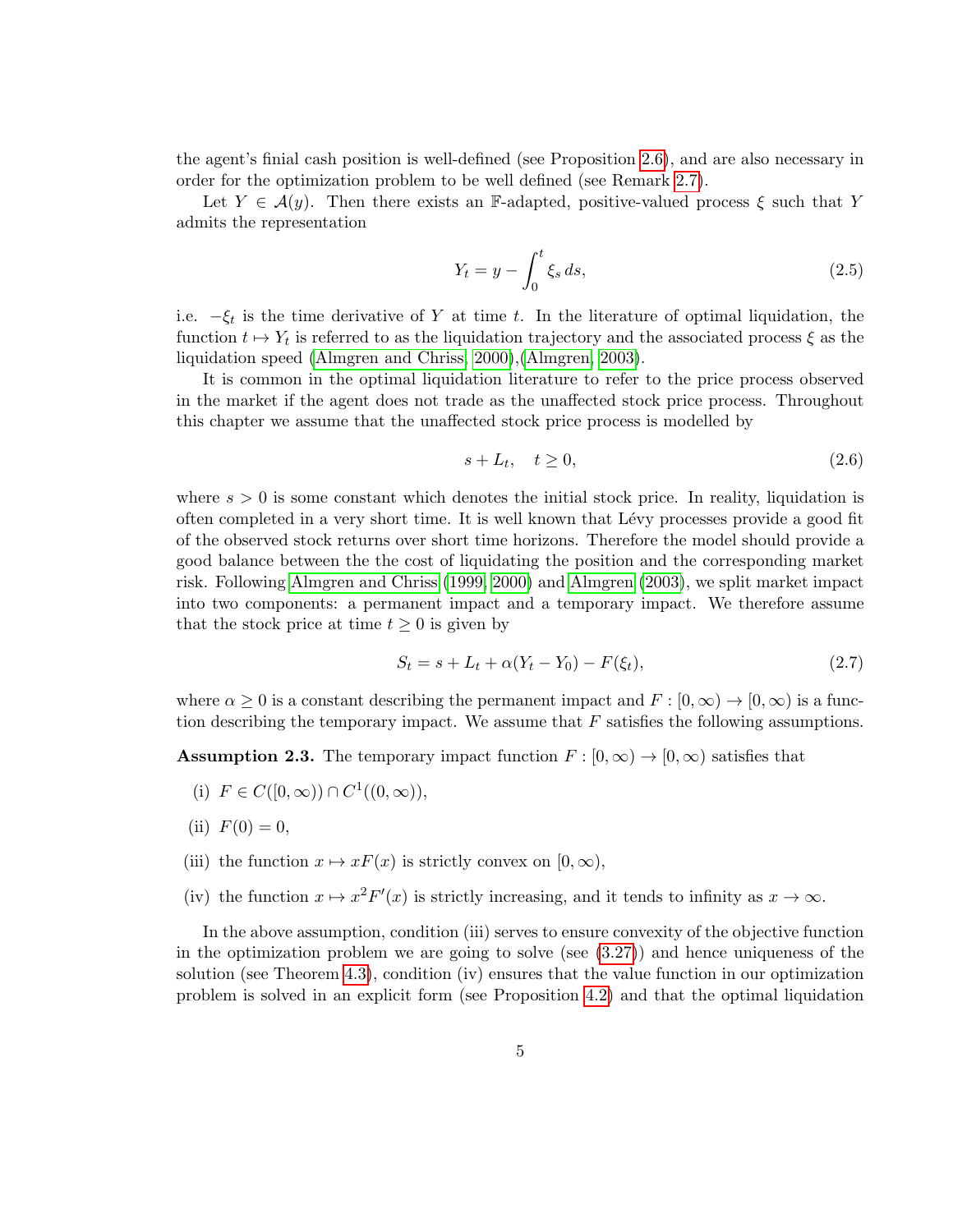speed process can be expressed in a feedback form (see Theorem [4.3\)](#page-18-0). Assumption [2.3](#page-4-0) is satisfied by a large class of functions, for example  $F(x) = \beta x^{\gamma}$  with  $\beta, \gamma > 0$  or

$$
F(x) = \begin{cases} \beta_1 x^{0.6} & x \in [0, \bar{x}], \\ \beta_2 e^{\gamma(x - \bar{x} + \hat{x})} - \beta_2 e^{\gamma \hat{x}} + \beta_1 \bar{x}^{0.6} & x \in (\bar{x}, \infty), \end{cases}
$$
(2.8)

where  $\beta_1$ ,  $\beta_2$ ,  $\gamma$  and  $\bar{x}$  are strictly positive constants and  $\hat{x}$  is given by

$$
\hat{x} = \frac{\ln\left(\frac{3\beta_1}{5\beta_2\gamma}\right) - \frac{2}{5}\ln\bar{x}}{\gamma}.
$$
\n(2.9)

Under this assumption, we derive the following technical properties of  $F$  for future reference.

<span id="page-5-1"></span>**Lemma 2.4.** F is strictly increasing and  $\lim_{x\to 0} xF'(x) = 0$ . Hence  $\lim_{x\to 0} x^2F'(x) = 0$ .

*Proof.* For  $\lambda \in (0,1)$  and  $x \in (0,\infty)$ , Assumption [2.3](#page-4-0) (ii) and (iii) imply that  $F(\lambda x)$  $\lambda F(x) < F(x)$ , which shows that F is strictly increasing.

The derivative of  $x \mapsto xF(x)$ , together with the convexity of this function, implies that  $\lim_{x\to 0} x F'(x)$  exists. As  $F'(x) > 0$ , for all  $x > 0$ , it follows that  $\lim_{x\to 0} x F'(x) \ge 0$ . Suppose  $\lim_{x\to 0} x F'(x) > 0$ . Then there exist constants  $\bar{x} > 0$  and  $c > 0$ , such that for all  $x \in (0, \bar{x})$ ,

$$
F'(x) > \frac{c}{x}.\tag{2.10}
$$

But then,

$$
F(\bar{x}) = \lim_{x \to 0} \int_{x}^{\bar{x}} F'(u) du \ge \lim_{x \to 0} \int_{x}^{\bar{x}} \frac{c}{u} du = \infty,
$$
\n(2.11)

which contradicts the continuity of F. Hence,  $\lim_{x\to 0} xF'(x) = 0$ , and it therefore follows that  $\lim_{x\to 0} x^2 F'(x) = 0.$  $\Box$ 

For  $t \geq 0$ , let  $C_t^Y$  denote the cash position of the agent at time t associated with an admissible strategy Y. Denote by  $c \in \mathbb{R}$  the agent's initial cash position. Then a direct calculation verifies that the cash position at some finite time T is given by

$$
C_T^Y = c - \int_0^T S_t dY_t
$$
  
= c - (s - \alpha y)(Y\_T - y) +  $\frac{\alpha}{2}$ (y<sup>2</sup> - Y\_T<sup>2</sup>) - L\_TY\_T +  $\int_0^T Y_{t-} dL_t - \int_0^T \xi_t F(\xi_t) dt.$  (2.12)

The next lemma is used in the proof of Proposition [2.6,](#page-6-0) which states that the agent's cash position at the end of time is well-defined.

<span id="page-5-0"></span>**Lemma 2.5.** Let Z be a positive-valued, decreasing process satisfying  $\int_0^\infty Z_t dt < \infty$ . Then  $tZ_t \to 0$ , as  $t \to \infty$ .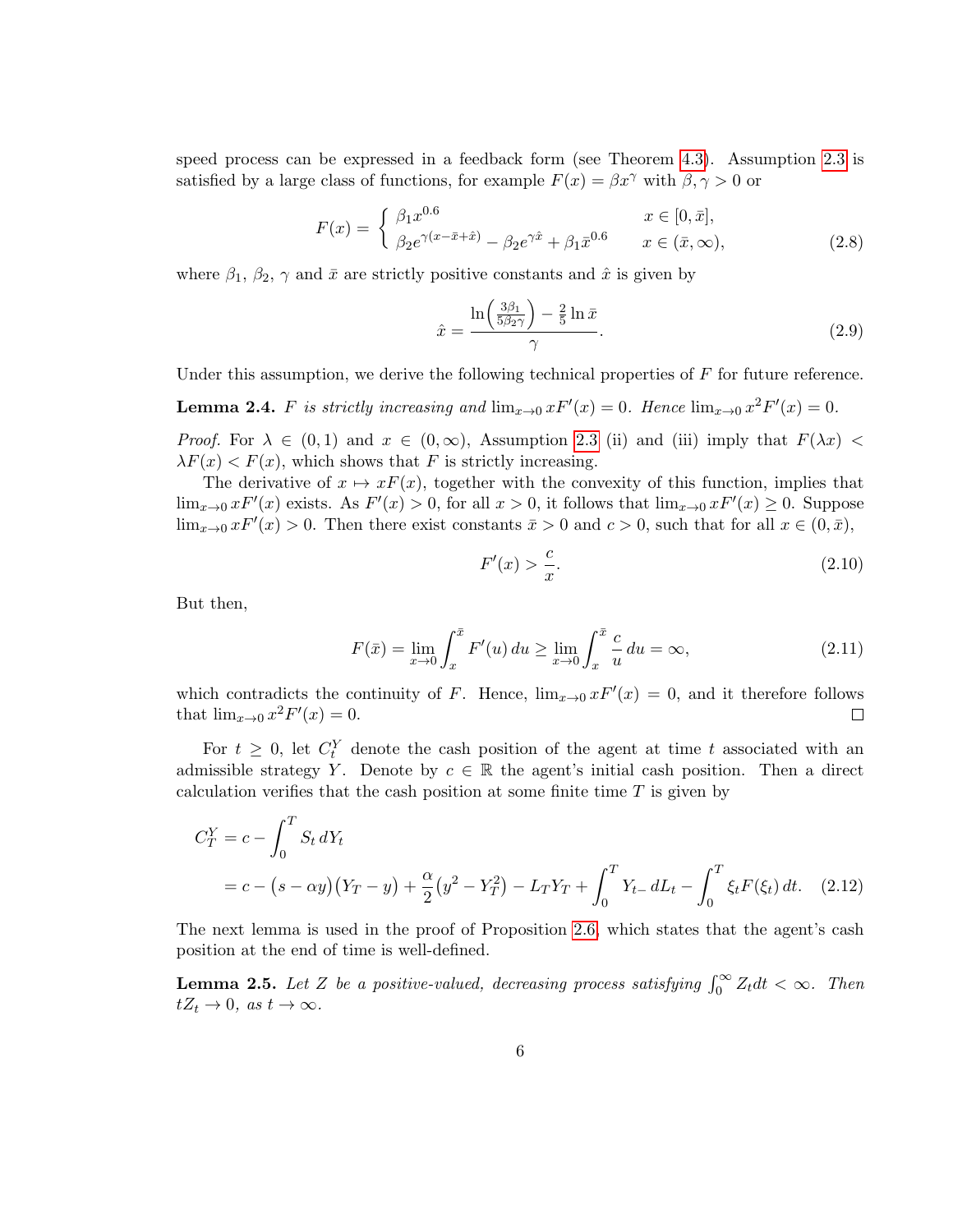*Proof.* Suppose  $\liminf_{t\to\infty} tZ_t > 0$ , then there exists some constant c such that

$$
\liminf_{t \to \infty} tZ_t > c > 0. \tag{2.13}
$$

This implies that we can find some  $s \geq 0$  such that for all  $t \geq s$ ,

$$
Z_t > \frac{c}{t}.\tag{2.14}
$$

Hence

$$
\int_{s}^{\infty} Z_t dt \ge \int_{s}^{\infty} \frac{c}{t} dt = \infty,
$$
\n(2.15)

which contradicts  $\int_0^\infty Z_t dt < \infty$ . Thus, we have shown that

<span id="page-6-3"></span>
$$
\liminf_{t \to \infty} tZ_t = 0. \tag{2.16}
$$

We know that  $Z$  is a decreasing process, which is of finite variation. By Itô's formula we calculate that

$$
tZ_t = \int_0^t u \, dZ_u + \int_0^t Z_u \, du. \tag{2.17}
$$

It can be observed that  $t \mapsto \int_0^t u dZ_u$  is negative and decreasing while  $t \mapsto \int_0^t Z_u du$  is positive and increasing. Then,

$$
0 \le \sup_{t \ge r} t Z_t \le \sup_{t \ge r} \int_0^t u \, dZ_u + \sup_{t \ge r} \int_0^t Z_u \, du = \int_0^r u \, dZ_u + \int_0^\infty Z_u \, du. \tag{2.18}
$$

Also,

$$
\inf_{t \ge r} t Z_t \ge \inf_{t \ge r} \int_0^t u \, dZ_u + \inf_{t \ge r} \int_0^t Z_u \, du = \int_0^\infty u \, dZ_u + \int_0^r Z_u \, du. \tag{2.19}
$$

Taking r to infinity in  $(2.19)$  and  $(2.18)$ , and by  $(2.16)$  we have

$$
0 \le \limsup_{t \to \infty} tZ_t = \lim_{r \to \infty} \sup_{t \ge r} tZ_t \le \int_0^\infty u \, dZ_u + \int_0^\infty Z_u \, du,\tag{2.20}
$$

$$
0 = \liminf_{t \to \infty} tZ_t = \liminf_{r \to \infty} tZ_t \ge \int_0^\infty u \, dZ_u + \int_0^\infty Z_u \, du. \tag{2.21}
$$

Therefore, we conclude that  $\lim_{t\to\infty} tZ_t = 0.$ 

<span id="page-6-0"></span>**Proposition 2.6.** For any  $Y \in \mathcal{A}(y)$ , we have

(i)  $L_T Y_T \to 0$  in  $L^2(\mathbb{P})$ , as  $T \to \infty$ ,

<span id="page-6-2"></span><span id="page-6-1"></span> $\Box$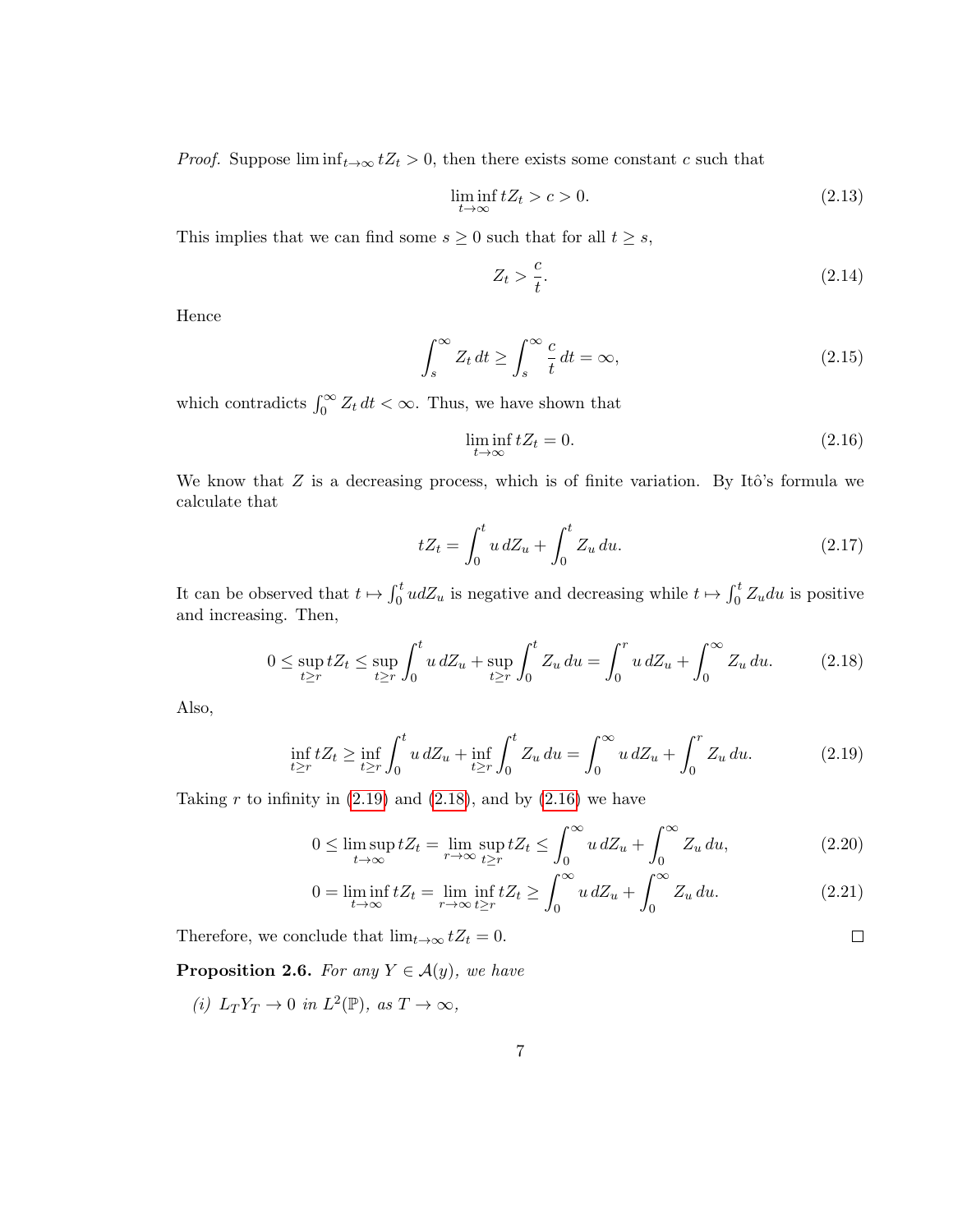(ii)  $\int_0^\infty Y_{t-} dL_t$  is well-defined in  $L^1(\mathbb{P})$ .

Therefore,

$$
C_{\infty}^{Y} = c + sy - \frac{1}{2}\alpha y^{2} + \int_{0}^{\infty} Y_{t-} dL_{t} - \int_{0}^{\infty} \xi_{t} F(\xi_{t}) dt, \qquad a.s., \qquad (2.22)
$$

for any  $Y \in \mathcal{A}(y)$ .

*Proof.* Let f be the characteristic function of  $L_t$ , so

<span id="page-7-1"></span>
$$
f(u) = \mathbb{E}[e^{iuL_t}] = e^{t\psi(u)},
$$
\n
$$
(2.23)
$$

where  $\psi(u)$  is given by the Lévy-Khintchine representation of L. By Assumption [2.1](#page-3-0) we know that f, hence  $\psi$ , are twice differentiable at 0. Hence, we calculate that  $f'(0) = i\mathbb{E}[L_t] = t\psi'(0)$ and  $f''(0) = -\mathbb{E}[L_t^2]$ , and therefore,

<span id="page-7-0"></span>
$$
\mathbb{E}[L_t^2] = (\mu t)^2 - \psi''(0)t.
$$
\n(2.24)

Then,

$$
\mathbb{E}\left[(L_tY_t)^2\right] \le \mathbb{E}[L_t^2] \|Y_t\|_{L^\infty(\mathbb{P})}^2 = \mu^2 \big(t \|Y_t\|_{L^\infty(\mathbb{P})}\big)^2 - \psi''(0)t \|Y_t\|_{L^\infty(\mathbb{P})}^2. \tag{2.25}
$$

If  $\mu \neq 0$ , then for any  $Y \in \mathcal{A}(y)$ ,  $\left( \|Y_t\|_{L^{\infty}(\mathbb{P})} \right)_{t \geq 0}$  and  $\left( \|Y_t\|_{L^{\infty}(\mathbb{P})}^2 \right)_{t \geq 0}$  are continuous, posi-tive and decreasing. The integrability condition in [\(2.3\)](#page-3-1) implies that  $\int_0^\infty ||Y_t||_{L^\infty(\mathbb{P})}^2 dt < \infty$ . Therefore, according to Lemma [2.5](#page-5-0) we have

$$
\lim_{t \to \infty} t \|Y_t\|_{L^{\infty}(\mathbb{P})} = 0 \quad \text{and} \quad \lim_{t \to \infty} t \|Y_t\|_{L^{\infty}(\mathbb{P})}^2 = 0. \tag{2.26}
$$

Hence, by [\(2.25\)](#page-7-0) and the finiteness of  $\mu$  and  $\psi''(0)$  we conclude that

$$
\lim_{T \to \infty} \mathbb{E}\left[ (L_t Y_t)^2 \right] = 0. \tag{2.27}
$$

When  $\mu = 0$ , we get  $\int_0^\infty ||Y_t||^2_{L^\infty(\mathbb{P})} dt < \infty$  directly as a condition of admissible strategies. Therefore, the same result follows.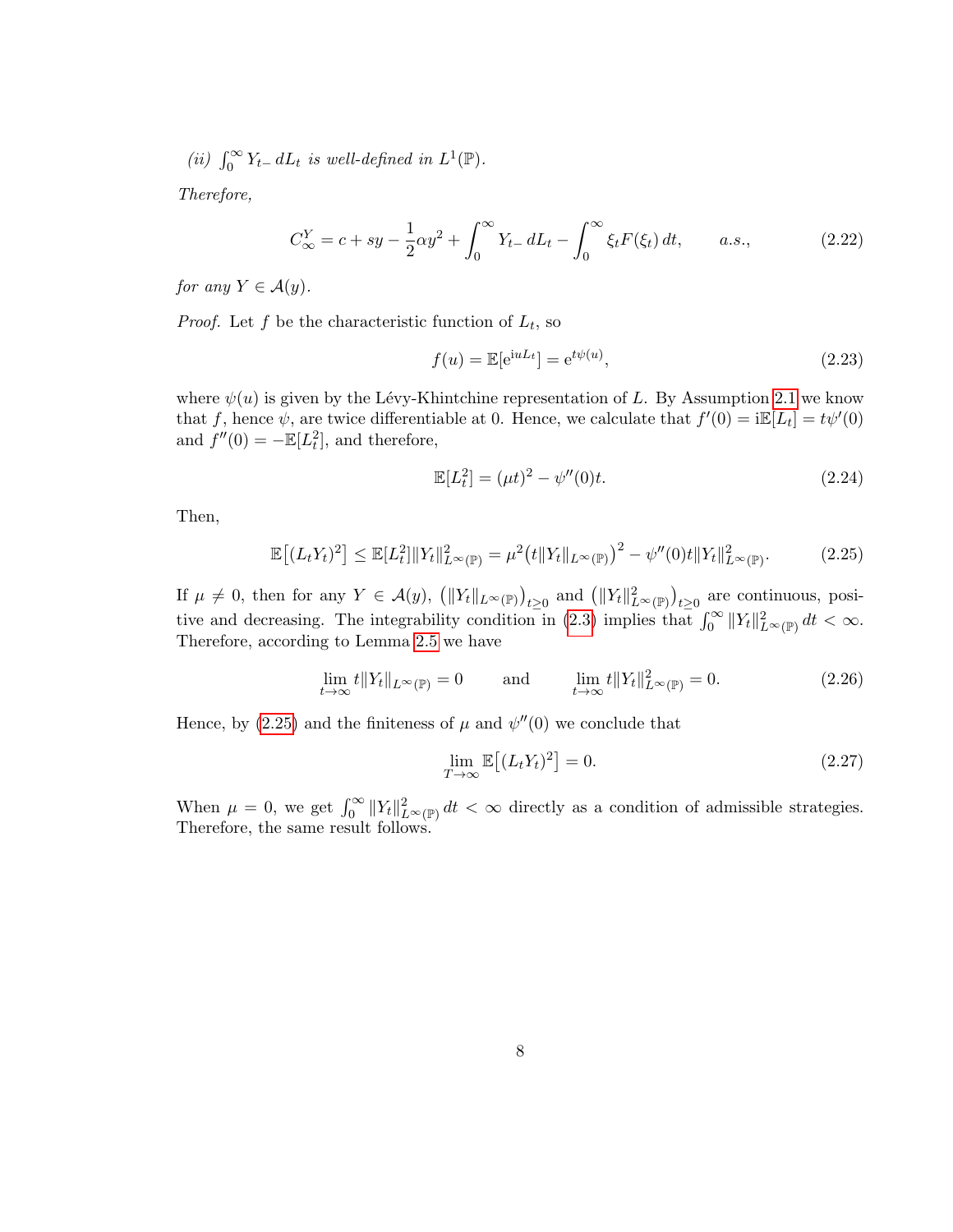It remains to prove part *(ii)*. Using Cauchy-Schwarz inequality and Itô isometry we obtain

$$
\mathbb{E}\left[\left|\int_{0}^{T} Y_{t-} dL_{t}\right|\right] \leq |\mu| \mathbb{E}\left[\left|\int_{0}^{T} Y_{t-} dt\right|\right] + \mathbb{E}\left[\left|\int_{0}^{T} Y_{t-} d\left(\sigma W_{t} + \int_{\mathbb{R}} x\left(N(t, dx) - t\nu(dx)\right)\right)\right|\right] \leq |\mu| \int_{0}^{T} \|Y_{t}\|_{L^{\infty}(\mathbb{P})} dt + \mathbb{E}\left[\left|\int_{0}^{T} Y_{t-} d\left(\sigma W_{t} + \int_{\mathbb{R}} x\left(N(t, dx) - t\nu(dx)\right)\right)\right|^{2}\right]^{1/2}
$$

$$
= |\mu| \int_{0}^{T} \|Y_{t}\|_{L^{\infty}(\mathbb{P})} dt + \left(\sigma^{2} + \int_{\mathbb{R}\setminus\{0\}} x^{2}\nu(dx)\right)^{1/2} \mathbb{E}\left[\int_{0}^{T} Y_{t}^{2} dt\right]^{1/2}
$$

$$
\leq |\mu| \int_{0}^{T} \|Y_{t}\|_{L^{\infty}(\mathbb{P})} dt + \left(\sigma^{2} + \int_{\mathbb{R}\setminus\{0\}} x^{2}\nu(dx)\right)^{1/2} \mathbb{E}\left[\int_{0}^{T} \|Y_{t}\|_{L^{\infty}(\mathbb{P})}^{2} dt\right]^{1/2}
$$
(2.28)

From the existence of the first and second moments of  $L_1$ , we know that  $\mu$ ,  $\sigma$  and  $\int_{\mathbb{R}\setminus\{0\}} x^2 \nu(dx)$ are all finite. The result then follows from the integrability conditions in [\(2.3\)](#page-3-1) and [\(2.4\)](#page-3-2) of an admissible strategy.  $\Box$ 

From the expression of  $C^Y_{\infty}$ , we can make a few observations. The term  $c + sy$  can be viewed as the initial mark-to-market wealth of the agent. The agent's total loss due to the permanent impact of trading is given by  $\frac{1}{2}\alpha y^2$ , which is deterministic and only depends on the initial liquidation size. In particular, it does not depend on the choice of liquidation strategy. The term  $\int_0^\infty \xi_t F(\xi_t) dt$  represents the total cost due to the temporary impact, and it does depend on the liquidation strategy. The term  $\int_0^\infty Y_t - dL_t$  represents the gain or loss due to market volatility. A relatively slow liquidation speed reduces the temporary impact, but provides a substantial market volatility risk. The optimal liquidation strategy is therefore a compromise between the loss due to the temporary impact and the market volatility risk. We assume that the agent has a constant absolutely risk aversion (CARA), thus the agent's utility function U satisfies  $U(x) = -\exp(-Ax)$ , for some constant  $A > 0$ . The agent aims to maximize the expected utility of the cash position at the end of time, i.e. the agent wants to solve

<span id="page-8-1"></span><span id="page-8-0"></span>
$$
\sup_{Y \in \mathcal{A}(y)} \mathbb{E}\big[U\big(C_{\infty}^Y\big)\big].\tag{2.29}
$$

In view of [\(2.22\)](#page-7-1), this problem takes the form of

$$
\inf_{Y \in \mathcal{A}(y)} e^{-A\widetilde{C}} \mathbb{E}\bigg[\exp\bigg(-\int_0^\infty AY_{t-} \, dL_t + A \int_0^\infty \xi_t F(\xi_t) \, dt\bigg)\bigg],\tag{2.30}
$$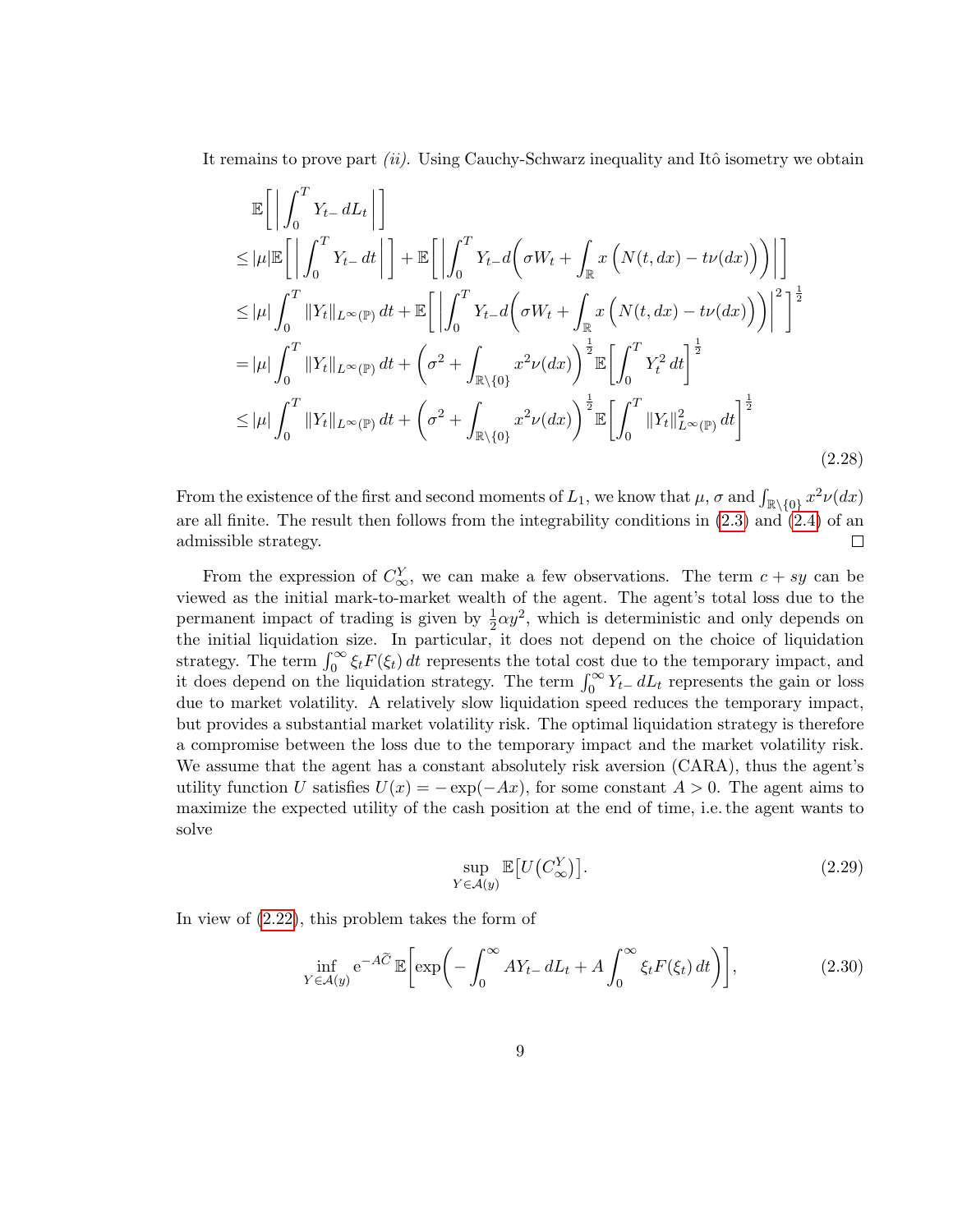where

<span id="page-9-1"></span>
$$
\widetilde{C} = c + sy - \frac{1}{2}\alpha y^2.
$$
\n(2.31)

To solve the above problem, it is sufficient to look at

$$
\inf_{Y \in \mathcal{A}(y)} \mathbb{E} \bigg[ \exp \bigg( - \int_0^\infty A Y_{t-} \, dL_t + A \int_0^\infty \xi_t F(\xi_t) \, dt \bigg) \bigg]. \tag{2.32}
$$

<span id="page-9-0"></span>Remark 2.7. Suppose that we do not impose integrability conditions [\(2.3\)](#page-3-1) and [\(2.4\)](#page-3-2) on an admissible strategy. The cash position at time infinity may then not be well-defined, but one may consider to solve the problem

$$
\sup_{Y \in \mathcal{A}(y)} \mathbb{E} \Big[ -\exp\Big( -A \limsup_{T \to \infty} C_T^Y \Big) \Big]. \tag{2.33}
$$

However, without [\(2.3\)](#page-3-1) and [\(2.4\)](#page-3-2), our model admits an arbitrage in some weak sense. To see this, take for instance the Lévy process  $L$  to be a standard Brownian motion and consider some stock price  $p > s$ . Write  $\tau_p = \inf\{t \geq 0 | L_t \geq p\}$  which is finite a.s. (by Lemma 3.6 in [Rogers and Williams \(2000\)](#page-35-10)). Suppose  $Y^p$  is an absolutely continuous, non-increasing strategy which consists of waiting until time  $\tau_p$  and then decreases to 0 in a deterministic way during a finite time  $T_p$ , i.e.  $(Y_{\tau_n}^p)$  $(\tau_{p}^p)_{0 \le t \le T_p}$  is a deterministic process starting from p with  $Y_{\tau}^p$  $\zeta_{\tau_p+T_p}^p = 0.$  Let  $\xi^p$  be the associated speed process. We calculate that

$$
\sup_{Y \in \mathcal{A}(y)} \mathbb{E} \left[ -\exp\left( -A \limsup_{T \to \infty} C_T^Y \right) \right]
$$
\n
$$
\geq \mathbb{E} \left[ -\exp\left( -A \limsup_{T \to \infty} C_T^{Y^p} \right) \right]
$$
\n
$$
\geq \mathbb{E} \left[ -\exp\left( -A C_{T_p + \tau_p}^{Y^p} \right) \right]
$$
\n
$$
= -\exp\left( -A \widetilde{C} + A \int_0^{T_p} \xi_{t+\tau_p}^p F(\xi_{t+\tau_p}^p) dt \right) \mathbb{E} \left[ \exp\left( -\int_0^{T_p + \tau_p} A Y_t^p dW_t \right) \right]
$$
\n
$$
= -\exp\left( -A \widetilde{C} + A \int_0^{T_p} \xi_{t+\tau_p}^p F(\xi_{t+\tau_p}^p) dt \right) \mathbb{E} \left[ \exp\left( -A y W_{\tau_p} - \int_{\tau_p}^{T_p + \tau_p} A Y_t^p dW_t \right) \right]
$$
\n
$$
= -\exp\left( -A y p - A \widetilde{C} + A \int_0^{T_p} \xi_{t+\tau_p}^p F(\xi_{t+\tau_p}^p) dt \right) \mathbb{E} \left[ \exp\left( \int_{\tau_p}^{T_p + \tau_p} \frac{1}{2} A^2 (Y_t^p)^2 dt \right) \right]
$$
\n
$$
= -\exp\left( -A y p - A \widetilde{C} + A \int_0^{T_p} \xi_{t+\tau_p}^p F(\xi_{t+\tau_p}^p) dt + \int_0^{T_p} \frac{1}{2} A^2 (Y_{t+\tau_p}^p)^2 dt \right), \tag{2.34}
$$

where  $\widetilde{C} = c + sy - \frac{1}{2}$  $\frac{1}{2}\alpha y^2$ , and notice that the two integrals in the above line are two constants. Taking p to  $+\infty$  gives

$$
\lim_{p \to \infty} \mathbb{E} \left[ -\exp\left( -AC_{T_p + \tau_p}^{Y^p} \right) \right] = 0,\tag{2.35}
$$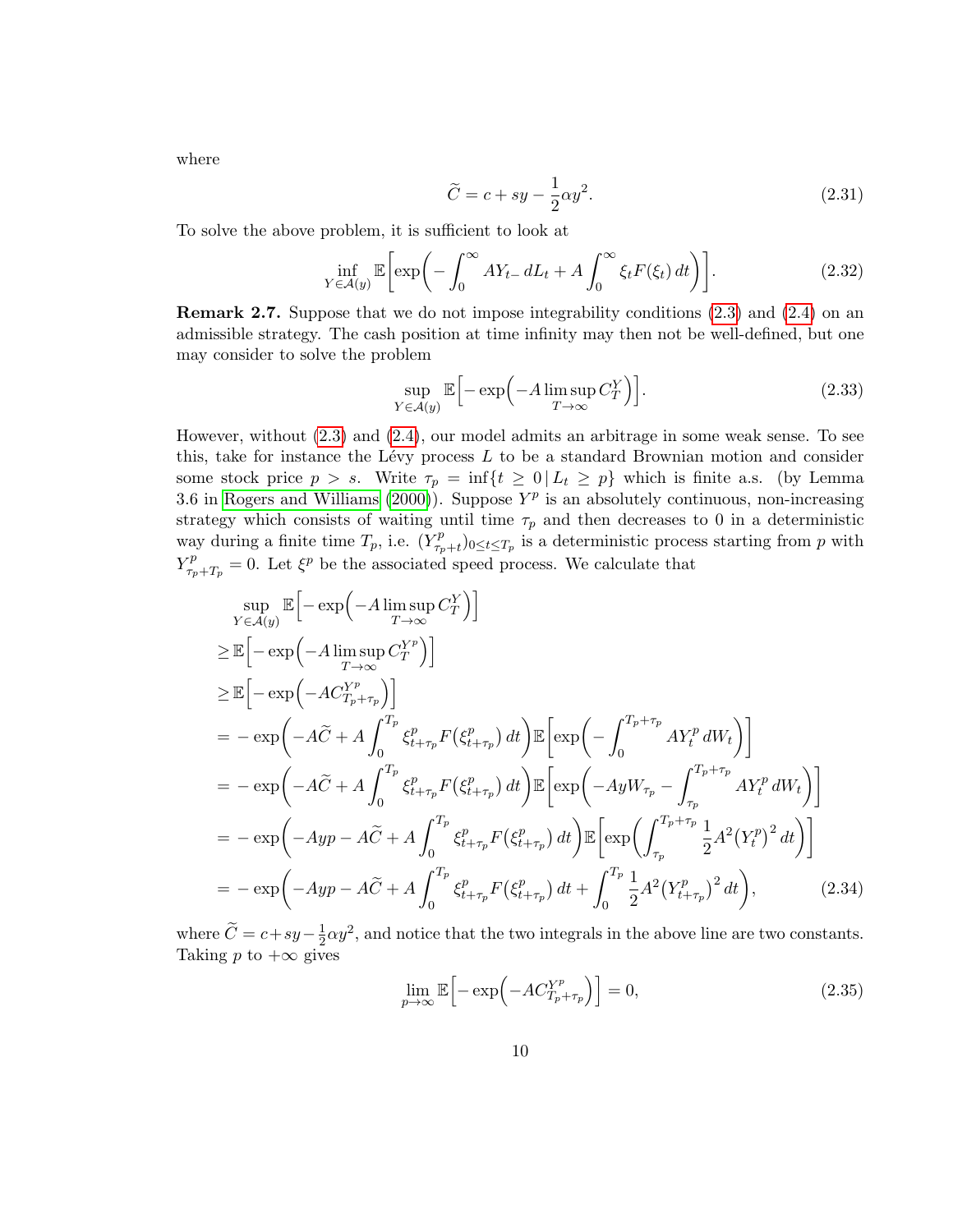and hence we conclude that the associated value function is degenerate. Moreover, Jensen's inequality results in

$$
\lim_{p \to \infty} -\exp\left(-A\mathbb{E}\left[C_{T_p + \tau_p}^{Y^p}\right]\right) \ge \lim_{p \to \infty} \mathbb{E}\left[-\exp\left(-A C_{T_p + \tau_p}^{Y^p}\right)\right] = 0,\tag{2.36}
$$

which implies that

$$
\lim_{p \to \infty} \mathbb{E}\left[C_{T_p + \tau_p}^{Y^p}\right] = \infty. \tag{2.37}
$$

However,  $Y^p$  clearly violates [\(2.3\)](#page-3-1) and [\(2.4\)](#page-3-2). This shows that (2.3) and (2.4) are not only convenient from a mathematical point of view, but also necessary in order for the problem to be well formulated.

# 3 Problem simplification

The main purpose of this section is to reduce problem [\(2.32\)](#page-9-1) to a deterministic optimization problem. Set  $\bar{\delta}_A = -\bar{\delta}/A$ , where  $\bar{\delta}$  is the negative number appearing in [\(2.2\)](#page-3-3) and A is the risk aversion parameter appearing in the agent's utility function  $U$ . We make the following further assumptions.

<span id="page-10-0"></span>**Assumption 3.1.** The agent's initial stock position y is strictly less than  $\bar{\delta}_A$ .

<span id="page-10-1"></span>**Assumption 3.2.** The drift  $\mu$  of the Lévy process L satisfies  $\mu \leq 0$ .

Assumption [3.1](#page-10-0) restricts the size of the agent's initial position in order to ensure that the objective function is finite and well defined. If we do not impose this restriction, then the market risk associated with the position is so large that the agent would want to reduce the position immediately at any finite cost, which is not possible with an absolutely continuous strategy. Assumption [3.2](#page-10-1) excludes a degenerate case of our reduced problem (see the discussion after equation [\(3.28\)](#page-15-1)).

Define a function  $\kappa_A : [0, \bar{\delta}_A) \to \mathbb{R}$  by  $\kappa_A(x) = \kappa(-Ax)$ , where  $\kappa$  is the cumulant generating function of  $L_1$ , that is

$$
\kappa(x) = \ln\left(\mathbb{E}\left[e^{xL_1}\right]\right), \qquad x \in \mathbb{R}.\tag{3.1}
$$

This function will play an important role in the sequel.

<span id="page-10-2"></span>**Lemma 3.3.** The function  $\kappa_A$  has the following properties

- (*i*)  $\kappa_A(0) = 0$ ,
- (ii)  $\kappa_A$  is strictly convex,
- (iii) if  $\mu = 0$ , then  $\lim_{x \to 0} \frac{\kappa_A(x)}{x^2} = K$ , for some constant  $K > 0$ ,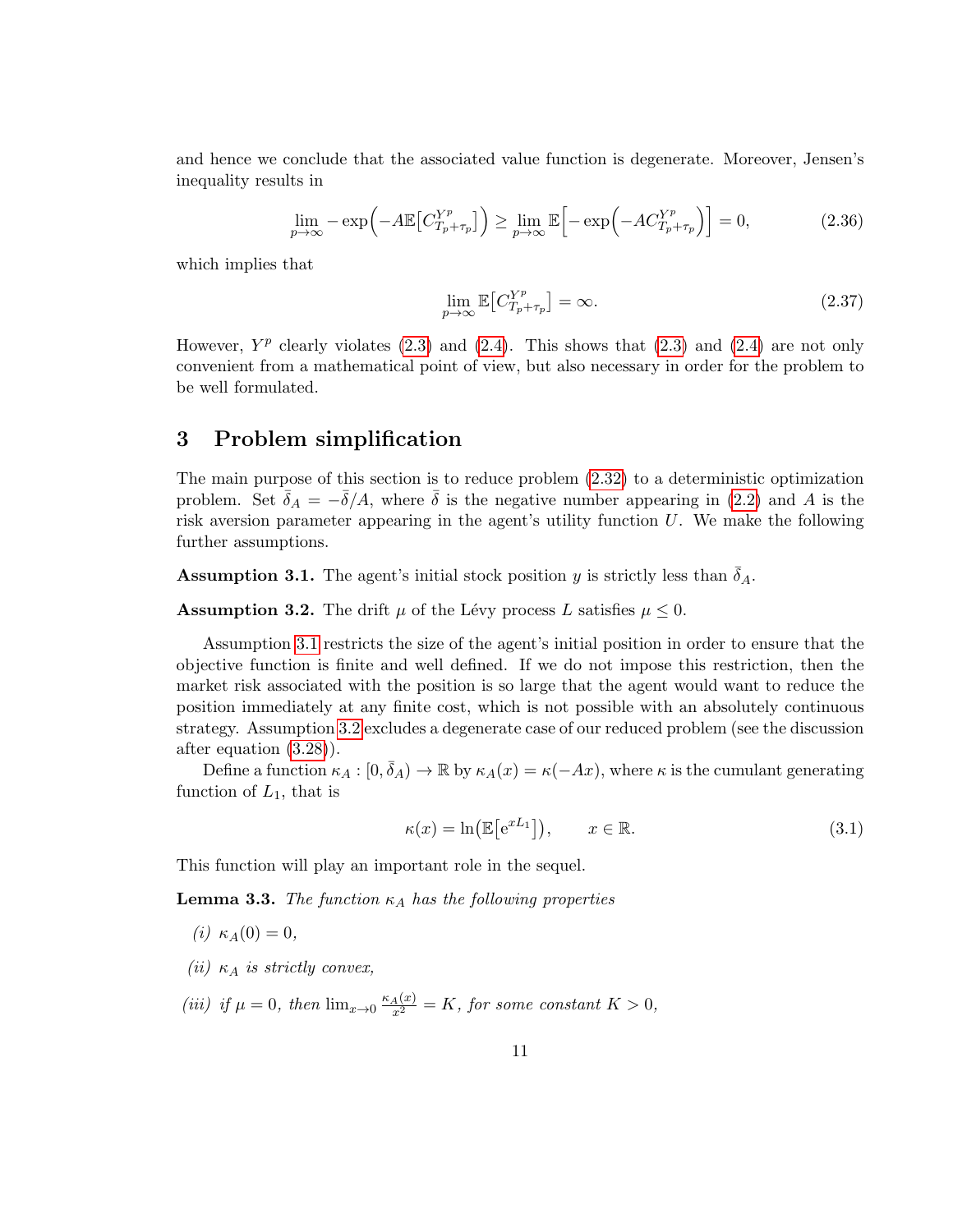(iv) if  $\mu \neq 0$ , then  $\lim_{x\to 0} \frac{\kappa_A(x)}{x} = -A\mu$ .

*Proof.* Let  $\psi(u)$  be given by the Lévy-Khintchine representation of L. Then for all  $u \in [0, \bar{\delta}_A)$ , we have

$$
\kappa_A(u) = \psi(iAu) = -A\mu u + \frac{1}{2}A^2 u^2 \sigma^2 + \int_{\mathbb{R}} \left( e^{-Au} - 1 + Aux \right) \nu(dx).
$$
 (3.2)

Therefore,  $\kappa_A(0) = 0$  follows directly.

For part *(ii)*, observe that  $-A\mu u$ ,  $\frac{1}{2}A^2u^2\sigma^2$  and  $e^{-Au} - 1 + Aux$  are all convex in u, and in particular that  $\frac{1}{2}A^2u^2\sigma^2$  and  $e^{-Aux} -1+Aux$  are strictly convex in u. Thus, with reference to [\(3.2\)](#page-11-0), the strict convexity of  $\kappa_A$  can be concluded from the assumption that L is non-trivial.

Next we prove part *(iii)*. Let  $\mu = 0$ . In view of [\(3.2\)](#page-11-0), in order to proof  $\lim_{x\to 0} \frac{\kappa_A(x)}{x^2}$  $K > 0$ , it suffices to show that

<span id="page-11-0"></span>
$$
\lim_{u \to 0} \int_{\mathbb{R}} \left( \frac{e^{-Aux} - 1 + Aux}{A^2 u^2} \right) \nu(dx) = K', \tag{3.3}
$$

for some constant  $K' > 0$ . Let  $0 < A\bar{u} < \bar{\delta}_A$ . It can be checked that for all  $u \in (0, \bar{u})$ ,

$$
\left| \frac{e^{-Aux} - 1 + Aux}{A^2 u^2} \right| < \frac{x^2}{2}, \quad \text{if } x > 0,\tag{3.4}
$$

and

$$
\left| \frac{e^{-Aux} - 1 + Aux}{A^2 u^2} \right| < \frac{e^{-A\bar{u}x} - 1 + A\bar{u}x}{A^2 \bar{u}^2}, \quad \text{if } x < 0. \tag{3.5}
$$

Because of the finite second moment of  $L_1$  and the fact that  $\kappa_A(\bar{u}) < \infty$ , both  $\frac{x^2}{2}$  $rac{c^2}{2}$  and  $e^{-A\bar{u}x}-1+A\bar{u}x$  $\frac{x-1+A\bar{u}x}{A^2\bar{u}^2}$  are *v*-integrable. Thus, by the dominated convergence theorem, it follows that

$$
\lim_{u \to 0} \int_{\mathbb{R}} \left( \frac{e^{-Aux} - 1 + Aux}{A^2 u^2} \right) \nu(dx) = \int_{\mathbb{R}} \frac{x^2}{2} \nu(dx) = K', \tag{3.6}
$$

where  $K'$  is some strictly positive constant.

Finally we prove part (iv). Let  $\mu \neq 0$ . Then  $\lim_{x\to 0} \frac{\kappa_A(x)}{x} = -A\mu$  follows from [\(3.2\)](#page-11-0) as well as part  $(iii)$ .

<span id="page-11-1"></span>**Lemma 3.4.** Let Y be a continuous process starting form  $y \in [0, \bar{\delta}_A)$ . Then

$$
\int_0^\infty \|Y_t\|_{L^\infty(\mathbb{P})}^i dt < \infty \tag{3.7}
$$

if and only if

$$
\int_0^\infty \kappa_A \left( \|Y_u\|_{L^\infty(\mathbb{P})} \right) du < \infty,\tag{3.8}
$$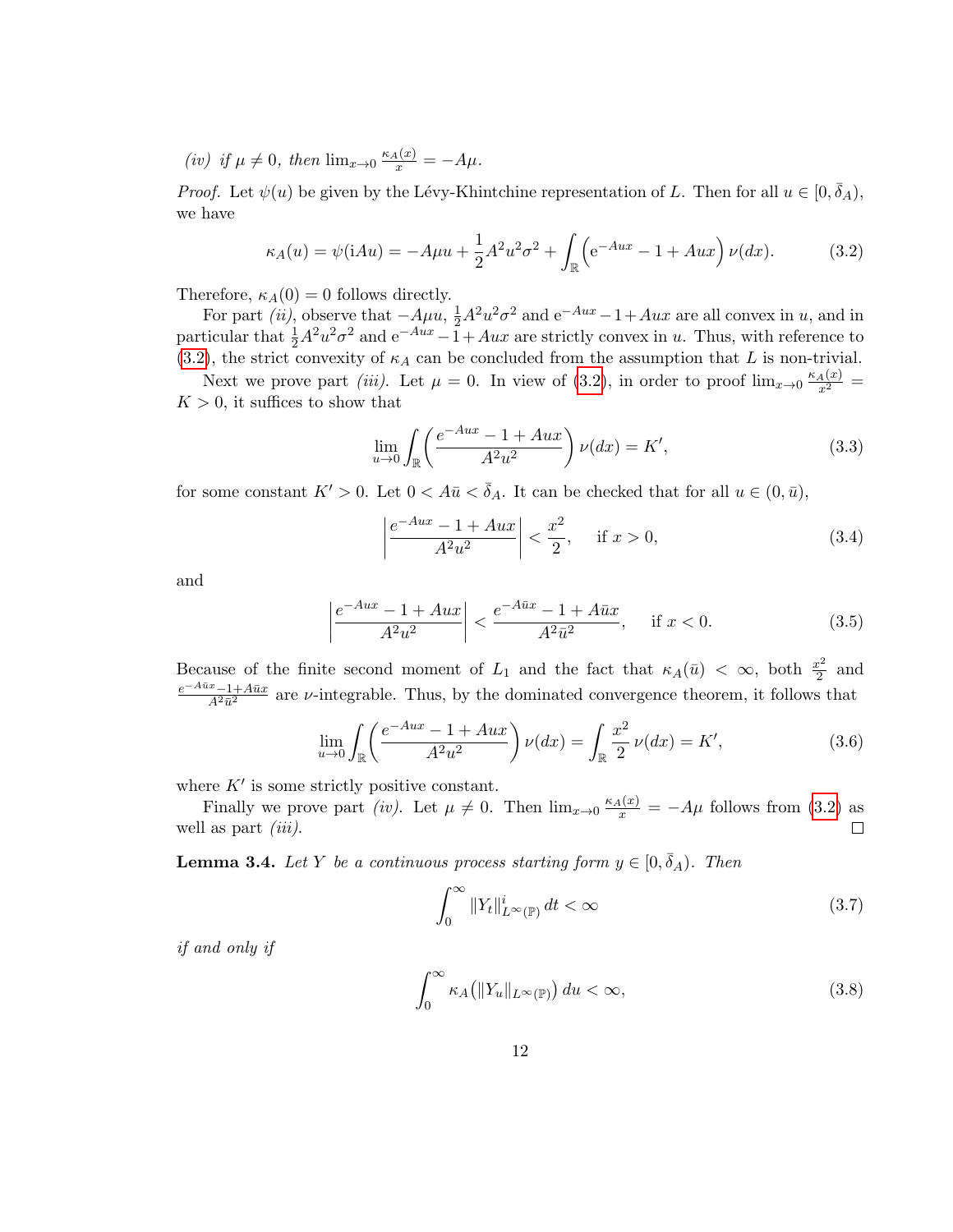where  $i = 1$  if  $\mu < 0$ , and  $i = 2$  if  $\mu = 0$ . Moreover, with  $\mu > 0$ ,

$$
\int_0^\infty \|Y_t\|_{L^\infty(\mathbb{P})} dt < \infty \tag{3.9}
$$

implies

<span id="page-12-0"></span>
$$
\int_0^\infty \kappa_A \left( \|Y_u\|_{L^\infty(\mathbb{P})} \right) du < \infty. \tag{3.10}
$$

*Proof.* Let  $\mu = 0$ . Then Lemma [3.3](#page-10-2) (iii) implies that there exist strictly positive constants  $\bar{x}$ ,  $C_1$  and  $C_2$  such that  $C_1x^2 < \kappa_A(x) < C_2x^2$ , for all  $x \in (0, \bar{x})$ . Suppose that  $\int_0^\infty ||Y_t||_{L^\infty(\mathbb{P})}^2 dt <$  $\infty$ . Then  $Y_t$  tends to zero as t tends to infinity. Hence, there exist  $s > 0$ , such that  $||Y_t||_{L^{\infty}(\mathbb{P})} \in$  $(0, \bar{x})$ , for all  $t > s$ . Then

$$
C_1 \int_s^\infty \|Y_t\|_{L^\infty(\mathbb{P})}^2 dt < \int_s^\infty \kappa_A \big(\|Y_t\|_{L^\infty(\mathbb{P})}\big) dt < C_2 \int_s^\infty \|Y_t\|_{L^\infty(\mathbb{P})}^2 dt,\tag{3.11}
$$

from which it follows that  $\int_s^{\infty} \kappa_A(|Y_u||_{L^{\infty}(\mathbb{P})}) du < \infty$ . Since  $||Y_t||_{L^{\infty}(\mathbb{P})}$  is bounded for  $t \in$ [0, s], we have  $\int_0^s \kappa_A(|Y_u||_{L^\infty(\mathbb{P})}) du < \infty$ . A similar argument together with the inequality  $(3.11)$  also establish the reverse implication. The proofs regarding the cases of  $\mu < 0$  and  $\mu > 0$  are similar to above.  $\Box$ 

In order to reduce problem [\(2.32\)](#page-9-1), we also require the following technical result.

<span id="page-12-2"></span>**Lemma 3.5.** For any  $Y \in \mathcal{A}(y)$ , the process  $M^Y$  given by

<span id="page-12-1"></span>
$$
M_t^Y = \exp\left(\int_0^t -AY_{u-} \, dL_u - \int_0^t \kappa_A(Y_u) \, du\right), \qquad t \ge 0,
$$
\n(3.12)

is a uniformly integrable martingale.

*Proof.* By Itô's formula and using the expression of  $\kappa_A$  in [\(3.2\)](#page-11-0) we calculate that

$$
M_t^Y = 1 - \int_0^t M_{u-}^Y A Y_{u-} \left( \left( \mu - \int_{\mathbb{R}} x \nu(dx) \right) du + \sigma dW_u \right) - \int_0^t M_{u-}^Y \left( \kappa_A (Y_{u-}) - \frac{1}{2} A^2 Y_{u-}^2 \sigma^2 \right) du + \int_0^t \int_{\mathbb{R}} M_{u-}^Y \left( e^{-AY_{u-x}} - 1 \right) \left( \left( N(du, dx) - \nu(dx) du \right) + \nu(dx) du \right) = 1 - \int_0^t M_{u-}^Y A Y_{u-} \sigma dW_u + \int_0^t \int_{\mathbb{R}} M_{u-} \left( e^{-AY_{u-x}} - 1 \right) \left( N(du, dx) - \nu(dx) du \right),
$$
(3.13)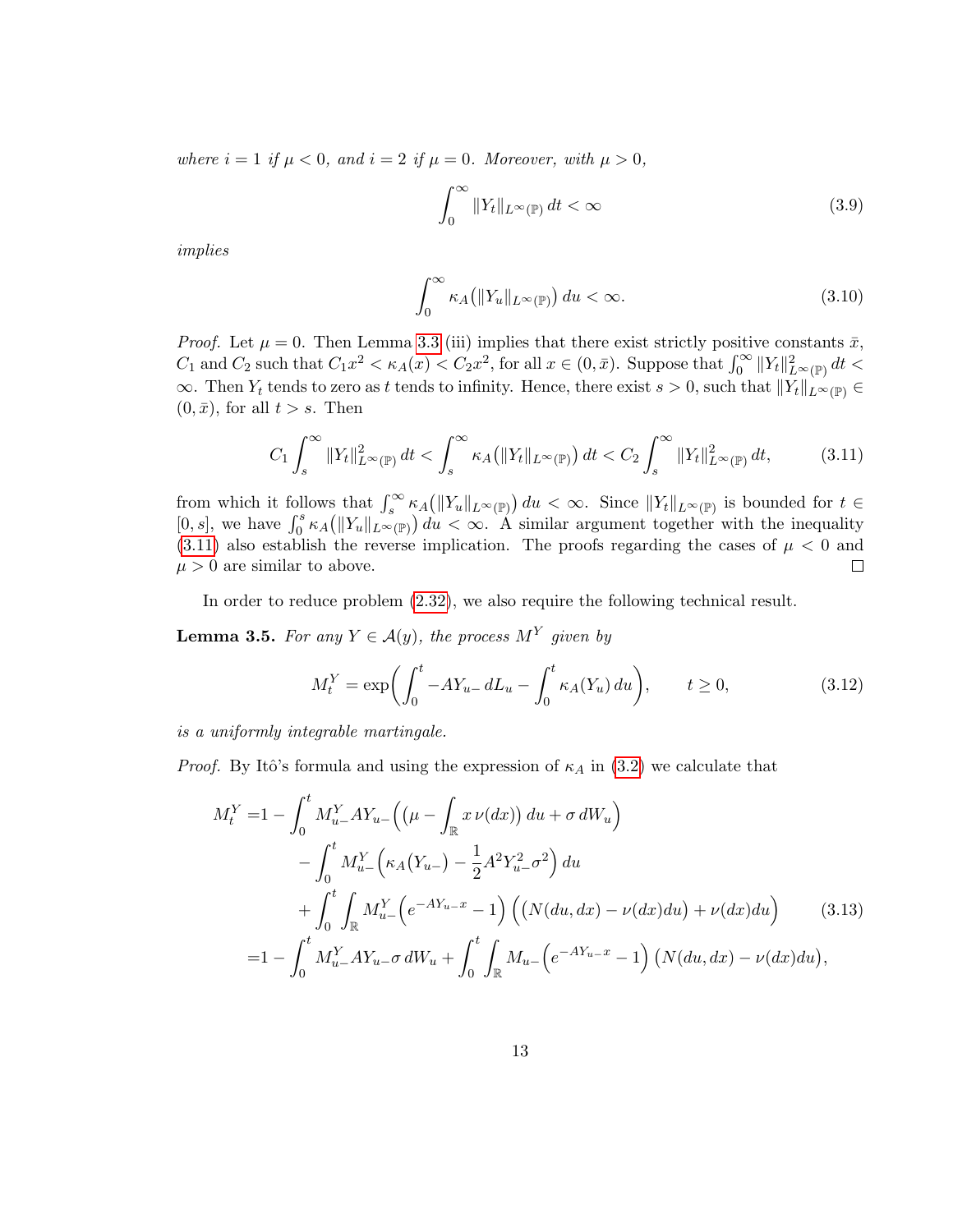which shows that  $M$  is a local martingale. Define

$$
X_t = \int_0^t -AY_{u-} d\tilde{L}_u \quad \text{and} \quad K(\theta)_t = \int_0^t \tilde{\kappa}_A(\theta Y_u) du,
$$
 (3.14)

where  $\theta \in [0,1], Y \in \mathcal{A}(y)$  with  $y \in [0,\bar{\delta}_A), \tilde{L}$  is the martingale part of L and  $\tilde{\kappa}_A$  is equal to  $\kappa_A$  with  $\mu = 0$ . It can be checked that the process  $M<sup>Y</sup>$  in [\(3.12\)](#page-12-1) can be rewritten as

<span id="page-13-1"></span>
$$
M^Y = \exp(X - K(1)).
$$
\n(3.15)

With reference to Definition 3.1 and Theorem 3.2 in [Kallsen and Shiryaev \(2002\)](#page-35-11), in order to show  $M<sup>Y</sup>$  is a uniformly integrable martingale, it is sufficent to check that

$$
\lim_{\delta \downarrow 0} \sup_{t \in \mathbb{R}_+} \delta \log \left( \mathbb{E} \left[ \exp \left( \frac{1}{\delta} \left( (1 - \delta) K(1)_t - K(1 - \delta)_t \right) \right) \right] \right) = 0, \tag{3.16}
$$

for  $\delta \in (0,1)$ . Observe that

$$
\lim_{\delta \downarrow 0} \sup_{t \in \mathbb{R}_{+}} \delta \log \left( \mathbb{E} \left[ \exp \left( \frac{1}{\delta} \left( (1 - \delta) K(1)_{t} - K(1 - \delta)_{t} \right) \right) \right] \right)
$$
\n
$$
\leq \lim_{\delta \downarrow 0} \sup_{t \in \mathbb{R}_{+}} \delta \log \left( \exp \left( \left\| \frac{1}{\delta} \left( (1 - \delta) K(1)_{t} - K(1 - \delta)_{t} \right) \right\|_{L^{\infty}(\mathbb{P})} \right) \right)
$$
\n
$$
= \lim_{\delta \downarrow 0} \sup_{t \in \mathbb{R}_{+}} \left\| (1 - \delta) K(1)_{t} - K(1 - \delta)_{t} \right\|_{L^{\infty}(\mathbb{P})}
$$
\n
$$
= \lim_{\delta \downarrow 0} \sup_{t \in \mathbb{R}_{+}} \left\| (1 - \delta) \int_{0}^{t} \tilde{\kappa}_{A} (Y_{u}) du - \int_{0}^{t} \tilde{\kappa}_{A} ((1 - \delta) Y_{u}) du \right\|_{L^{\infty}(\mathbb{P})}
$$
\n
$$
\leq \lim_{\delta \downarrow 0} \sup_{t \in \mathbb{R}_{+}} \int_{0}^{t} \left\| (1 - \delta) \tilde{\kappa}_{A} (Y_{u}) - \tilde{\kappa}_{A} ((1 - \delta) Y_{u}) \right\|_{L^{\infty}(\mathbb{P})} du
$$
\n
$$
\leq \lim_{\delta \downarrow 0} \int_{0}^{\infty} \left\| (1 - \delta) \tilde{\kappa}_{A} (Y_{u}) - \tilde{\kappa}_{A} ((1 - \delta) Y_{u}) \right\|_{L^{\infty}(\mathbb{P})} du. \tag{3.17}
$$

For  $\delta \in (0,1)$ , we have that

$$
\begin{split} &\left\| (1 - \delta) \tilde{\kappa}_A(Y_u) - \tilde{\kappa}_A \big( (1 - \delta) Y_u \big) \right\|_{L^\infty(\mathbb{P})} \\ &\leq \left\| (1 - \delta) \tilde{\kappa}_A(Y_u) \right\|_{L^\infty(\mathbb{P})} + \left\| \tilde{\kappa}_A \big( (1 - \delta) Y_u \big) \right\|_{L^\infty(\mathbb{P})} \\ & = (1 - \delta) \tilde{\kappa}_A \big( \|Y_u\|_{L^\infty(\mathbb{P})} \big) + \tilde{\kappa}_A \big( (1 - \delta) \|Y_u\|_{L^\infty(\mathbb{P})} \big) \\ &\leq 2 \tilde{\kappa}_A \big( \|Y_u\|_{L^\infty(\mathbb{P})} \big). \end{split} \tag{3.18}
$$

The last two steps are because  $\tilde{\kappa}_A(x)$  is positive and non-decreasing for  $x \geq 0$ , which follow from Lemma [3.3](#page-10-2) (i), (ii) and (iii). According to  $(2.3)$  or  $(2.4)$  as well as Lemma [3.4,](#page-11-1) we have

<span id="page-13-0"></span>
$$
\int_0^\infty \tilde{\kappa}_A(|Y_t||_{L^\infty(\mathbb{P})})dt < \infty.
$$
\n(3.19)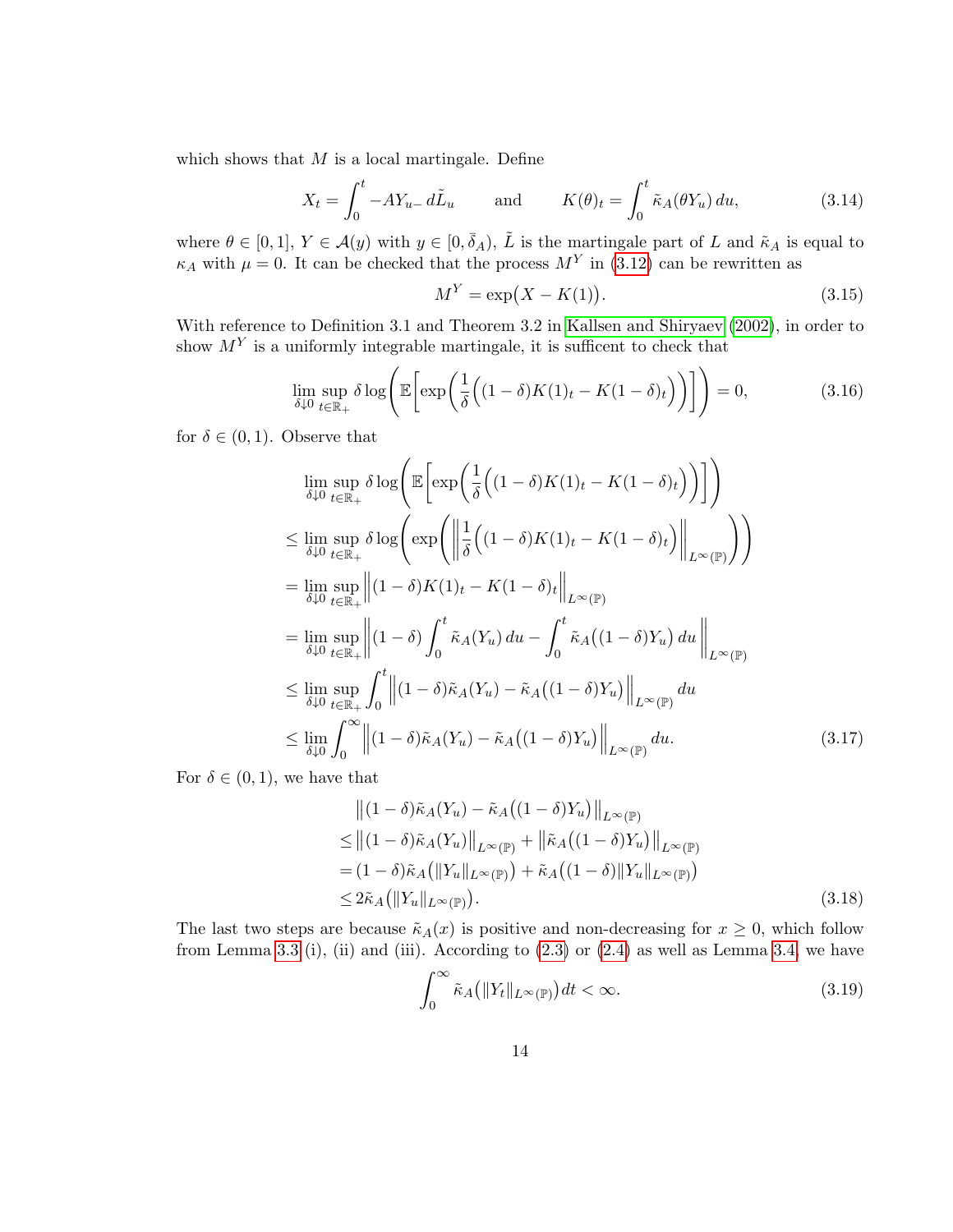<span id="page-14-0"></span>Then, by the dominated convergence theorem, [\(3.17\)](#page-13-0) gives

$$
\lim_{\delta \downarrow 0} \sup_{t \in \mathbb{R}_+} \delta \log \left( \mathbb{E} \left[ \exp \left( \frac{1}{\delta} \left( (1 - \delta) K(1)_t - K(1 - \delta)_t \right) \right) \right] \right)
$$
\n
$$
\leq \int_0^\infty \lim_{\delta \downarrow 0} \left\| (1 - \delta) \tilde{\kappa}_A (Y_u) - \tilde{\kappa}_A \left( (1 - \delta) Y_u \right) \right\|_{L^\infty(\mathbb{P})} du \tag{3.20}
$$
\n
$$
= 0.
$$

On the other hand, the convexity of  $\tilde{\kappa}_A(x)$  and  $\tilde{\kappa}_A(0) = 0$  imply

$$
(1 - \delta)\tilde{\kappa}_A(x) \ge \tilde{\kappa}_A((1 - \delta)x), \quad \text{for } \delta \in (0, 1), \tag{3.21}
$$

hence,

$$
(1 - \delta)K(1)_t - K(1 - \delta)_t \ge 0.
$$
\n(3.22)

Combining this with [\(3.20\)](#page-14-0), we get [\(3.16\)](#page-13-1).

It follows from Lemma [3.4](#page-11-1) and Lemma [3.5](#page-12-2) that, for any  $Y \in \mathcal{A}(y)$ , the process  $M^Y$  is a strictly positive martingale closed by  $M_{\infty}^Y$ . We can therefore define a new probability measure  $\mathbb{Q}^Y$  by

$$
\frac{d\mathbb{Q}^Y}{d\mathbb{P}} = M^Y_{\infty}.\tag{3.23}
$$

<span id="page-14-1"></span> $\Box$ 

Based on the idea in [Schied et al. \(2010\)](#page-36-0) Theorem 2.8, and with reference to [\(2.32\)](#page-9-1) and Lemma [3.5,](#page-12-2) we calculate that

$$
\inf_{Y \in \mathcal{A}(y)} \mathbb{E} \left[ \exp \left( - \int_0^\infty A Y_{t-} \, dL_t + A \int_0^\infty \xi_t F(\xi_t) \, dt \right) \right]
$$
\n
$$
= \inf_{Y \in \mathcal{A}(y)} \mathbb{E} \left[ \exp \left( - \int_0^\infty A Y_{t-} \, dL_t - \int_0^\infty \kappa_A (Y_t) \, dt + \int_0^\infty \left( \kappa_A (Y_t) + A \xi_t F(\xi_t) \right) \, dt \right) \right]
$$
\n
$$
= \inf_{Y \in \mathcal{A}(y)} \mathbb{E}^{\mathbb{Q}^Y} \left[ \exp \left( \int_0^\infty \left( \kappa_A (Y_t) + A \xi_t F(\xi_t) \right) \, dt \right) \right]
$$
\n
$$
\geq \inf_{Y \in \mathcal{A}(y)} \exp \left( \int_0^\infty \left( \kappa_A (\mathbb{E}^{\mathbb{Q}^Y} [Y_t]) + \mathbb{E}^{\mathbb{Q}^Y} [A \xi_t F(\xi_t) ] \right) \, dt \right)
$$
\n
$$
= \inf_{Y \in \mathcal{A}_D(y)} \exp \left[ \int_0^\infty \left( \kappa_A (Y_t) + A \xi_t F(\xi_t) \right) \, dt \right], \tag{3.24}
$$

by Jensen's inequality. The reverse inequality is obvious since  $\mathcal{A}_D(y) \subset \mathcal{A}(y)$ . Now suppose that  $Y^*$  is a solution to problem

$$
\inf_{Y \in \mathcal{A}_D(y)} \exp\left[\int_0^\infty \left(\kappa_A(Y_t) + A\xi_t F(\xi_t)\right) dt\right].\tag{3.25}
$$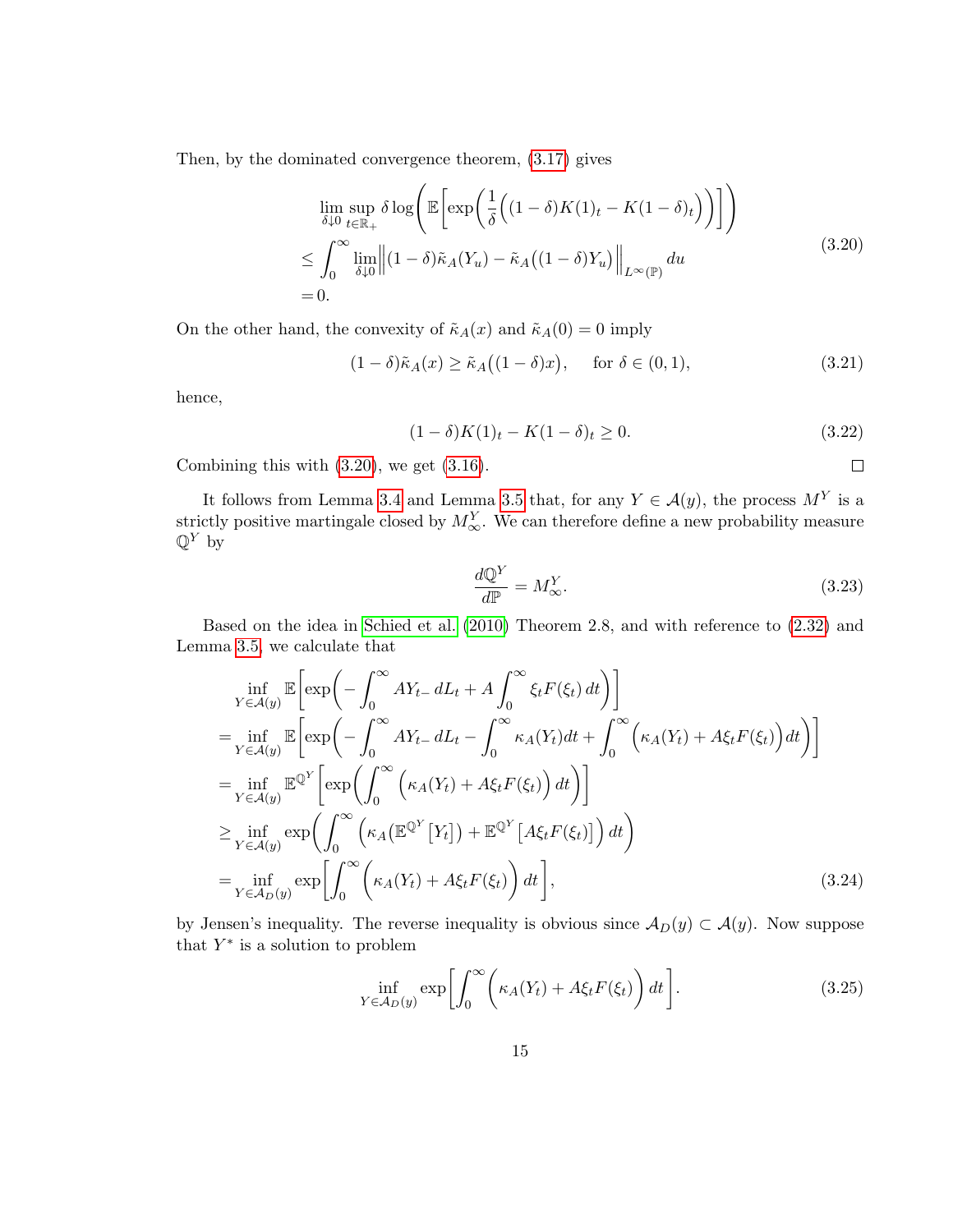Then it must also be a solution to problem  $(2.32)$ . We conclude that it is sufficient to solve the problem

<span id="page-15-2"></span><span id="page-15-0"></span>
$$
V(y) = \inf_{Y \in \mathcal{A}_D(y)} J(Y), \quad y \in [0, \bar{\delta}_A)
$$
 (3.26)

where  $V$  denotes the value function and  $J$  is given by

<span id="page-15-1"></span>
$$
J(Y) = \int_0^\infty \left( \kappa_A(Y_t) + A\xi_t F(\xi_t) \right) dt.
$$
 (3.27)

If we take  $Y \in \mathcal{A}_D(y)$  such that  $Y_t = (t - \sqrt{y})^2$ , for  $t \in [0, \sqrt{y}]$ , and  $Y_t = 0$ , for  $t > \sqrt{y}$ , then it can be checked that

$$
J(Y) = \int_0^{\sqrt{y}} \left( \kappa_A \left( \left( t - \sqrt{y} \right)^2 \right) + A \left( 2\sqrt{y} - 2t \right) F \left( 2\sqrt{y} - 2t \right) \right) dt < \infty,\tag{3.28}
$$

which implies that  $V < \infty$ . Lemma [3.3](#page-10-2) implies  $\kappa_A \geq 0$ , if  $\mu \leq 0$ . Hence we have  $0 \leq V < \infty$ , for all  $\mu < 0$ .

Assumption [3.2](#page-10-1) excludes some degeneracy. To see this, suppose  $\mu > 0$ . Then Lemma [3.3](#page-10-2) (iv) implies that there exists some constant  $z > 0$  such that  $-\infty < \kappa_A(z) < 0$ . Suppose that the agent's initial stock position is z and consider the strategy  $Y \in \mathcal{A}_D(z)$  satisfying  $Y'_t = -\xi_t = 0$  for  $t \in [0, s]$  with some  $s > 0$ . Then

$$
V(z) \le \int_0^s \kappa_A(z) dt + V(z) = s\kappa_A(z) + V(z). \tag{3.29}
$$

This can happen only if  $V(z) = -\infty$ . Let  $\overline{Y} \in \mathcal{A}_D(y)$  with  $y \geq z$  and set  $t_z = \inf\{t \geq 0 \mid t \leq t\}$  $\bar{Y}_t = z$  <  $\infty$ . Then

$$
V(y) \le \int_0^{t_z} \left(\kappa_A(\bar{Y}_t) + A\bar{\xi}_t F(\bar{\xi}_t)\right) dt + V(z),\tag{3.30}
$$

which implies that  $V(y) = -\infty$ . As z can be chosen to be arbitrarily close to zero, it follows that  $V(y) = -\infty$ , for all  $y \in (0, \bar{\delta}_A)$ . We therefore conclude that the value function is degenerate when  $\mu > 0$ . Let  $y \in (0, \bar{\delta}_A)$ , and suppose (in order to get a contradiction) that there exists an optimal strategy  $Y^* \in \mathcal{A}_D(y)$ . Define  $\tilde{\kappa}_A$  to be the function which is identical to  $\kappa_A$  with  $\mu = 0$ . Then with reference to the Lévy-Khintchine representation of L (see [\(3.2\)](#page-11-0)), we have  $\kappa_A(x) = -A\mu x + \tilde{\kappa}_A(x)$ . By Assumption [2.3](#page-4-0) and Lemma [3.3,](#page-10-2) we have that  $\tilde{\kappa}_A(Y_t^*) + A\xi_t F(\xi_t^*)$  is positive. Thus,

$$
V(y) = \int_0^\infty \left( -A\mu Y_t^* + \tilde{\kappa}_A(Y_t^*) + A\xi_t^* F(\xi_t^*) \right) dt = -\infty, \quad \mu > 0,
$$
 (3.31)

implies  $\int_0^\infty Y_t^* dt = \infty$ , which contradicts the definition of an admissible strategy. We conclude that if  $\mu > 0$ , then no optimal admissible liquidation strategy exists.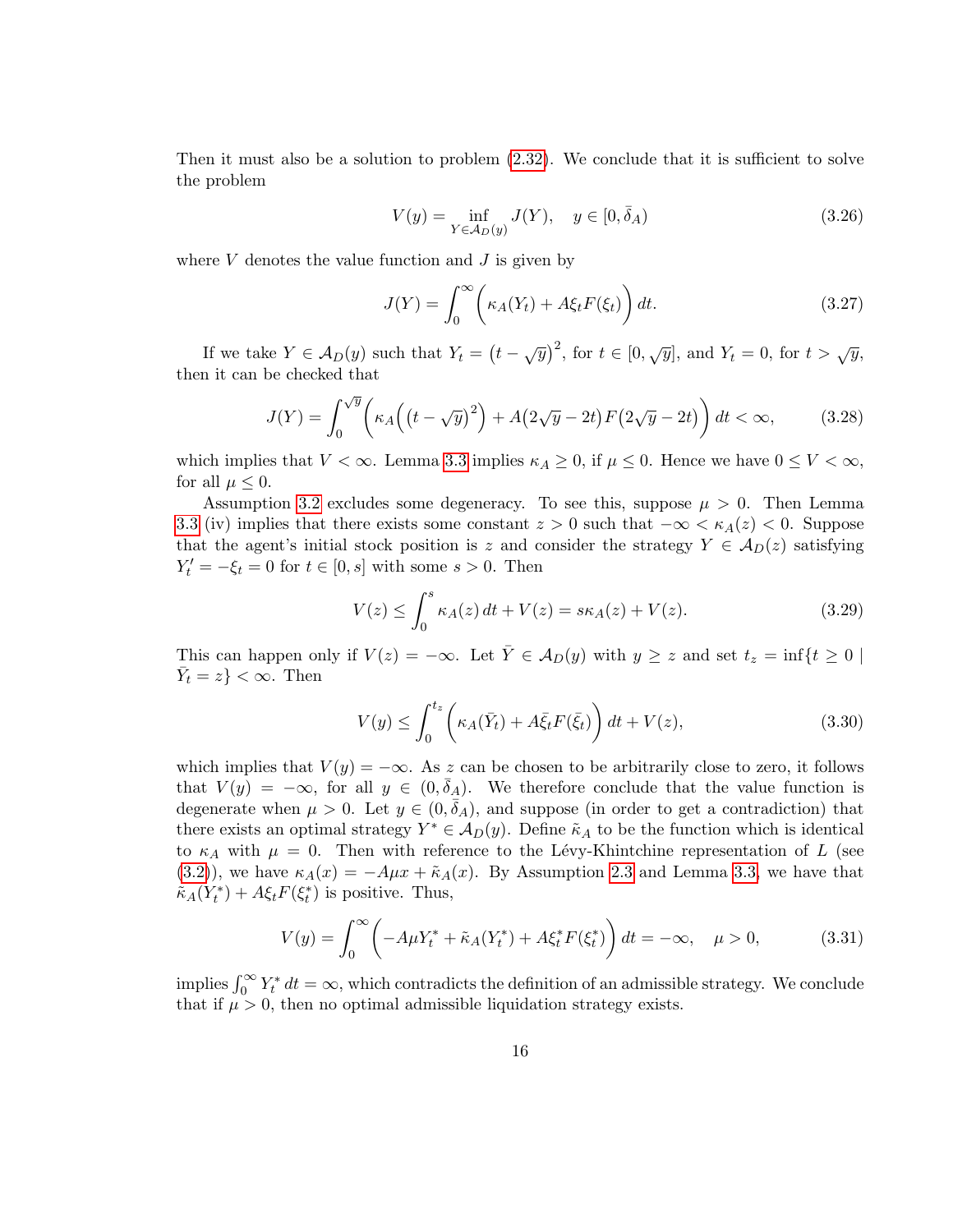Remark 3.6. It is mentioned in [Schied et al. \(2010\)](#page-36-0) that for the Almgren-Chriss model with Brownian motion describing the unaffected stock price, the problem of optimizing the final cost/reward for an agent with CARA preferences over a set of adapted strategies provides the same optimal solution as for the problem of optimizing for the same model over deterministic strategies, but with a mean-variance optimization criterion. When the unaffected stock price is not a Brownian motion, but a general Lévy process, this relationship no longer holds. To see this, we know that for our optimization problem, the set of admissible strategies  $\mathcal{A}(y)$  can be replaced by  $\mathcal{A}_D(y)$ . Then in view of [\(2.30\)](#page-8-0), it is sufficient to consider

$$
\inf_{Y \in \mathcal{A}_D(y)} \mathbb{E} \left[ e^{-AC_{\infty}^Y} \right],\tag{3.32}
$$

where

$$
C_{\infty}^{Y} = c + sy - \frac{1}{2}\alpha y^2 + \int_0^{\infty} Y_{t-} \, dL_t - \int_0^{\infty} \xi_t F(\xi_t) \, dt. \tag{3.33}
$$

It can be calculated that

$$
\mathbb{E}[C_{\infty}^Y] = c + sy - \frac{1}{2}\alpha y^2 + \mu \int_0^{\infty} Y_t dt - \int_0^{\infty} \xi_t F(\xi_t) dt
$$
\n(3.34)

and

$$
\operatorname{Var}(C_{\infty}^Y) = \sigma^2 \int_0^{\infty} Y_t^2 dt + \int_0^{\infty} \left( \int_{\mathbb{R}} Y_t^2 x^2 \nu(dx) \right) dt. \tag{3.35}
$$

Then,

$$
\mathbb{E}[\exp(-AC_{\infty}^{Y})]
$$
\n
$$
= \exp\left[-A\mathbb{E}[C_{\infty}^{Y}] + \frac{1}{2}A^{2}\sigma^{2}\int_{0}^{\infty}Y_{t}^{2}dt + \int_{0}^{\infty}\int_{\mathbb{R}}\left(e^{-AY_{t}x} - 1 + AY_{t}x\right)\nu(dx)dt\right]
$$
\n
$$
= \exp\left[-A\mathbb{E}[C_{\infty}^{Y}] + \frac{1}{2}A^{2}\text{Var}(C_{\infty}^{Y}) + \int_{0}^{\infty}\int_{\mathbb{R}}\left(e^{-AY_{t}x} - 1 + AY_{t}x - \frac{1}{2}A^{2}Y_{t}^{2}x^{2}\right)\nu(dx)dt\right].
$$
\n(3.36)

From the above expression, it is clear that the problem is equivalent to

$$
\sup_{Y \in \mathcal{A}_D(y)} \mathbb{E}[C^Y_{\infty}] - \frac{1}{2}A \text{Var}(C^Y_{\infty}),\tag{3.37}
$$

if  $\nu(\mathbb{R}) \equiv 0$ , i.e. if the Lévy process L has no jumps. However, for a general Lévy process this equivalence does not hold.

Remark 3.7. Suppose that the agent is also allowed to buy shares. Then in order for the final cash position to be well-defined, we need, in addition to the conditions in Definition [2.2,](#page-3-4) to assume that any admissible strategy Y satisfy  $\lim_{t\to\infty} t||Y_t||_{L^{\infty}(\mathbb{P})} = 0$  (see Lemma [2.5](#page-5-0) and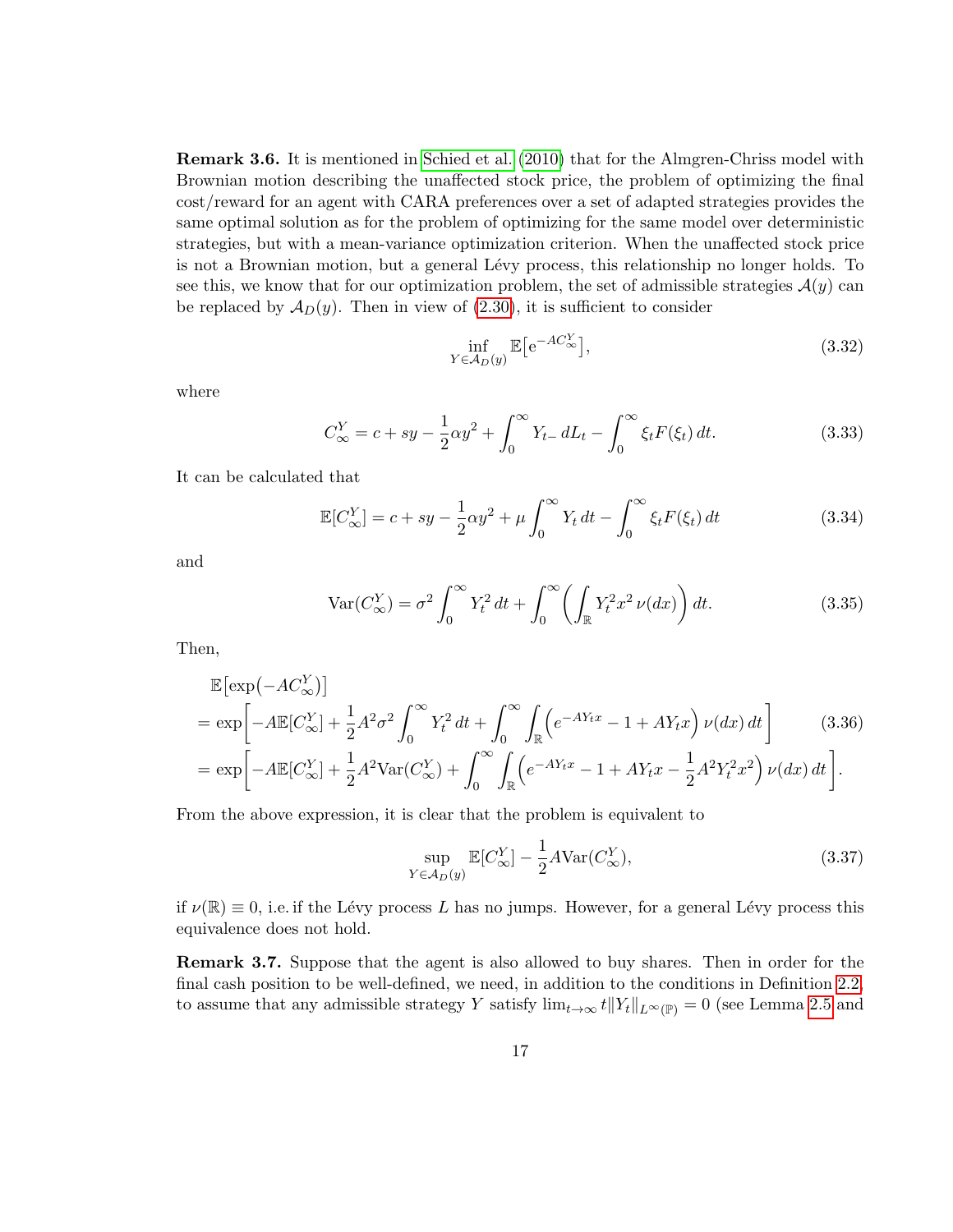proof of Proposition [2.6](#page-6-0) for more details). We also suppose Y is non-negative, that  $Y_t < \bar{\delta}_A$ for all  $t \geq 0$ , and that  $Y_t = y + \int_0^t \xi_u du$  with  $\xi_t \in \mathbb{R}$ . Denote by  $\mathcal{A}^{\pm}(y)$  the set of all such admissible strategies, and by  $\mathcal{A}_{D}^{\pm}(y)$  the collection of all deterministic admissible strategies. Then by similar arguments as previously, the liquidation problem can be reduced to

$$
V(y) = \inf_{Y \in \mathcal{A}_D^{\pm}(y)} \int_0^{\infty} \left( \kappa_A(Y_t) + A|\xi_t| F(|\xi_t|) \right) dt.
$$
 (3.38)

Let  $Y \in \mathcal{A}_{D}^{\pm}(y)$  be a strategy that involves intermediate buying. Then there exist times r and s with  $r < s$  such that  $Y_r = Y_s$  and  $Y_t > Y_r$  for all  $t \in (r, s)$ . Consider an admissible strategy X such that  $X_t = Y_r$  for  $t \in (r, s)$  and  $X_t = Y_t$  for  $t \in [0, r] \cup [s, \infty)$ . Then with reference to Lemma [3.3,](#page-10-2)

$$
\int_r^s \left(\kappa_A(X_u) + A|\xi_u^X|F(|\xi_u^X|)\right) du = \kappa_A(X_r)(s-r) < \int_r^s \left(\kappa_A(Y_u) + A|\xi_u|F(|\xi_u|)\right) du,\tag{3.39}
$$

where  $\xi^{X}$  is the speed process associated with X. Therefore,  $J(X) < J(Y)$ . This shows Y is not optimal. So even if it is allowed, it is not optimal to do any intermediate buying of shares.

#### 4 Solution to the problem

With reference to the previous section, recall that the original optimal liquidation problem [\(2.29\)](#page-8-1) is equivalent to solving

$$
V(y) = \inf_{Y \in \mathcal{A}_D(y)} \int_0^\infty \left( \kappa_A(Y_t) + A\xi_t F(\xi_t) \right) dt,\tag{4.1}
$$

with

$$
dY_t = -\xi_t dt, \qquad Y_0 = y \in [0, \bar{\delta}_A). \tag{4.2}
$$

According to the theory of optimal control, the corresponding Hamilton-Jacobi-Bellman equation is given by

<span id="page-17-0"></span>
$$
\kappa_A(y) + \inf_{x \ge 0} \{ Ax F(x) - x v'(y) \} = 0,
$$
\n(4.3)

with associated boundary condition  $v(0) = 0$ . Let  $G : [0, \infty) \to [0, \infty)$  denote the inverse function of  $x \mapsto x^2 F'(x)$ . Assumption [2.3](#page-4-0) and Lemma [2.4](#page-5-1) together imply that G is a continuous, strictly increasing function satisfying  $G(0) = 0$ . The next lemma states an additional property of the function G that is used in the proofs of Proposition [4.2](#page-18-1) and Theorem [4.3.](#page-18-0)

<span id="page-17-1"></span>**Lemma 4.1.** The function  $x \mapsto \frac{x}{G(x)}$  is continuous on  $[0, \infty)$ .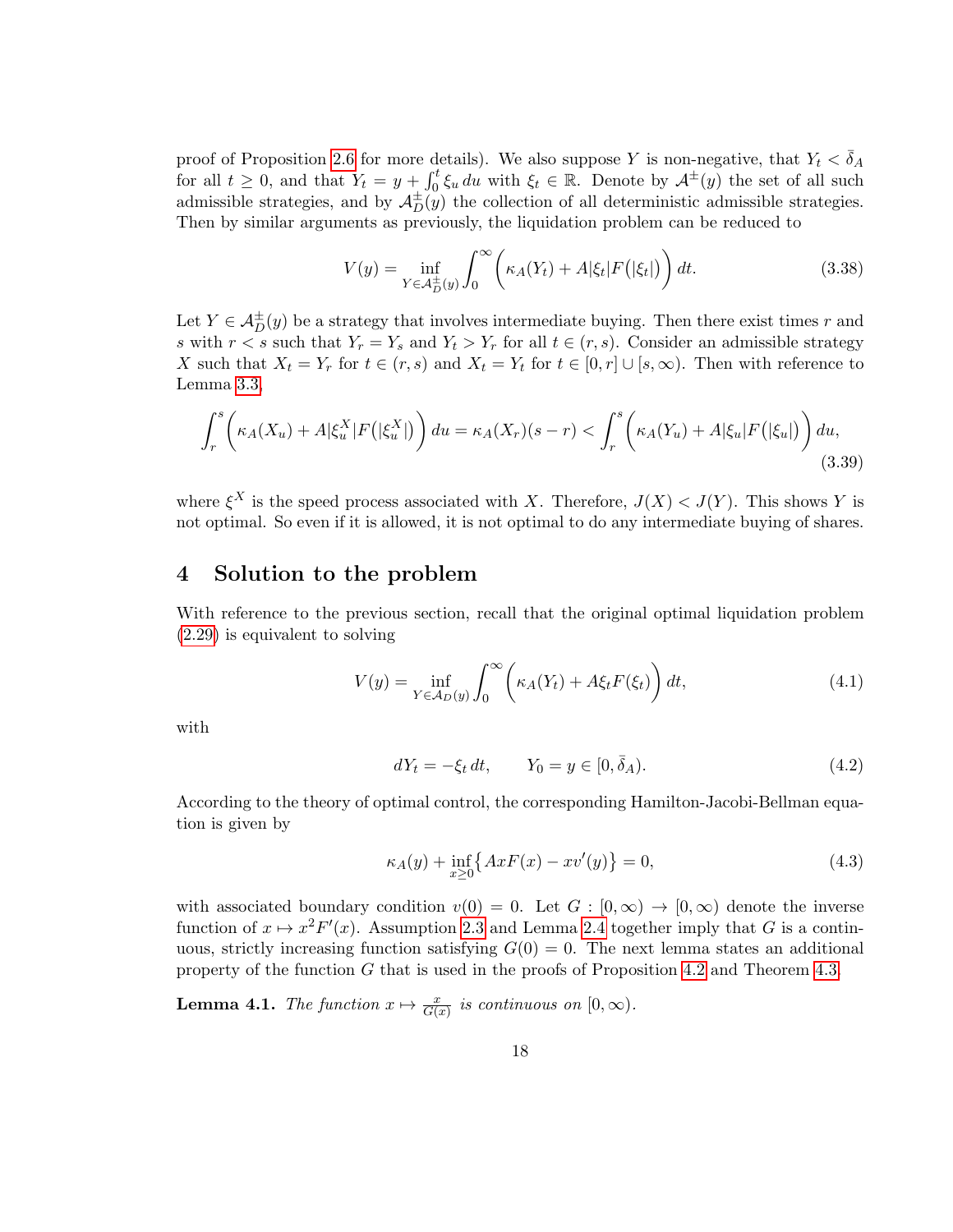*Proof.* Assumption [2.3](#page-4-0) and Lemma [2.4](#page-5-1) imply that G is continuous and  $G(0) = 0$ . Therefore, it is sufficient to check that  $\lim_{x\to 0} \frac{x}{G(x)} < \infty$ . Let  $x = u^2 F'(u)$ . Then it follows that  $\frac{x}{G(x)} =$  $uF'(u)$ . Hence, the result follows from the fact that  $u \to 0$ , as  $x \to 0$ , and  $\lim_{u \to 0} uF'(u) = 0$ (see Lemma [2.4\)](#page-5-1).  $\Box$ 

<span id="page-18-1"></span>**Proposition 4.2.** Equation [\(4.3\)](#page-17-0) with boundary condition  $v(0) = 0$  has a classical solution given by

$$
v(y) = \int_0^y \left\{ \frac{\kappa_A(u)}{G\left(\frac{\kappa_A(u)}{A}\right)} + AF\left(G\left(\frac{\kappa_A(u)}{A}\right)\right) \right\} du, \qquad 0 \le y < \bar{\delta}_A. \tag{4.4}
$$

*Proof.* We first show that the function v given by  $(4.4)$  is continuously differentiable, and note that it is sufficient to show that  $v'(y) = \frac{\kappa_A(y)}{G\left(\frac{\kappa_A(y)}{A}\right)} + AF\left(G\left(\frac{\kappa_A(y)}{A}\right)\right)$  is continuous on  $[0, \bar{\delta}_A)$ . This is the case if  $x \mapsto \frac{x}{G(x)}$  is continuous for  $x \ge 0$ . But this is demonstrated by Lemma [4.1.](#page-17-1)

Recall that the Hamilton-Jacobi-Bellman equation in our problem is

<span id="page-18-2"></span>
$$
\kappa_A(y) + \inf_{x \ge 0} \{ AxF(x) - xv'(y) \} = 0.
$$
\n(4.5)

In order to prove that v in [\(4.4\)](#page-18-2) is a solution to this equation, because  $AxF(x) - xv'(y)$  is strictly convex in x, it is enough to show that for all  $y \in [0, \bar{\delta}_A)$ , there exists  $x^* \geq 0$  such that

<span id="page-18-3"></span>
$$
Ax^*F'(x^*) + AF(x^*) - v'(y) = 0
$$
\n(4.6)

and

<span id="page-18-4"></span>
$$
\kappa_A(y) + Ax^* F(x^*) - x^* v'(y) = 0,
$$
\n(4.7)

where the equality in [\(4.6\)](#page-18-3) comes from the first-order condition of optimality of the expression  $AxF(x) - xv'(y)$ . But with  $v'(y) = \frac{\kappa_A(y)}{G(\frac{\kappa_A(y)}{A})} + AF(G(\frac{\kappa_A(y)}{A}))$ , it can be checked that  $x^* =$  $G(\frac{\kappa_A(y)}{A})$  satisfies both [\(4.6\)](#page-18-3) and [\(4.7\)](#page-18-4). The boundary condition  $v(0) = 0$  is a consequence of the expression of  $v(y)$  and the continuity of  $v(y)$  at  $y = 0$ .  $\Box$ 

The next result provides an expression for the optimal liquidation strategy, and states that the value function V identifies with the function  $v$  in  $(4.4)$ .

<span id="page-18-0"></span>**Theorem 4.3.** Let  $y \in [0, \bar{\delta}_A)$ . Define

<span id="page-18-6"></span><span id="page-18-5"></span>
$$
\tau = \int_0^y \frac{1}{G\left(\frac{\kappa_A(u)}{A}\right)} \, du. \tag{4.8}
$$

Let  $Y^*$  satisfy

$$
\int_{Y_t^*}^y \frac{1}{G\left(\frac{\kappa_A(u)}{A}\right)} du = t, \quad \text{if } t \le \tau, \quad \text{and} \quad Y_t^* = 0, \quad \text{if } t > \tau. \tag{4.9}
$$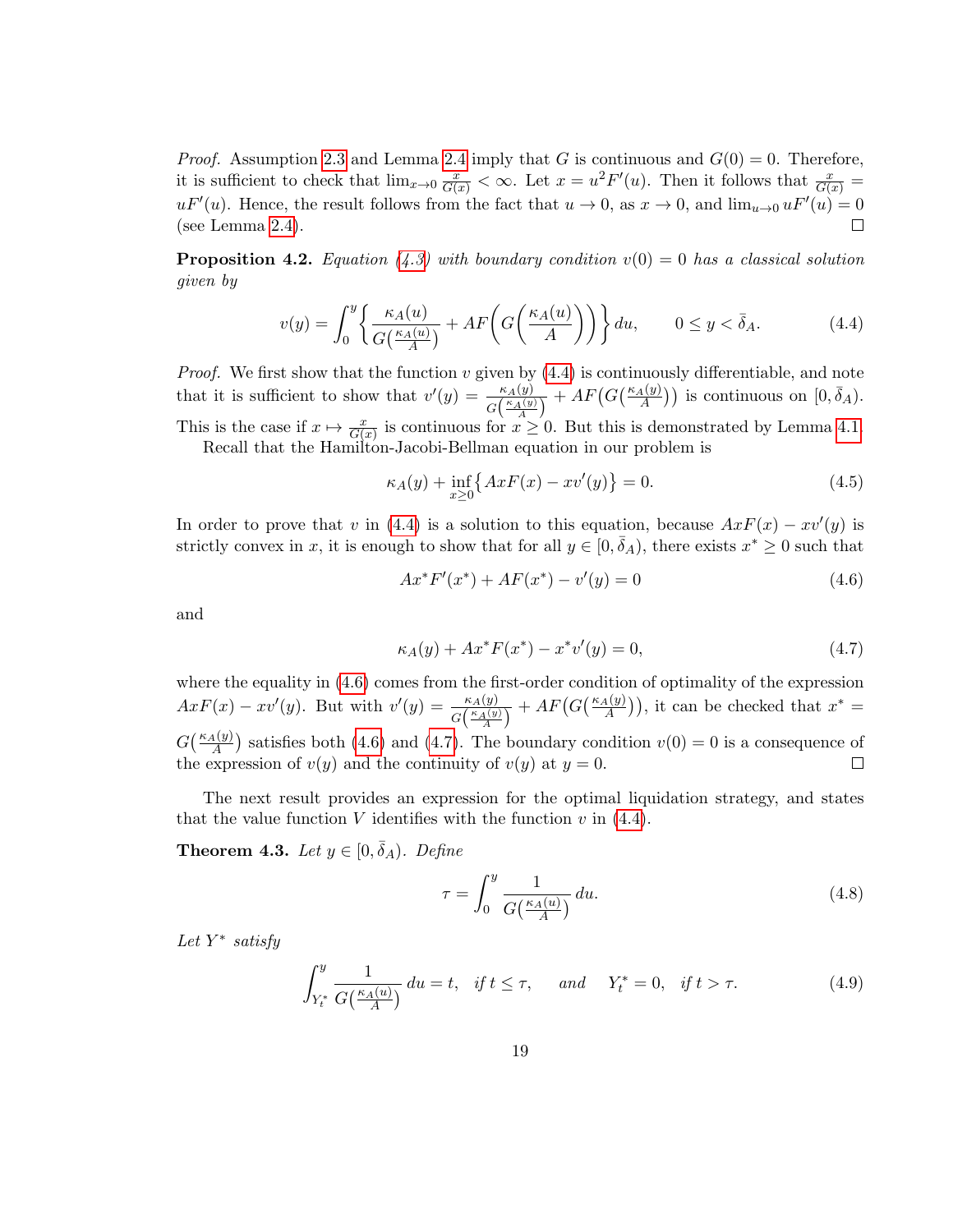Then  $Y^* \in \mathcal{A}_D(y)$ , and its associated speed process  $\xi^*$  satisfies

$$
\xi_t^* = G\bigg(\frac{\kappa_A(Y_t^*)}{A}\bigg), \qquad \text{for all } t \ge 0. \tag{4.10}
$$

Moreover, V in [\(3.26\)](#page-15-2) is equal to v in [\(4.4\)](#page-18-2), for all  $y \in [0, \bar{\delta}_A)$ , and Y<sup>\*</sup> is the unique optimal liquidation strategy for problem [\(2.29\)](#page-8-1).

*Proof.* We know that when  $t \leq \tau$ ,

<span id="page-19-1"></span>
$$
\int_{Y_t^*}^y \frac{1}{G\left(\frac{\kappa_A(u)}{A}\right)} du = t,\tag{4.11}
$$

from which it follows that

$$
\xi_t^* = -\frac{dY_t^*}{dt} = G\bigg(\frac{\kappa_A(Y_t^*)}{A}\bigg), \qquad t \le \tau. \tag{4.12}
$$

On the other hand, when  $t > \tau$ ,  $Y_t^* = 0$ . Hence,

$$
\xi_t^* = 0 = G\bigg(\frac{\kappa_A(Y_t^*)}{A}\bigg), \qquad t > \tau. \tag{4.13}
$$

We next prove that  $Y^* \in \mathcal{A}_D(y)$ . It is clear that  $Y^*$  is deterministic and absolutely continuous. The non-negativity of  $G$  implies that  $Y^*$  is non-increasing. It remains to show that if  $\mu < 0$ , then  $\int_0^\infty Y_t^* dt < \infty$ ; and if  $\mu = 0$ , then  $\int_0^\infty (Y_t^*)^2 dt < \infty$ . However, with reference to Lemma [3.4,](#page-11-1) it is enough to check that

$$
\int_0^\infty \kappa_A(Y_t^*) dt = \int_0^\tau \kappa_A(Y_t^*) dt < \infty.
$$
\n(4.14)

By a change of variable, we have that

$$
\int_0^\tau \kappa_A(Y_t^*) dt = \int_y^0 -\frac{\kappa_A(Y_t^*)}{G\left(\frac{\kappa_A(Y_t^*)}{A}\right)} dY_t^* < \infty,
$$
\n(4.15)

where the finiteness is due to the continuity of the integrand on the compact interval  $[0, y]$ , which is implied by Lemma [4.1.](#page-17-1)

With reference to  $(4.6)$  and  $(4.7)$ , the function v in  $(4.4)$  satisfies

$$
\kappa_A(y) + A\xi F(\xi) - \xi v'(y) \ge 0, \qquad \text{for all } \xi \ge 0,
$$
\n(4.16)

and equality holds only when  $\xi = G\left(\frac{\kappa_A(y)}{A}\right)$ . Let  $Y \in \mathcal{A}_D(y)$ . Observe that

<span id="page-19-0"></span>
$$
v(Y_T) = v(y) - \int_0^T v'(Y_t)\xi_t dt.
$$
\n(4.17)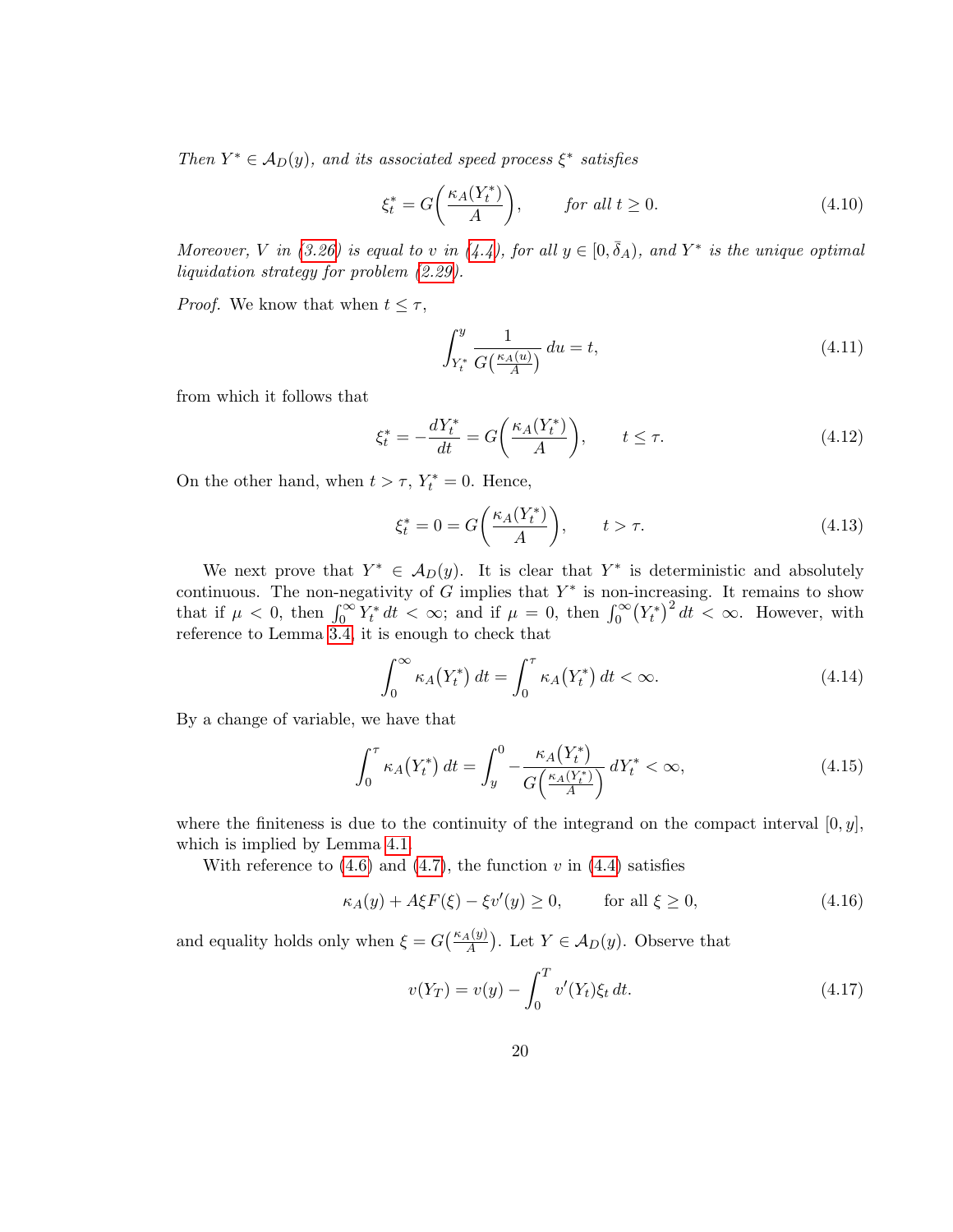Taking T to infinity and using the boundary condition  $v(0) = 0$ , it follows that

<span id="page-20-0"></span>
$$
v(y) = \int_0^\infty v'(Y_t)\xi_t dt.
$$
\n(4.18)

Then by [\(4.16\)](#page-19-0) we have

$$
v(y) \le \int_0^\infty \left(\kappa_A(Y_t) + A\xi_t F(\xi_t)\right) dt. \tag{4.19}
$$

Now consider the strategy  $Y^*$  in [\(4.9\)](#page-18-5), which has a speed process  $\xi^*$  satisfying  $\xi_t^* = G\left(\frac{\kappa_A(Y_t^*)}{A}\right)$  $\frac{(Y_t^{\lceil})}{A},$ for all  $t \geq 0$ . Then,

$$
\kappa_A(Y_t^*) + A\xi_t^* F(\xi_t^*) - \xi_t^* v'(Y_t^*) = 0, \qquad t \ge 0,
$$
\n(4.20)

hence,

$$
v(y) = \int_0^\infty \left( \kappa_A \left( Y_t^* \right) + A \xi_t F \left( \xi_t^* \right) \right) dt. \tag{4.21}
$$

This together with [\(4.19\)](#page-20-0) implies that  $V(y) = v(y)$ , for all  $y \in [0, \bar{\delta}_A)$ . Therefore, with reference to the analysis after equation  $(3.24)$ , we get that  $Y^*$  is the unique optimal strategy to problem [\(2.29\)](#page-8-1).  $\Box$ 

Note that since is G continuous,  $(4.10)$  implies that the strategy  $Y^*$  in  $(4.9)$  is continuously differentiable. Since the functions  $\kappa_A$  and G are both strictly increasing, it follows from [\(4.10\)](#page-19-1) that with a larger stock position at time  $t$ , the associated optimal liquidation speed at time  $t$  is larger. Moreover, it can be shown by the strict convexity of the cumulant generating function of  $L_1$  that  $A \mapsto \kappa_A(x)/A$  is strictly increasing. Hence, the optimal liquidation speed at any time is strictly increasing in the risk aversion parameter  $A$ . These two relations coincide with the intuition that with a larger position of shares, the agent potentially encounters bigger risk from the market volatility, as any tiny fluctuation of the stock price will be amplified by the large number of shares held. It is therefore optimal to liquidate faster. Also the more risk averse the agent is, the more the agent cares about the volatility risk, which makes the agent employ a more rapid liquidation strategy. Observe that given an initial stock position  $y \in [0, \bar{\delta}_A)$ , the quantity  $\tau$  in [\(4.8\)](#page-18-6) indicates the liquidation time for the optimal liquidation strategy  $Y^*$ . Depending on the properties of the temporary impact function  $F$ ,  $\tau$  may or may not be finite. The next result provides some sufficient conditions for the optimal liquidation strategy  $Y^*$  to have a finite liquidation time.

#### <span id="page-20-1"></span>**Proposition 4.4.** Assume that  $y > 0$ .

(i) If  $\mu < 0$  and there exist constants  $p < 1$  and  $K > 0$  such that  $\lim_{x\to 0} x^p F'(x) = K$ , then it holds that  $\tau < \infty$ .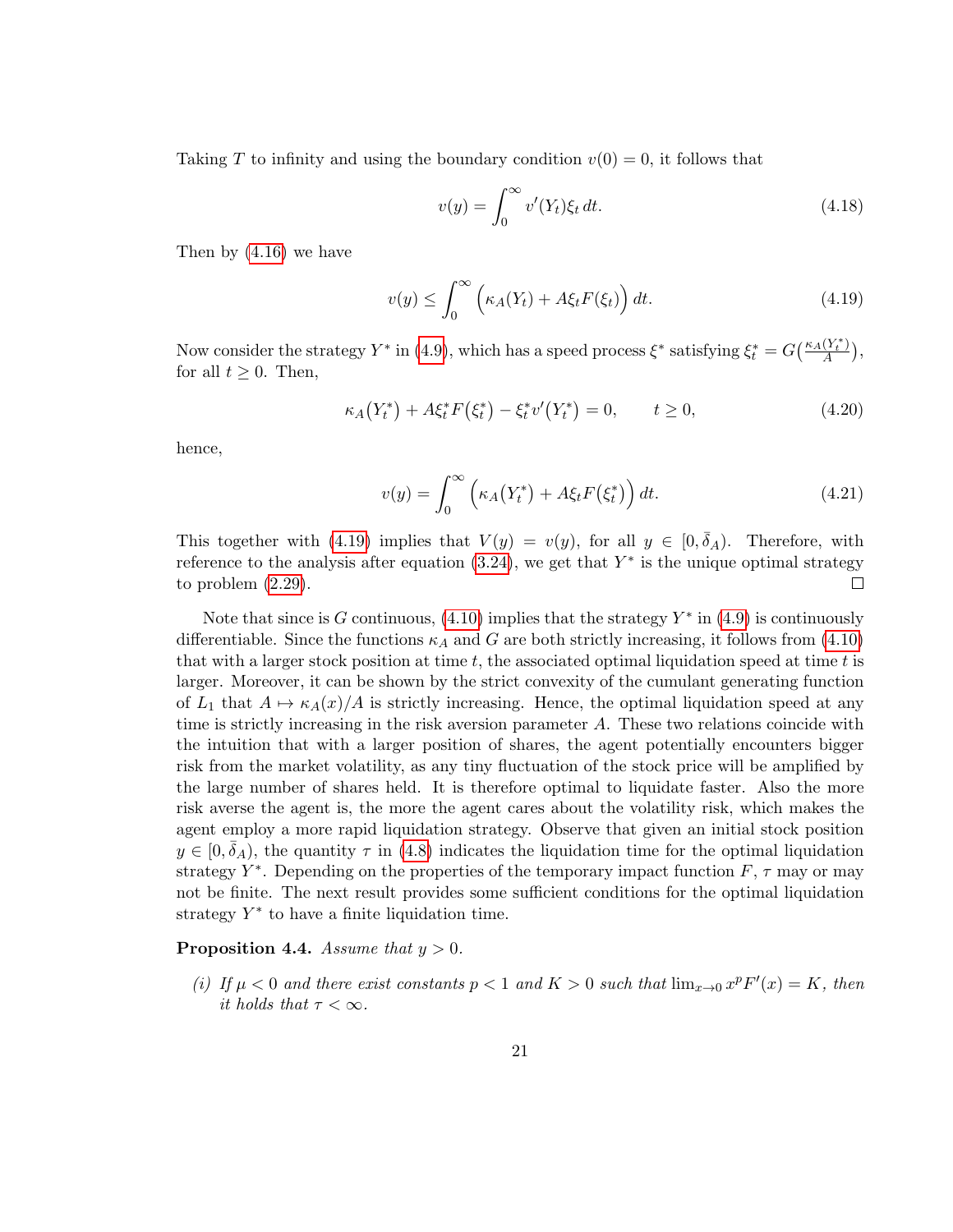(ii) If  $\mu = 0$  and there exist constants  $p < 1$  and  $K > 0$  such that  $\lim_{x \to 0} x^p F'(x) = K$ , then  $\tau = \infty$  if  $p \in [0, 1)$  and  $\tau < \infty$  if  $p < 0$ .

*Proof.* Suppose  $\mu < 0$  and let  $p < 1$  be such that  $\lim_{x\to 0} x^p F'(x) = K$ , with K being some strictly positive constant. Write  $u = x^2 F'(x)$ . Then we have

$$
\frac{u^{\frac{1}{2-p}}}{G(u)} = \left(x^p F'(x)\right)^{\frac{1}{2-p}}.\tag{4.22}
$$

By letting x tend to 0, so u tends to 0 as well, it follows that

<span id="page-21-0"></span>
$$
\lim_{u \to 0} \frac{u^{\frac{1}{2-p}}}{G(u)} = K^{\frac{1}{2-p}}.
$$
\n(4.23)

Lemma [3.3](#page-10-2) (iv) together with [\(4.23\)](#page-21-0) gives

$$
\lim_{x \to 0} \frac{x^{\frac{1}{2-p}}}{G(\frac{\kappa_A(x)}{A})} = K',
$$
\n(4.24)

for some other constant  $K' > 0$ . Therefore, there exist strictly positive constants  $K_1, K_2$  and  $\bar{x}$  such that for all  $x \in (0, \bar{x}),$ 

$$
\frac{K_1}{x^{\frac{1}{2-p}}} < \frac{1}{G\left(\frac{\kappa_A(x)}{A}\right)} < \frac{K_2}{x^{\frac{1}{2-p}}}.\tag{4.25}
$$

Integrating and taking limit on each term gives

$$
\lim_{x \to 0} \int_{x}^{\bar{x}} \frac{K_1}{u^{\frac{1}{2-p}}} du \le \lim_{x \to 0} \int_{x}^{\bar{x}} \frac{1}{G\left(\frac{\kappa_A(u)}{A}\right)} du \le \lim_{x \to 0} \int_{x}^{\bar{x}} \frac{K_2}{u^{\frac{1}{2-p}}} du. \tag{4.26}
$$

Observe that  $p < 1$  implies  $\frac{1}{2-p} < 1$ , and therefore  $\int_0^{\bar{x}}$ 1  $\frac{1}{u^{\frac{1}{2-p}}}du < \infty$ . Hence,

$$
\lim_{x \to 0} \int_{x}^{\bar{x}} \frac{1}{G\left(\frac{\kappa_A(u)}{A}\right)} du < \infty. \tag{4.27}
$$

Then the required result follows from [\(4.8\)](#page-18-6) and the fact that  $\int_{\bar{x}}^{y}$ 1  $\frac{1}{G\left(\frac{\kappa_A(u)}{A}\right)} du < \infty$ , if the initial stock position  $y > \bar{x}$ .

Next we prove part *(ii)*. Suppose  $\mu = 0$ . Observe that [\(4.23\)](#page-21-0) implies

$$
\lim_{x \to 0} \frac{x^{\frac{2}{2-p}}}{G(x^2)} = C,\tag{4.28}
$$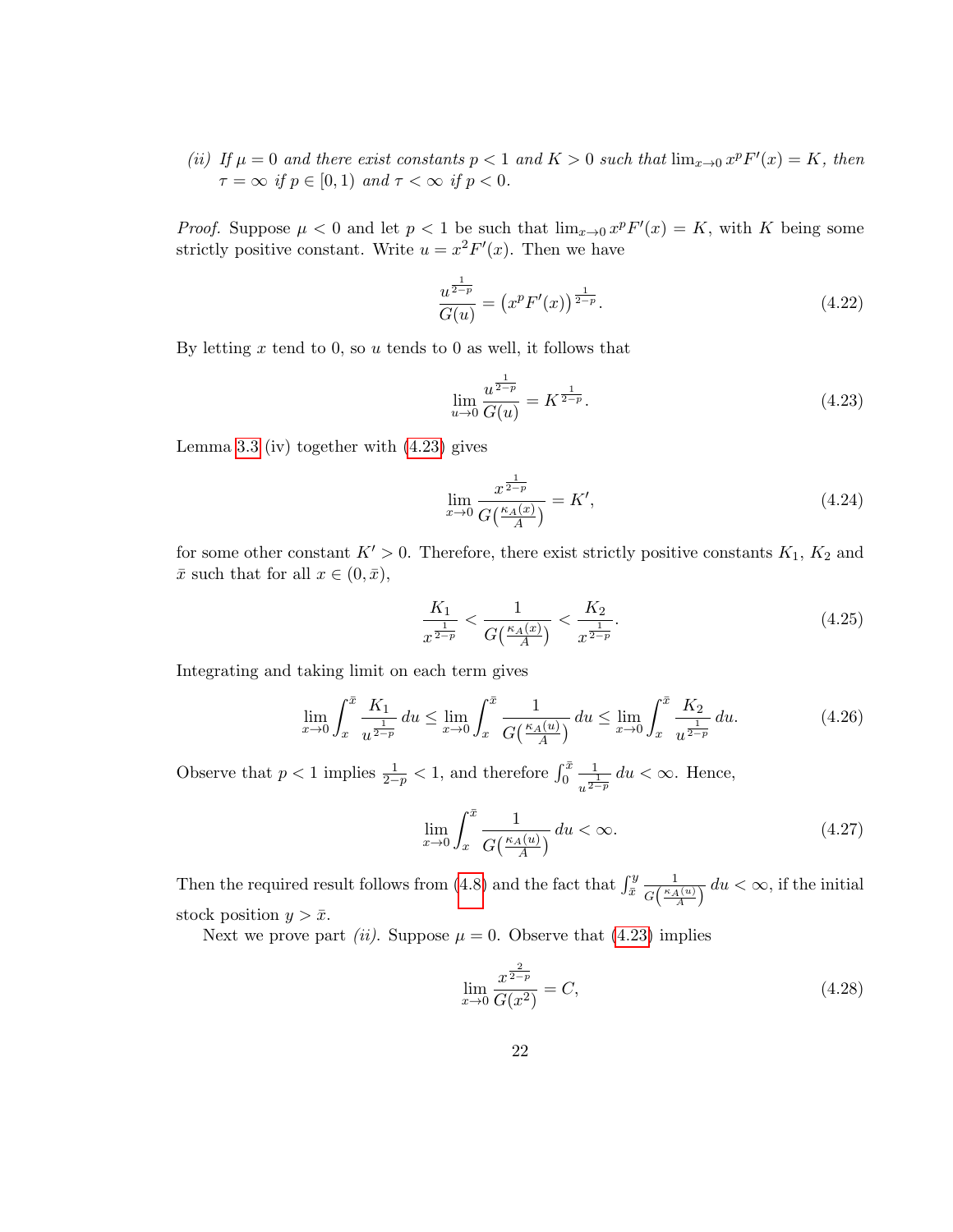for some constant  $C > 0$ . Combining this with Lemma [3.3](#page-10-2) (iii), we obtain

$$
\lim_{x \to 0} \frac{x^{\frac{2}{2-p}}}{G(\frac{\kappa_A(x)}{A})} = C',
$$
\n(4.29)

for some other constant  $C' > 0$ . Then there exist strictly positive constants  $C_1$ ,  $C_2$  and  $\bar{x}$ such that for all  $x \in (0, \bar{x}),$ 

$$
\frac{C_1}{x^{\frac{2}{2-p}}} < \frac{1}{G\left(\frac{\kappa_A(x)}{A}\right)} < \frac{C_2}{x^{\frac{2}{2-p}}}.\tag{4.30}
$$

Therefore,

$$
\lim_{x \to 0} \int_{x}^{\bar{x}} \frac{C_1}{u^{\frac{2}{2-p}}} du \le \lim_{x \to 0} \int_{x}^{\bar{x}} \frac{1}{G\left(\frac{\kappa_A(u)}{A}\right)} du \le \lim_{x \to 0} \int_{x}^{\bar{x}} \frac{C_2}{u^{\frac{2}{2-p}}} du. \tag{4.31}
$$

If  $p < 0$ , then  $\frac{2}{2-p} < 1$ . Hence  $\tau < \infty$  is obtained by the same argument as in (i) of this proof. If  $p \in [0, 1)$ , then  $\frac{2}{2-p} \geq 1$ . It follows that  $\int_0^{\bar{x}}$ 1  $\frac{1}{G\left(\frac{\kappa_A(u)}{A}\right)} du = \infty$ , and therefore  $\tau = \infty$ .

# 5 Approximation for exponential Lévy model

In models for stock prices involving Lévy processes, it is common to consider exponential Lévy processes [\(Madan and Seneta, 1990\)](#page-35-0), [\(Eberlein and Keller, 1995\)](#page-34-0), [\(Barndorff-Nielsen,](#page-34-1) [1997\)](#page-34-1). However, it is common in the optimal liquidation literature to use linear models as opposed to exponential models due to tractability and the short time horizons involved. For practical implementation of our model one could of course directly fit the data to a linear Lévy model. However families of distributions that fit observed stock market data well for the exponential Lévy model are known and obviously the distribution of the jumps change when you take the exponential. We therefore investigate how to linearize exponential Lévy models and how this affects the Lévy measure. To this end, we are going to derive a Lévy process which can be regarded as a linear approximation for the corresponding exponential Lévy process. We show that this Lévy process satisfies all of the assumptions of being the driving process of the unaffected stock price in the liquidation model introduced in previous sections. Therefore, our optimal liquidation strategy derived in the previous section can be regarded as an approximation for the result of the corresponding exponential Lévy model. This linear approximation argument is reasonable since (the majority of) liquidation usually is completed in a very short time.

Consider a non-trivial, one-dimensional, F-adapted Lévy process  $\tilde{L}$  which admits the canonical decomposition

<span id="page-22-0"></span>
$$
\tilde{L}_t = \tilde{\mu}t + \tilde{\sigma}\tilde{W}_t + \int_{|z| \ge 1} z \tilde{N}(t, dz) + \int_{|z| < 1} z \left( \tilde{N}(t, dz) - t\tilde{\nu}(dz) \right), \quad t \ge 0,\tag{5.1}
$$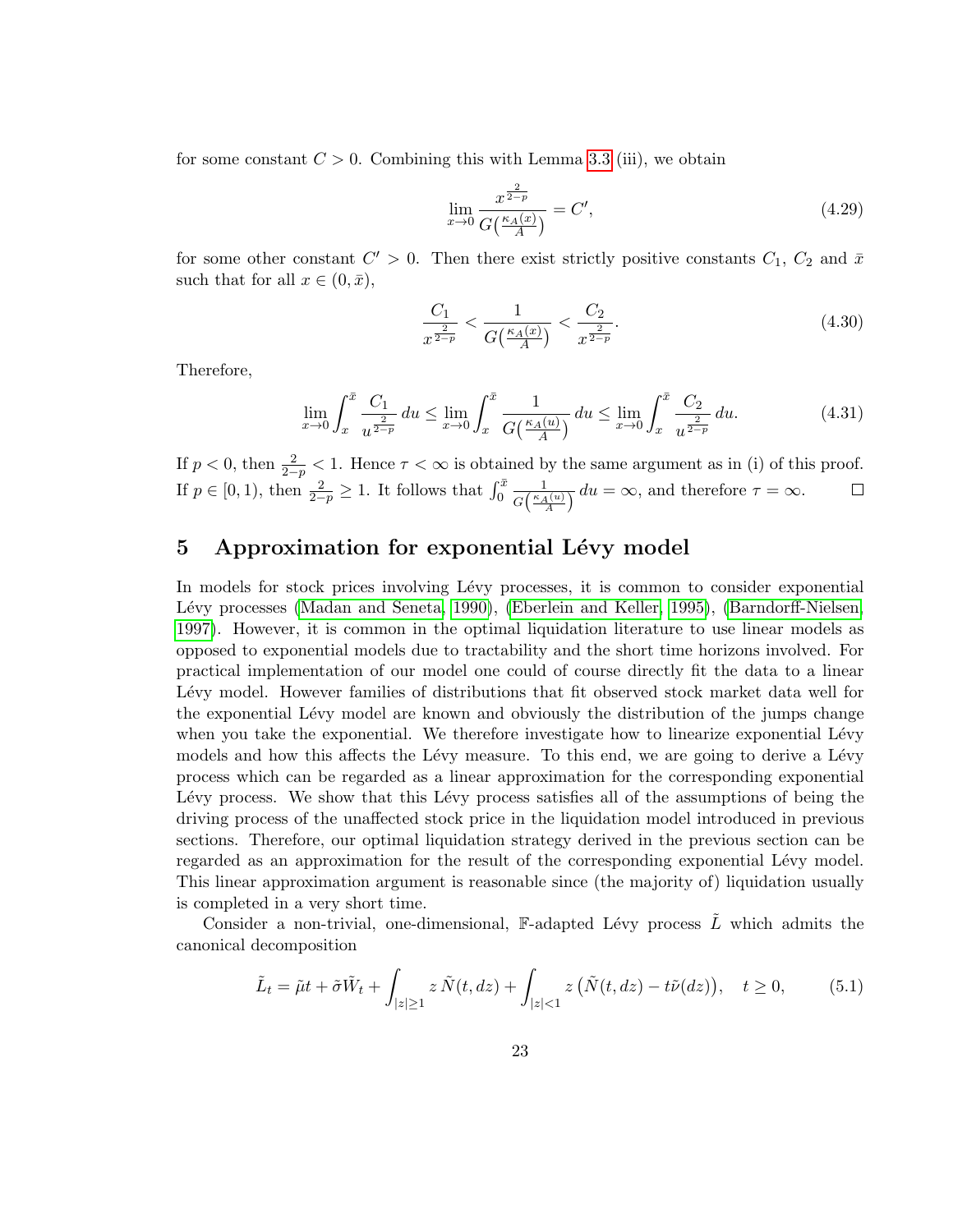where  $\tilde{\mu} \in \mathbb{R}$  and  $\tilde{\sigma} > 0$  are two constants,  $\tilde{W}$  is a standard Brownian motion,  $\tilde{N}$  is a Poisson random measure which is independent of  $\tilde{W}$  with compensator  $t\tilde{\nu}(dz)$ , and  $\tilde{\nu}$  is the Lévy measure associated with  $\tilde{L}$ . We assume that  $\tilde{L}$  possess the following properties.

<span id="page-23-2"></span>**Assumption 5.1.** We assume that  $\tilde{\nu}$  is absolutely continuous with respect to Lebesgue measure, and that

<span id="page-23-0"></span>
$$
\int_{|z|\geq 1} e^{2z} \tilde{\nu}(dz) < \infty. \tag{5.2}
$$

Suppose the unaffected stock price is described by the process  $\tilde{S}^u$  satisfying

$$
\tilde{S}_t^u = \tilde{s} \exp(\tilde{L}_t), \quad t \ge 0,
$$
\n(5.3)

where  $\tilde{s} > 0$  is some constant denoting the initial stock price. Note that [\(5.2\)](#page-23-0) ensures  $\tilde{S}_t^u$  is square integrable, for all  $t \ge 0$  (by Theorem 3.6 in [Kyprianou \(2006\)](#page-35-9)). Suppose the affected stock price at time  $t \geq 0$  is given by

$$
\tilde{S}_t = \tilde{s} \exp(\tilde{L}_t) + I_t,\tag{5.4}
$$

where  $I_t = \alpha(Y_t - Y_0) - F(\xi_t)$  is the price impact at time t appearing in the previous liquidation model with function  $F$  satisfying Assumption [2.3](#page-4-0) [\(Gatheral and Schied \(2011\)](#page-35-6) study a liquidation model of this form where the unaffected stock price is a geometric Brownian motion). By Itô's formula, for all  $t \geq 0$ ,  $\tilde{S}_t$  can be rewritten as

$$
\tilde{S}_t = \tilde{s} + \int_0^t \tilde{S}_{u-}^u \tilde{m} \, du + \int_0^t \tilde{S}_{u-}^u \tilde{\sigma} \, d\tilde{W}_u + \int_0^t \int_{\mathbb{R}} \tilde{S}_{u-}^u \left(e^z - 1\right) \left(\tilde{N}(t, dz) - t\tilde{\nu}(dz)\right) + I_t, \tag{5.5}
$$

where  $\tilde{m} = \tilde{\mu} + \frac{\tilde{\sigma}^2}{2} + \int_{\mathbb{R}} (e^z - 1 - z \mathbb{1}_{\{|z| < 1\}}) \tilde{\nu}(dz)$ . In order to approximate the exponential Lévy model, consider the process  $\hat{S}$  such that

$$
\hat{S}_t = \tilde{s} + \tilde{s}\tilde{m}t + \tilde{s}\tilde{\sigma}\tilde{W}_t + \int_{\mathbb{R}} \tilde{s}(e^z - 1) \left( \tilde{N}(t, dz) - t\tilde{\nu}(dz) \right) + I_t, \quad t \ge 0,
$$
\n(5.6)

which can be considered as a linear approximation of  $\tilde{S}$ . Recall that the affected stock price in the preceding model is given by

<span id="page-23-1"></span>
$$
S_t = s + L_t + I_t, \quad t \ge 0,\tag{5.7}
$$

where  $L_t = \mu t + \sigma W_t + \int_{\mathbb{R}} x \left( N(t, dx) - t \nu(dx) \right)$ . Comparing this to the expression of  $\hat{S}_t$ , it can be seen that if we take  $s = \tilde{s}$  and choose L to be such that

$$
L_t = \tilde{s}\tilde{m}t + \tilde{s}\tilde{\sigma}\tilde{W}_t + \int_{\mathbb{R}} \tilde{s}(e^z - 1) \left( \tilde{N}(t, dz) - t\tilde{\nu}(dz) \right), \qquad t \ge 0,
$$
\n(5.8)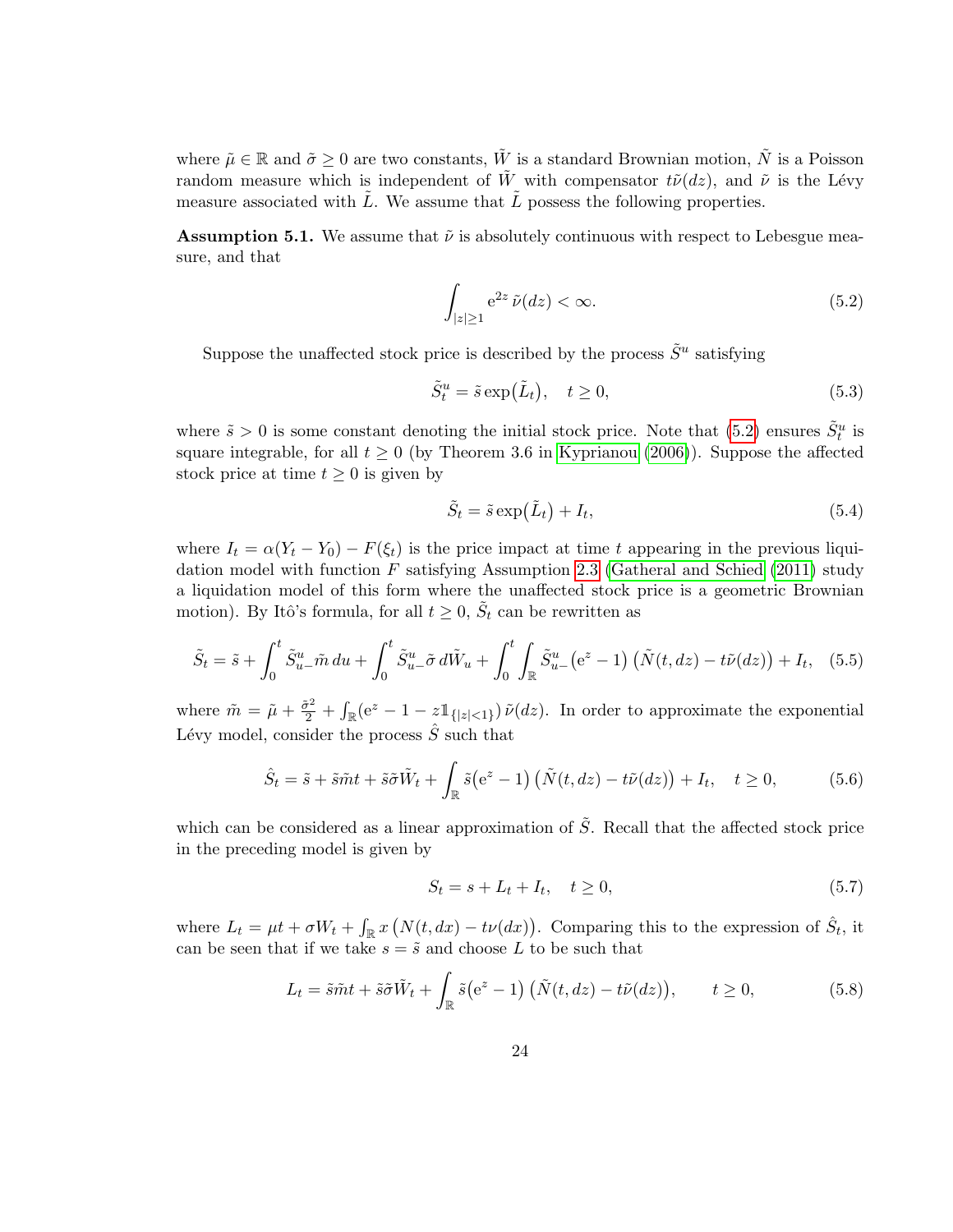then it follows that

$$
\hat{S}_t = \tilde{s} + L_t + I_t, \quad \text{for all } t \ge 0.
$$
\n
$$
(5.9)
$$

We may therefore consider  $\hat{S}$  as the affected stock price process in the liquidation model introduced in previous sections. The next proposition verifies that  $L$  with the above expression is a Lévy process satisfying Assumption [2.1.](#page-3-0)

<span id="page-24-3"></span>**Proposition 5.2.** Let L be given by [\(5.8\)](#page-23-1) and set  $\hat{L} = L/\tilde{s}$ . Then  $\hat{L}$  is an F-adapted Lévy process whose Lévy measure, denoted by  $\hat{\nu}$ , satisfies

$$
\hat{\nu}(dx) = \frac{1}{x+1} \tilde{f}\left(\ln(x+1)\right) dx, \qquad x > -1, \, x \neq 0. \tag{5.10}
$$

Therefore,  $L$  is an  $\mathbb{F}\text{-}adapted Lévy process satisfying Assumption 2.1.$  $\mathbb{F}\text{-}adapted Lévy process satisfying Assumption 2.1.$ 

*Proof.* We show that  $\hat{L}$  given by

$$
\hat{L}_t = \tilde{m}t + \tilde{\sigma}\tilde{W}_t + \int_0^t \int_{\mathbb{R}} \left(e^z - 1\right) \left(\tilde{N}(dt, dz) - \tilde{\nu}(dz)dt\right), \qquad t \ge 0,
$$
\n(5.11)

is a Lévy process. Define a random measure  $\hat{N} : \Omega \times \mathcal{B}([0,\infty)) \otimes \mathcal{B}(\mathbb{R}) \to \mathbb{Z}_+$  and a measure  $\hat{\nu}: \mathcal{B}(\mathbb{R}) \to \mathbb{Z}_+$  to be such that if  $B \in \mathcal{B}(\mathbb{R})$  and  $B \cap (-1, \infty) \neq \emptyset$ , then

<span id="page-24-0"></span>
$$
\hat{N}(\omega, A, B) = \tilde{N}\left(A, \ln(B \cap (-1, \infty) + 1)\right)(\omega),
$$
  

$$
\hat{\nu}(B) = \tilde{\nu}\left(\ln(B \cap (-1, \infty) + 1)\right);
$$
\n(5.12)

otherwise, they are both equal 0, where  $\mathbb{Z}_+$  is the set of all positive integers and  $\ln(B \cap$  $(-1,\infty)+1$  =  $\{\ln(x+1) | x \in B \cap (-1,\infty)\}$  (we have for all  $A \in \mathcal{B}([0,\infty))$  and  $\omega \in \Omega$ ,  $\widetilde{N}(A, \{0\})(\omega) = \widetilde{\nu}(\{0\}) = 0$ . Write  $\widehat{N}(\cdot, \cdot) = \widehat{N}(\omega, \cdot, \cdot)$ . Then by writing  $x = e^z - 1$ , it follows from  $(5.11)$  that

$$
\hat{L}_t = \tilde{m}t + \tilde{\sigma}\tilde{W}_t + \int_0^t \int_{\mathbb{R}} x\left(\hat{N}(dt, dx) - \hat{\nu}(dx)dt\right), \qquad t \ge 0.
$$
\n(5.13)

With reference to Corollary 15.7in [Kallenberg \(2001\)](#page-35-12), to prove  $\hat{L}$  is a Lévy process, it suffices to show that for any  $B \in \mathcal{B}(\mathbb{R})$ ,  $(\hat{N}(t, B))_{t \geq 0}$  is a Poisson process with intensity  $\hat{\nu}(B)$  satisfying

<span id="page-24-2"></span><span id="page-24-1"></span>
$$
\int_{\mathbb{R}} (x^2 \wedge 1) \,\hat{\nu}(dx) < \infty. \tag{5.14}
$$

But from the definition of  $\hat{N}$ , it is clear that  $(\hat{N}(t, B))_{t \geq 0}$  is a Poisson process. Observe that

$$
\mathbb{E}[\hat{N}(t,B)] = \mathbb{E}\big[\tilde{N}(t,\ln(B\cap(-1,\infty)+1))\big] = t\tilde{\nu}\big(\ln(B\cap(-1,\infty)+1)\big) = t\hat{\nu}(B),\qquad(5.15)
$$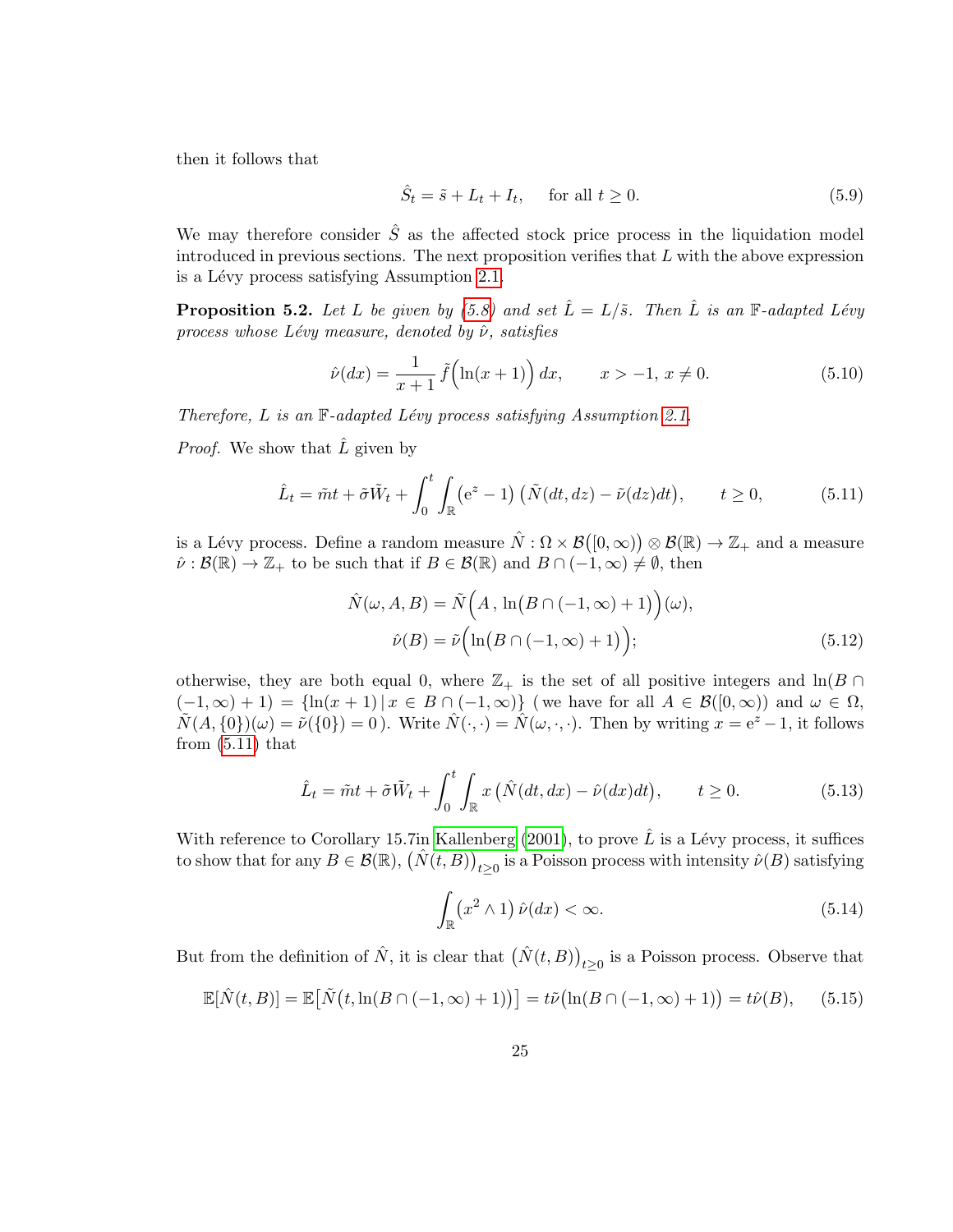which proves that  $\hat{\nu}(B)$  is the intensity of  $(\hat{N}(t, B))_{t \geq 0}$ . From the Taylor expansion of  $(e^{z}-1)^{2}$ , it can be shown that there exist constants  $\bar{z} > 0$  and  $C > 0$  such that for all  $z \in (-\bar{z}, \bar{z}),$ 

<span id="page-25-0"></span>
$$
(e^z - 1)^2 \le Cz^2.
$$
 (5.16)

For  $\epsilon \in (0,1)$ , consider the interval  $\mathcal{S} = (\ln(1-\epsilon), \ln(\epsilon+1))$ . Then using [\(5.12\)](#page-24-1) we calculate that for  $\epsilon$  close enough to 0 so that  $\mathcal{S} \subseteq (-\bar{z}, \bar{z})$ , we have

$$
\int_{(-\epsilon,\epsilon)} x^2 \,\hat{\nu}(dx) = \int_{\mathcal{S}} \left(e^z - 1\right)^2 \tilde{\nu}(dz) \le C \int_{\mathcal{S}} z^2 \,\tilde{\nu}(dz) \le C \int_{(-\bar{z},\bar{z})} z^2 \,\tilde{\nu}(dz) < \infty,\tag{5.17}
$$

where the finiteness follows since  $\tilde{\nu}$  is a Lévy measure. Again by [\(5.12\)](#page-24-1), we obtain

$$
\int_{\mathbb{R}\setminus(-\epsilon,\epsilon)}\hat{\nu}(dx) = \int_{\mathbb{R}\setminus\mathcal{S}}\tilde{\nu}(dz) < \infty,\tag{5.18}
$$

where the finiteness again follows since  $\tilde{\nu}$  is a Lévy measure . This implies that  $\hat{\nu}(\mathbb{R}\setminus(-1,1))$  <  $\infty$  and  $\hat{\nu}((-1,-\epsilon)\cup [\epsilon,1)) < \infty$ . Since  $x^2$  is bounded on  $(-1,-\epsilon)\cup [\epsilon,1)$ , together with  $(5.17)$ , we get

$$
\int_{(-1,1)} x^2 \,\hat{\nu}(dx) < \infty. \tag{5.19}
$$

Combining this with  $\hat{\nu}(\mathbb{R} \setminus (-1,1)) < \infty$ , we get [\(5.14\)](#page-24-2). We therefore conclude that  $\hat{N}$  and  $\hat{\nu}$  is a Poisson random measure and the Lévy measure associated with the Lévy process  $\hat{L}$ , respectively. Moreover, we calculate from [\(5.12\)](#page-24-1) that for  $x > -1$  and  $x \neq 0$ ,

$$
\hat{\nu}(dx) = \tilde{\nu}\big(\,d\big(\ln(x+1)\big)\,\big) = \tilde{f}\big(\ln(x+1)\big)\,d\big(\ln(x+1)\big) = \frac{1}{x+1}\tilde{f}\big(\ln(x+1)\big)dx.\tag{5.20}
$$

The relation  $L = \tilde{s}\tilde{L}$  shows that L is also a Lévy process. The expression of L in [\(5.8\)](#page-23-1) shows the adaptedness. Next we check that Assumption [2.1](#page-3-0) is satisfied by  $L$ , and note that it is sufficient to check the condition for  $\hat{L}$ . According to Assumption [5.1,](#page-23-2) we know  $\int_{|z|\geq 1} e^{2z} \tilde{\nu}(dz) < \infty$ , and since for any  $\epsilon > 0$ ,  $\tilde{\nu}(\mathbb{R} \setminus (-\epsilon, \epsilon)) < \infty$ , it follows that on  $[\ln 2, \infty)$ ,  $e^{2z}$  and  $e^z$  are both  $\tilde{\nu}$ -integrable and  $\tilde{\nu}([ln 2,\infty)) < \infty$ . Therefore,

$$
\int_{|x| \ge 1} x^2 \,\hat{\nu}(dx) = \int_{[\ln 2, \infty)} \left(e^z - 1\right)^2 \tilde{\nu}(dz) < \infty,\tag{5.21}
$$

which implies that  $\hat{L}_1$  has finite second moment (by Theorem 3.8 in [Kyprianou \(2006\)](#page-35-9)). Observe that when  $u \leq 0$ , we have

$$
\exp(u(e^z - 1)) \le 1, \quad \text{for all } z \ge 0. \tag{5.22}
$$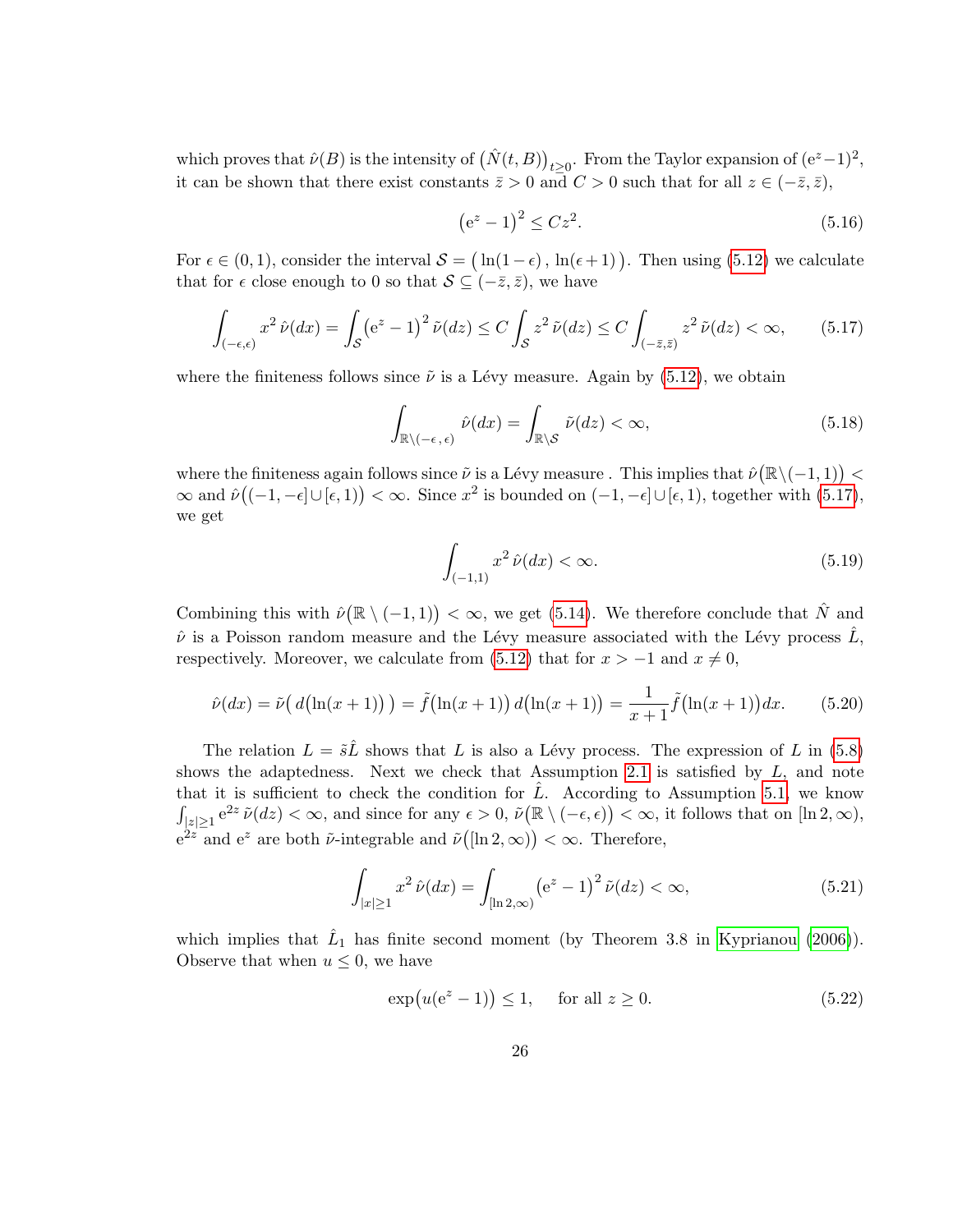Hence,

$$
\int_{|x|\geq 1} e^{ux}\,\hat{\nu}(dx) = \int_{[\ln 2,\infty)} \exp\big(u(e^z - 1)\big)\,\tilde{\nu}(dz) < \infty,\tag{5.23}
$$

from which it follows that  $\mathbb{E}[e^{u\hat{L}_1}] < \infty$ , for all  $u \leq 0$ .

Remark 5.3. From equation [\(5.23\)](#page-26-0) (in the proof of Proposition [5.2\)](#page-24-3) we know that

$$
\int_{|x|\geq 1} e^{ux} \hat{\nu}(dx) < \infty, \quad \text{for all } u \leq 0. \tag{5.24}
$$

This implies that  $\bar{\delta}$  given by [\(2.2\)](#page-3-3) is equal to + $\infty$ , and therefore, Assumption [3.1](#page-10-0) is satisfied for any initial stock position  $y > 0$ . In other words, if we consider an exponential Lévy model and use the approximation scheme discussed above, we do not need to be concerned by any restriction on the maximum volume being liquidated.

With L given by [\(5.8\)](#page-23-1) and  $\tilde{L}$  defined in Proposition [5.2,](#page-24-3) in view of [\(3.26\)](#page-15-2)-[\(3.27\)](#page-15-0) we consider the optimization problem

$$
V(y) = \inf_{Y \in \mathcal{A}_D(y)} \int_0^\infty \left(\hat{\kappa}_{\tilde{A}}(Y_t) + A\xi_t F(\xi_t)\right) dt, \quad y \ge 0,
$$
\n(5.25)

where  $A > 0$  denotes the investor's risk aversion,  $\tilde{A} = A\tilde{s}$  and  $\hat{\kappa}_{\tilde{A}} : [0, \infty) \to [0, \infty)$  is defined by  $\hat{\kappa}_{\tilde{A}}(x) = \hat{\kappa}(-\tilde{A}x)$  with  $\hat{\kappa}$  being the cumulant generating function of  $\hat{L}_1$ .

**Theorem 5.4.** The unique optimal liquidation speed for problem  $(5.25)$  is given by

$$
\xi_t^* = G\bigg(\frac{\hat{\kappa}_{\tilde{A}}(Y_t^*)}{A}\bigg), \quad t \ge 0,
$$
\n(5.26)

where  $G : [0, \infty) \to [0, \infty)$  is the inverse function of  $x \mapsto x^2 F'(x)$  and  $Y^*$  is the associated unique optimal admissible stock position process satisfying

$$
\int_{Y_t^*}^y \frac{1}{G\left(\frac{\hat{\kappa}_{\tilde{A}}(u)}{A}\right)} du = t, \quad \text{if } t \le \tau, \quad \text{and} \quad Y_t^* = 0, \quad \text{if } t > \tau,
$$
\n
$$
(5.27)
$$

with  $\tau$  defined by

$$
\tau = \int_0^y \frac{1}{G\left(\frac{\kappa_A(u)}{A}\right)} du. \tag{5.28}
$$

The value function in [\(5.25\)](#page-26-1) satisfies

$$
V(y) = \int_0^y \left\{ \frac{\hat{\kappa}_{\tilde{A}}(u)}{G\left(\frac{\hat{\kappa}_{\tilde{A}}(u)}{A}\right)} + AF\left(G\left(\frac{\hat{\kappa}_{\tilde{A}}(u)}{A}\right)\right) \right\} du, \quad y \ge 0.
$$
 (5.29)

Proof. This is a direct consequence of Theorem [4.3.](#page-18-0)

<span id="page-26-2"></span> $\Box$ 

<span id="page-26-1"></span><span id="page-26-0"></span> $\Box$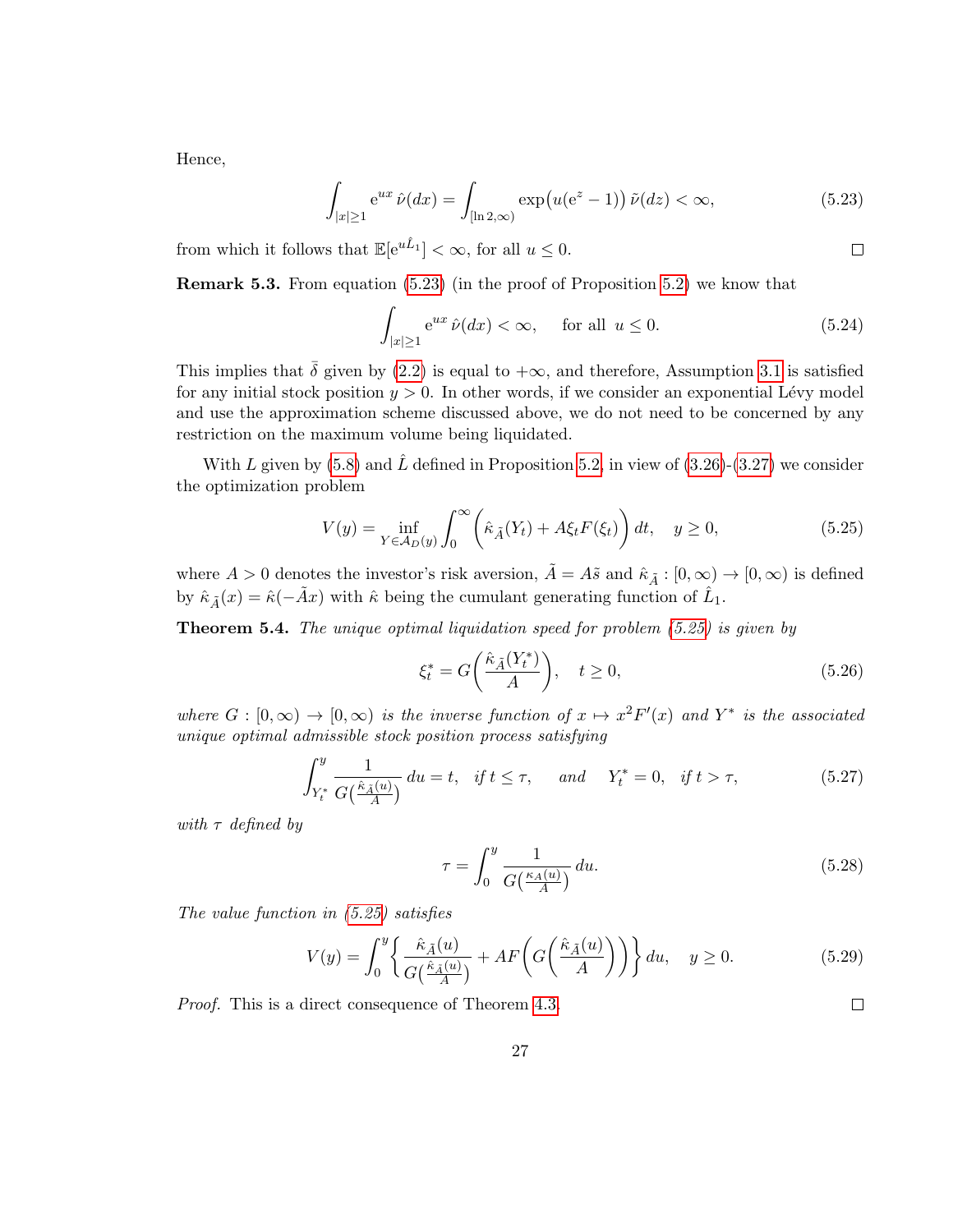### 6 Examples

In this section, we provide some examples following the approximation scheme discussed in the previous section. We consider the process L in  $(5.1)$  as a variance-gamma (VG) Lévy process, which is obtained by subordinating a Brownian motion using a gamma process.

Let  $\Gamma(a, b)$  denote the gamma distribution with shape parameter  $a > 0$  and rate parameter  $b > 0$ , for which the probability density function is given by  $f(x) = \frac{b^a}{\Gamma(a)}$  $\frac{b^a}{\Gamma(a)}x^{a-1}e^{-bx}$ , for  $x>0$ , where  $\Gamma(\cdot)$  is the gamma function. For any  $X \sim \Gamma(a, b)$ , it is known that  $\mathbb{E}[X] = \frac{a}{b}$  and  $\text{Var}[X] = \frac{a}{b^2}$ . The gamma process with parameters  $(\gamma, \lambda)$  is then the pure jump Lévy process with Lévy-measure

$$
\nu(dz) = \frac{\gamma}{z} e^{-\lambda z}, \qquad z > 0,
$$
\n(6.1)

and zero otherwise. The VG Lévy process with parameters  $(\rho, \eta, \theta)$  is then defined as follows. Let W denote a standard Brownian motion, and let  $\tau$  denote the gamma process with parameters  $(1, \eta)$ , that is  $\tau$  is the pure jump Lévy process such that  $\tau_t \sim \Gamma(\frac{t}{n})$  $\frac{t}{\eta}, \frac{1}{\eta}$  $(\frac{1}{\eta})$ . Then the VG Lévy Process  $\tilde{L}$  is given by

$$
\tilde{L}_t = \theta \tau_t + \rho W_{\tau_t}, \quad t \ge 0. \tag{6.2}
$$

The Lévy density of the VG Lévy process  $\tilde{L}$  is then given by

$$
\tilde{f}(z) = \frac{1}{\eta |z|} e^{Cz - D|z|}, \quad z \in \mathbb{R},
$$
\n(6.3)

where

$$
C = \frac{\theta}{\rho^2} \quad \text{and} \quad D = \frac{\sqrt{\theta^2 + \frac{2\rho^2}{\eta}}}{\rho^2},\tag{6.4}
$$

and its cumulant generating function  $\tilde{\kappa}$  admits the expression

<span id="page-27-0"></span>
$$
\tilde{\kappa}(x) = -\frac{1}{\eta} \ln \left( 1 - \frac{x^2 \rho^2 \eta}{2} - \theta \eta x \right) \tag{6.5}
$$

[\(Cont and Tankov, 2004\)](#page-34-10). It can be shown that Assumption [5.1](#page-23-2) is satisfied if  $D - C > 2$ . With reference to Proposition [5.2,](#page-24-3) we calculate that the Lévy measure  $\hat{\nu}$  of the process L satisfies

$$
\hat{\nu}(dx) = \begin{cases}\n\frac{-1}{\eta \ln(x+1)} (x+1)^{C+D-1} dx, & x \in (-1,0), \\
\frac{1}{\eta \ln(x+1)} (x+1)^{C-D-1} dx, & x \in (0,\infty).\n\end{cases}
$$
\n(6.6)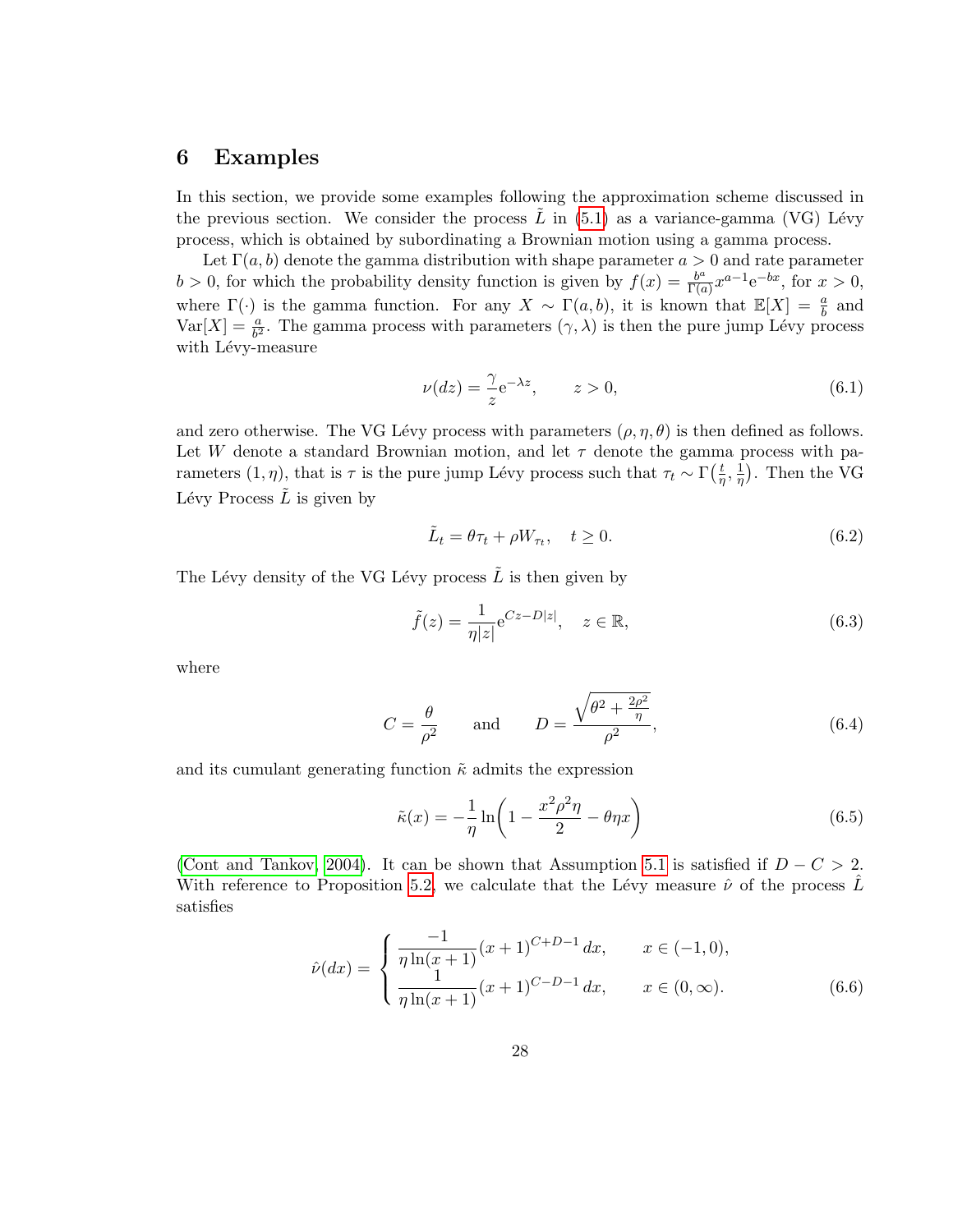Therefore, the function  $\hat{\kappa}_{\tilde{A}} : [0, \infty) \to [0, \infty)$  in [\(5.25\)](#page-26-1), denoting it by  $\hat{\kappa}_{\tilde{A}}^{VG}$  in the example of VG Lévy process, is given by

<span id="page-28-1"></span>
$$
\hat{\kappa}_{\tilde{A}}^{VG}(u) = -\tilde{A}\tilde{m}u + \int_{-1}^{\infty} \left( e^{-\tilde{A}ux} - 1 + \tilde{A}ux \right) \hat{\nu}(dx),\tag{6.7}
$$

where the drift parameter  $\tilde{m} = \tilde{\kappa}(1)$ .

The next result provides a lower bound for  $\hat{\kappa}_{\tilde{A}}^{VG}$ , which later will be useful for deciding the limit behaviour of the price impact function.

<span id="page-28-2"></span>**Proposition 6.1.** For  $u \geq 0$ , write

$$
\hat{\underline{\kappa}}_{\tilde{A}}^{VG}(u) = -\tilde{A}\tilde{m}u + \frac{e}{\eta} \left[ -\frac{e^{\tilde{A}u}\tilde{A}u}{C+D+2} \left( \frac{1}{\tilde{A}u} \wedge 1 \right)^{C+D+2} + \frac{e^{\tilde{A}u}}{C+D+1} \left( \frac{1}{\tilde{A}u} \wedge 1 \right)^{C+D+1} + \frac{\tilde{A}u}{C+D+2} - \frac{1+\tilde{A}u}{C+D+1} \right],
$$
\n(6.8)

and in particular, for  $u \geq \frac{1}{\tilde{A}}$ ,

$$
\underline{\hat{\kappa}}_{\tilde{A}}^{VG}(u) = -\tilde{A}\tilde{m}u + \frac{\mathrm{e}}{\eta} \bigg[ \bigg( \frac{1}{\tilde{A}u} \bigg)^{C+D+1} \mathrm{e}^{\tilde{A}u} \bigg( \frac{1}{C+D+1} - \frac{1}{C+D+2} \bigg) \n+ \frac{\tilde{A}u}{C+D+2} - \frac{1+\tilde{A}u}{C+D+1} \bigg].
$$
\n(6.9)

Then we have  $\hat{\kappa}_{\tilde{A}}^{VG}(u) \geq \hat{\kappa}_{\tilde{A}}^{VG}(u)$ , for all  $u \geq 0$ .

*Proof.* For  $u \geq 0$ , we calculate that

<span id="page-28-0"></span>
$$
\int_{-1}^{0} \left( e^{-\tilde{A}ux} - 1 + \tilde{A}ux \right) \hat{\nu}(dx)
$$
\n
$$
= \int_{-1}^{0} \left( e^{-\tilde{A}ux} - 1 + \tilde{A}ux \right) \frac{-1}{\eta \ln(x+1)} (x+1)^{C+D-1} dx
$$
\n
$$
\geq \frac{e}{\eta} \int_{-1}^{0} \left( e^{-\tilde{A}ux} - 1 + \tilde{A}ux \right) (x+1)^{C+D} dx
$$
\n
$$
= \frac{e}{\eta} \int_{0}^{1} \left( e^{-\tilde{A}u(x-1)} x^{C+D} \right) dx + \frac{e}{\eta} \int_{0}^{1} \left( \tilde{A}ux^{C+D+1} \right) dx + \frac{e}{\eta} \int_{0}^{1} \left( -(1 + \tilde{A}u)x^{C+D} \right) dx
$$
\n(6.10)

where the first inequality is due to  $\frac{-1}{(x+1)\ln(x+1)} \geq e$ , for all  $-1 < x < 0$ , since  $(x+1)\ln(x+1)$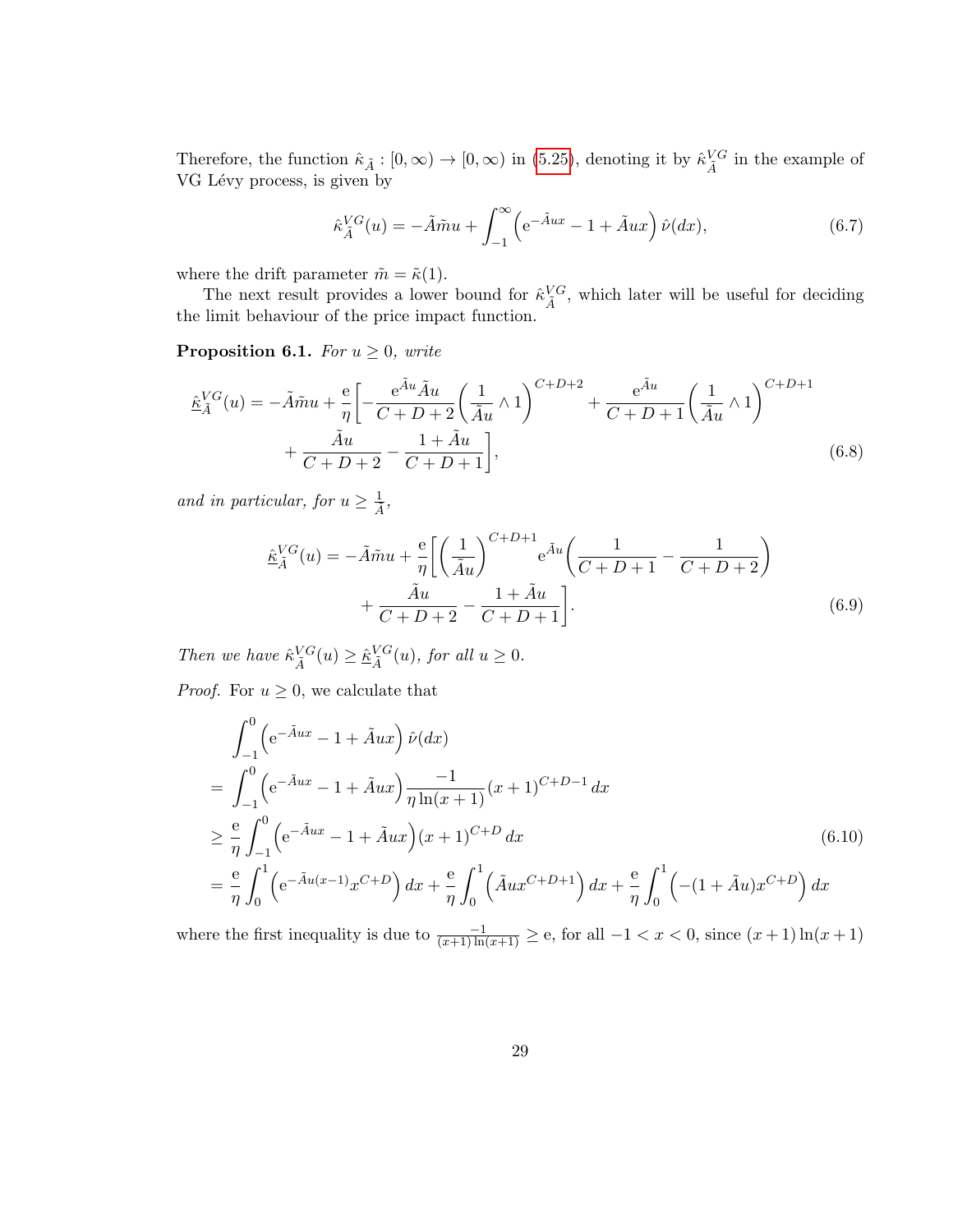is convex with minimum value  $-e^{-1}$ . Observe that

$$
\int_{0}^{1} \left( e^{-\tilde{A}u(x-1)} x^{C+D} \right) dx
$$
\n
$$
\geq e^{\tilde{A}u} \int_{0}^{\frac{1}{\tilde{A}u} \wedge 1} \left( (-\tilde{A}ux + 1) x^{C+D} \right) dx
$$
\n
$$
= -\frac{\tilde{A}ue^{\tilde{A}u}}{C+D+2} \left( \frac{1}{\tilde{A}u} \wedge 1 \right)^{C+D+2} + \frac{e^{\tilde{A}u}}{C+D+1} \left( \frac{1}{\tilde{A}u} \wedge 1 \right)^{C+D+1} \tag{6.11}
$$

and

$$
\int_0^1 \left( \tilde{A}ux^{C+D+1} \right) dx + \int_0^1 \left( -(1 + \tilde{A}u)x^{C+D} \right) dx = \frac{\tilde{A}u}{C+D+2} - \frac{1 + \tilde{A}u}{C+D+1},\tag{6.12}
$$

where we have  $C + D > 0$ , and the inequality is because  $e^{-\tilde{A}ux} \ge -\tilde{A}ux + 1$  on the interval  $[0, \frac{1}{\tilde{A}u} \wedge 1]$ . Therefore, the required result follows from [\(6.10\)](#page-28-0)-[\(6.12\)](#page-29-0) and the expression for  $\hat{\kappa}_{\tilde{A}}^{V\tilde{G}}$  in [\(6.7\)](#page-28-1) as well as the fact that  $e^{-\tilde{A}ux} - 1 + \tilde{A}ux$  and  $\hat{\nu}$  are positive for all  $u \ge 0$  and  $x \in \mathbb{R}$ .

In order to compare the optimal strategy for the model involving a VG Lévy process and the optimal strategy for the corresponding model with a Brownian motion (i.e. when  $L$  is a Brownian motion), we derive that the function  $\hat{\kappa}_{\tilde{A}} : [0, \infty) \to [0, \infty)$  in [\(5.25\)](#page-26-1), denoting it by  $\hat{\kappa}_{\tilde{A}}^{BM}$ , is given by

<span id="page-29-1"></span><span id="page-29-0"></span>
$$
\hat{\kappa}_{\tilde{A}}^{BM}(u) = -\tilde{A}\left(\tilde{\mu} + \frac{\tilde{\sigma}^2}{2}\right)u + \frac{1}{2}\tilde{A}^2\tilde{\sigma}^2u^2,\tag{6.13}
$$

where  $\tilde{\mu} \in \mathbb{R}$  and  $\tilde{\sigma} > 0$  are some constants which represent the drift and volatility of  $\tilde{L}$ , respectively. For this case, Assumption [5.1](#page-23-2) is always satisfied.

Throughout this section we use the following parameters for our VG Lévy process:  $\theta =$  $-0.002$ ,  $\rho = 0.02$  and  $\eta = 0.6$  (timescale in days). For more details on empirical studies of parameters of the VG stock price model we refer to [Rathgeber et al. \(2013\)](#page-35-13). For parameters in the Brownian motion case, we choose the parameters such that the expectation and the second moment of  $e^{\tilde{L}_t}$  match that of the VG model. Hence,  $\tilde{\mu}$  and  $\tilde{\sigma}$  in [\(6.13\)](#page-29-1) are taken to be such that  $\tilde{\mu} + \frac{\tilde{\sigma}^2}{2} = \tilde{\kappa}(1)$  and  $2\tilde{\mu} + 2\tilde{\sigma}^2 = \tilde{\kappa}(2)$ , where  $\tilde{\kappa}$  is given by [\(6.5\)](#page-27-0). Therefore, throughout this section,

$$
\tilde{\mu} = 2\tilde{\kappa}(1) - \frac{\tilde{\kappa}(2)}{2} \quad \text{and} \quad \tilde{\sigma}^2 = \tilde{\kappa}(2) - 2\tilde{\kappa}(1). \tag{6.14}
$$

Moreover, we choose  $\tilde{s} = 100$  for simplicity.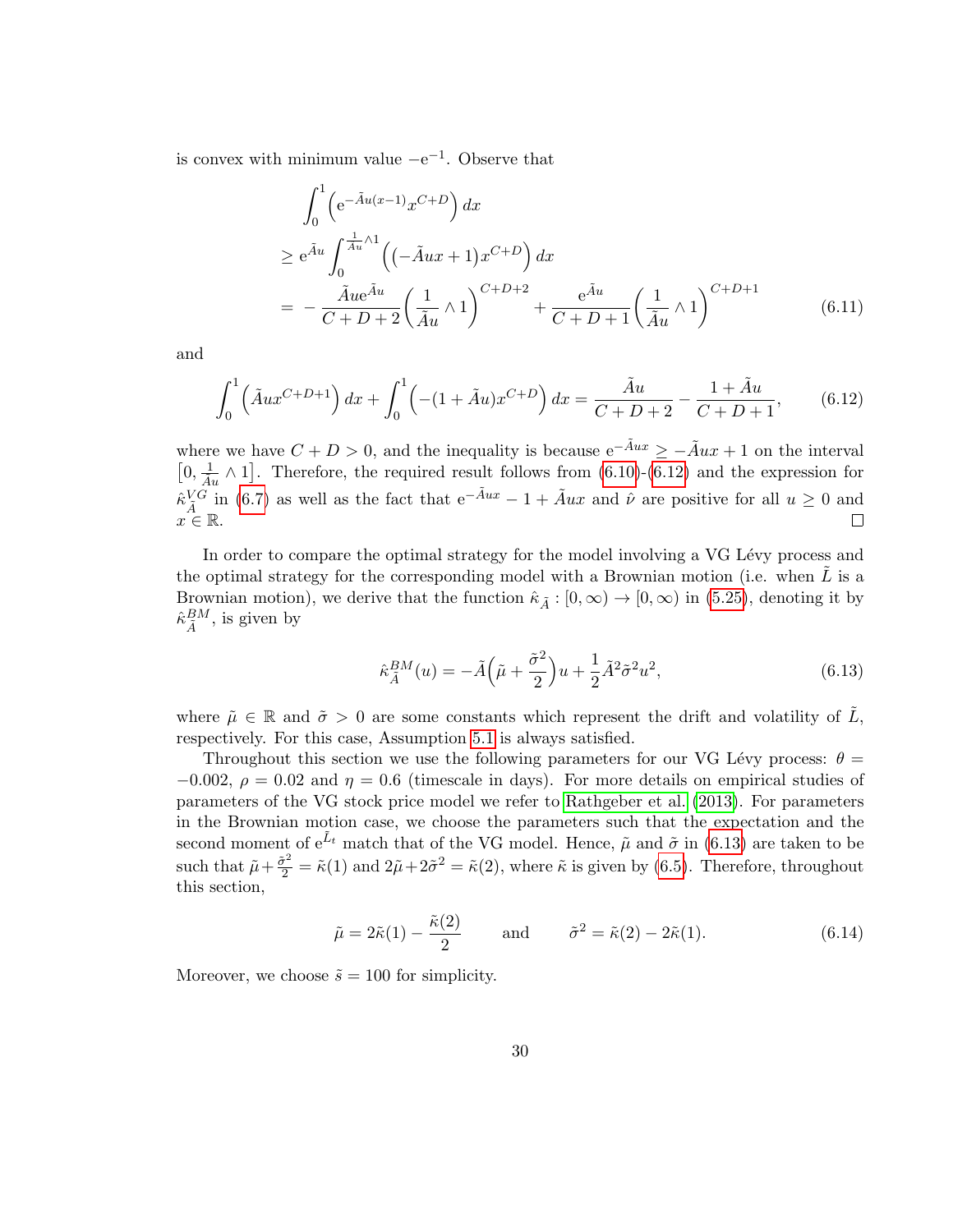#### 6.1 Power-law price impact function

Consider the power-law temporary impact function, i.e.  $F : [0, \infty) \to [0, \infty)$  is given by

$$
F(x) = \beta x^{\gamma},\tag{6.15}
$$

where  $\beta > 0$  and  $\gamma > 0$  are constants. This kind of impact function is widely believed to be realistic and has been well-studied in the literature of price impact [\(Lillo et al., 2003\)](#page-35-14), [\(Almgren et al., 2005\)](#page-34-11). It can be checked that  $F$  satisfies Assumption [2.3,](#page-4-0) and the function  $G$  appearing in  $(5.26)$  is given by

$$
G(x) = \left(\frac{x}{\beta \gamma}\right)^{\frac{1}{\gamma + 1}}, \qquad x \ge 0. \tag{6.16}
$$

Applying Proposition [4.4,](#page-20-1) we see that if  $\hat{L}$  is a strict supermartingale, then  $\tau$  in [\(4.8\)](#page-18-6) is finite, for all  $\gamma > 0$ ; if  $\hat{L}$  is a martingale, then  $\tau = \infty$  for  $\gamma \in (0, 1]$ , and  $\tau < \infty$  when  $\gamma > 1$ . It follows from [\(5.26\)](#page-26-2) that the optimal liquidation speed takes the expression

$$
\xi_t^* = \left(\frac{\hat{\kappa}_{\tilde{A}}(Y_t^*)}{A\beta\gamma}\right)^{\frac{1}{\gamma+1}}, \qquad \text{for all } t \ge 0.
$$
 (6.17)

We adopt the values of  $\beta$  and  $\gamma$  suggested in [Almgren et al. \(2005\)](#page-34-11) where parameters of the power-law temporary impact are studied empirically. In particular, we take  $\gamma = 0.6$  and  $\beta = 4.7 \times 10^{-5}$  $\beta = 4.7 \times 10^{-5}$  $\beta = 4.7 \times 10^{-5}$ <sup>1</sup>.

Consider a stock with average daily volume  $2 \times 10^6$ . Suppose the investor wants to liquidate a position of  $2 \times 10^{5}$  $2 \times 10^{5}$  $2 \times 10^{5}$  <sup>2</sup> of this stock. Figure 1 shows the optimal liquidation trajectories for both the VG Lévy process case and the Brownian motion case when the risk aversion parameter A takes values of  $10^{-6}$ ,  $10^{-5}$  and  $10^{-4}$ . <sup>[3](#page-30-2)</sup> We see that when  $A = 10^{-6}$ , the

<span id="page-30-0"></span><sup>&</sup>lt;sup>1</sup>With our notations, the temporary impact function F in [Almgren et al.](#page-34-11) [\(2005\)](#page-34-11) is given by  $F(x) = \beta x^{\gamma} =$  $\tilde{S}_{0-} \tilde{\beta} \tilde{\sigma} \left( \frac{x}{\tilde{V}} \right)^{\gamma}$ , where  $\tilde{V}$  denotes the daily volume of a given stock, the value of exponent  $\gamma$  is argued to be 0.6 (as the main result in their paper) and  $\hat{\beta}$  is a constant which is suggested to be 0.142. From the values of parameters of the VG Lévy process that we have chosen, it can be calculated that the volatility  $\tilde{\sigma}$  in the Brownian motion case is roughly equal to 0.02. Comparing this number to the values of volatilities and daily volumes of stocks provided in examples in [Almgren et al.](#page-34-11) [\(2005\)](#page-34-11), we may take  $\tilde{V} = 2 \times 10^6$  as a reasonable choice. Moreover, we choose  $\tilde{s} = 100$  for simplicity. Then  $\beta$  is calculated to be  $4.7 \times 10^{-5}$ .

Note that the empirical study in [Almgren et al.](#page-34-11) [\(2005\)](#page-34-11) is based on a model parametrised by the volume time which is defined as fractions of a daily volume. Therefore, any results of number regarding time derived from a model with power-law impact function in this section should be interpreted as volume time.

<span id="page-30-1"></span><sup>2</sup>Since the study of parameters of impacts in [Almgren et al.](#page-34-11) [\(2005\)](#page-34-11) is based on liquidating the amount of shares that weighted as 10% of daily volume, in order to keep consistent with the values of parameters of the temporary impact function that we have chosen, we let the initial stock position to be  $2 \times 10^5$  which is 10% of the daily volume that we have chosen as explained before.

<span id="page-30-2"></span><sup>&</sup>lt;sup>3</sup>In view of the general literature on preferences, these values of A may seem small. However, in the context of a liquidation model they can viewed as reasonable if the investor is not sensitive to any large costs which are insignificant compared to his total wealth. We refer to [Almgren and Chriss](#page-34-5) [\(2000\)](#page-34-5) and [Almgren](#page-34-6) [\(2003\)](#page-34-6) for more details about the risk aversion parameter for the Almgren-Chirss liquidation model.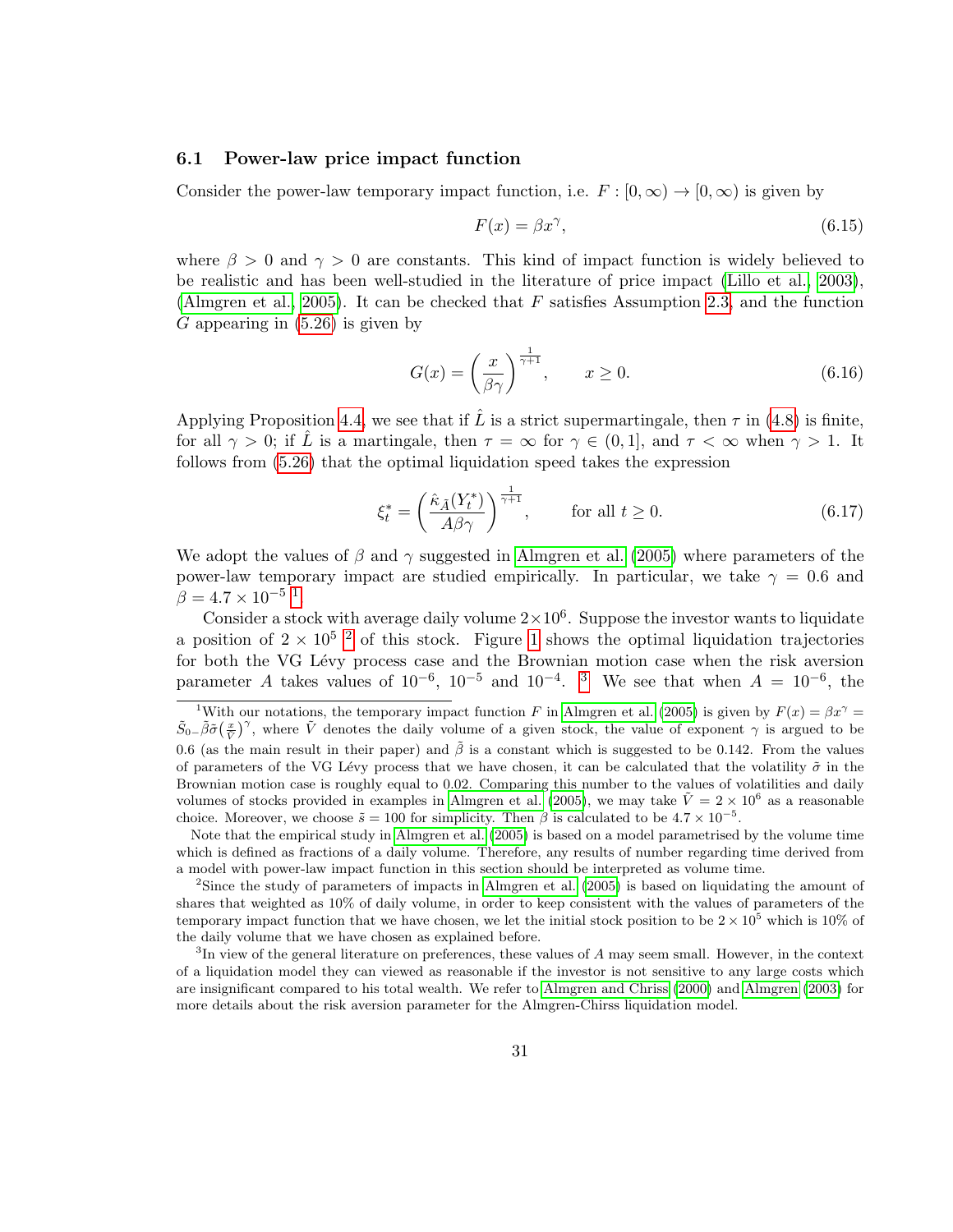<span id="page-31-0"></span>

Figure 1: Optimal liquidation trajectories for variance-gamma Lévy process model and Brownian motion model with 0.6 power-law temporary impact function. Thin curves are for  $A = 10^{-6}$ , dashed curves are when  $A = 10^{-5}$  and thick curves are for  $A = 10^{-4}$ .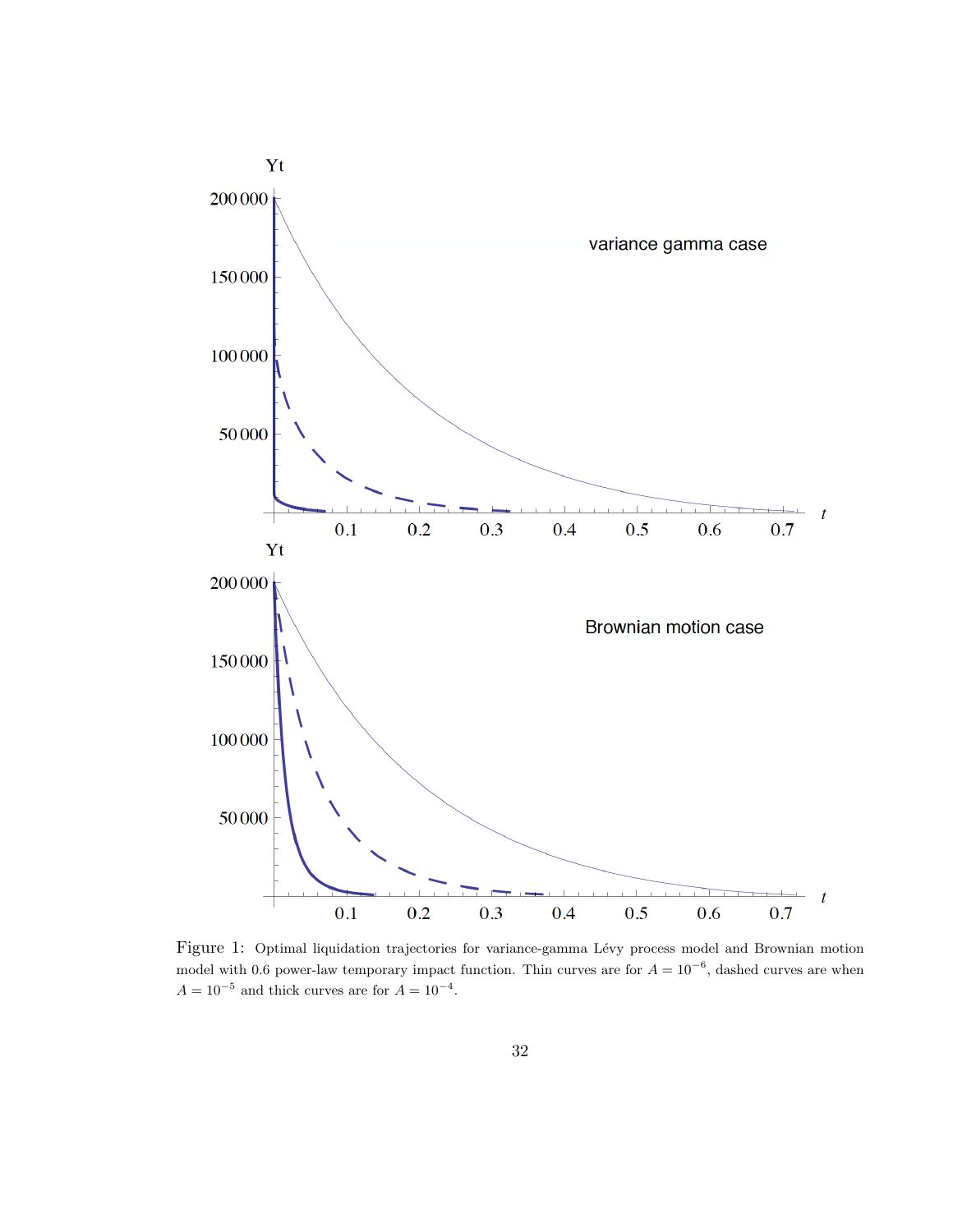optimal strategies for the two models are almost identical. As A increases, the optimal speeds increase in both models, and in particular, speeds increase much faster in the VG model for large positions. In each case, liquidation finishes in a short time period, which confirms that the linear approximation of the exponential model is reasonable.

As shown in the first graph of Figure [1](#page-31-0) when  $A = 10^{-5}$  and  $A = 10^{-4}$ , the stock positions drop immediately by a large proportion of its initial value. In order to get more details about these two trajectories, we compute that when  $A = 10^{-5}$  the time spent on liquidating 40% of  $2 \times 10^5$  shares is about 0.00018 when the investor follows the optimal strategy for the VG case. If the time parametrisation is the same as clock time, then 0.00018 is just a few seconds. If the investor's risk aversion is  $A = 10^{-4}$ , then according to the optimal strategy for VG model, he spends roughly  $1.34 \times 10^{-14}$  amount of time to liquidate 90% of his initial position.

With a large stock position, due to the nature of jumps of the VG Lévy process we expect that the investor would liquidate much faster than the optimal strategy for Brownian motion model. However, the above examples show that with the 0.6 power-law temporary impact function, in the VG case, optimal liquidation speeds can be too large for the optimal strategy to be practical, while speeds in the Brownian motion model stay in a reasonable range. Intuitively, an unrealistically high optimal liquidation speed can be due to price impact for large trading speeds being underestimated. In other words, the estimated cost resulting from large speeds being too small. This argument can be confirmed by the expression for the optimal liquidation speed in  $(5.26)$ , that if the temporary impact function F has a small growth rate then the growth rate of the function  $G$  is large, and therefore the optimal speed can be very high when the stock position is large. It is mentioned in Ro $\mathfrak{g}_0$  (2009) and in [Gatheral \(2010\)](#page-35-3) that the impact function should be concave for small trading speeds and convex for large speeds.

#### 6.2 A relation between the impact functions of various models

In this section we derive a connection between a temporary impact function for the Lévy liquidation model and a temporary impact function for the Brownian motion liquidation model such that the two respective optimal strategies coincide with each other.

Let  $F^L : [0, \infty) \to [0, \infty)$  and  $F^{BM} : [0, \infty) \to [0, \infty)$  be the temporary impact functions satisfying Assumption [2.3](#page-4-0) considered in the Lévy model and the Brownian motion model, respectively. We denote by  $G^L : [0, \infty) \to [0, \infty)$  and  $G^{BM} : [0, \infty) \to [0, \infty)$  the inverse functions of  $x \mapsto x^2(F^L)'(x)$  and  $x \mapsto x^2(F^{BM})'(x)$ . Then in view of [\(5.26\)](#page-26-2), the optimal liquidation speed at time t for each model, denoted by  $\xi_t^L$  and  $\xi_t^{BM}$ , is given by

$$
\xi_t^L = G^L\left(\frac{\hat{\kappa}_{\tilde{A}}^L(Y_t^L)}{A}\right) \quad \text{and} \quad \xi_t^{BM} = G^{BM}\left(\frac{\hat{\kappa}_{\tilde{A}}^{BM}(Y_t^{BM})}{A}\right), \tag{6.18}
$$

where  $\hat{\kappa}_{\tilde{A}}^L$  and  $\hat{\kappa}_{\tilde{A}}^{BM}$  represents  $\hat{\kappa}_{\tilde{A}}$  for the two different models, and  $Y^L$  and  $Y^{BM}$  are the corresponding optimal liquidation strategies in each model. Suppose that  $Y_t^* = Y_t^L = Y_t^{BM}$ ,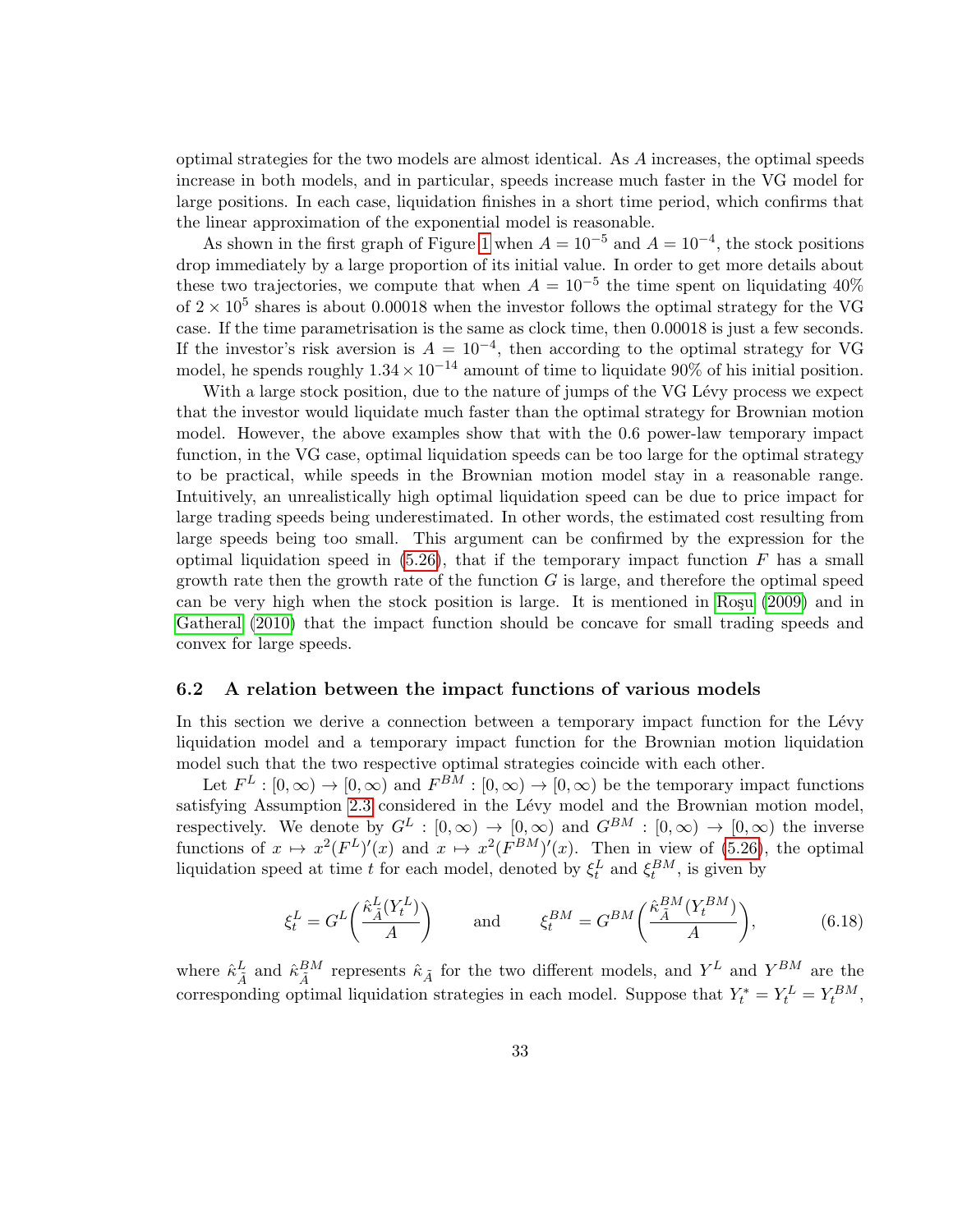for all  $t \geq 0$ . Then

$$
G^{L}\left(\frac{\hat{\kappa}_{\tilde{A}}^{L}(Y_{t}^{*})}{A}\right) = G^{BM}\left(\frac{\hat{\kappa}_{\tilde{A}}^{BM}(Y_{t}^{*})}{A}\right), \qquad t \ge 0.
$$
\n(6.19)

Set  $z = G^{BM} \left( \frac{\hat{\kappa}_{\tilde{A}}^{BM}(Y_t^*)}{4} \right)$  $\left(\frac{Y_t^*}{A}\right)$ . By [\(6.13\)](#page-29-1) we have

<span id="page-33-1"></span><span id="page-33-0"></span>
$$
Y_t^* = \frac{\tilde{u} + \sqrt{\tilde{u}^2 + 2A\tilde{\sigma}^2 z^2 (F^{BM})'(z)}}{\tilde{A}\tilde{\sigma}^2},\tag{6.20}
$$

where  $\tilde{u} = \tilde{\mu} + \frac{\tilde{\sigma}^2}{2}$  $\frac{r^2}{2}$ . Then from [\(6.19\)](#page-33-0) we obtain that

$$
(F^L)'(z) = \frac{1}{Az^2} \hat{\kappa}_{\tilde{A}}^L \left( \frac{\tilde{u} + \sqrt{\tilde{u}^2 + 2A\tilde{\sigma}^2 z^2 (F^{BM})'(z)}}{\tilde{A}\tilde{\sigma}^2} \right),\tag{6.21}
$$

which is equivalent to

$$
F^{L}(x) = \int_{0}^{x} \frac{1}{Az^{2}} \hat{\kappa}_{\tilde{A}}^{L} \left( \frac{\tilde{u} + \sqrt{\tilde{u}^{2} + 2A\tilde{\sigma}^{2}z^{2}(F^{BM})'(z)}}{\tilde{A}\tilde{\sigma}^{2}} \right) dz.
$$
 (6.22)

It can be shown that Assumption [2.3](#page-4-0) is satisfied by the above expression. We can therefore conclude that if  $F^L$  and  $F^{BM}$  satisfy [\(6.22\)](#page-33-1), then  $Y^L = Y^{BM}$ .

Suppose  $F^{BM}$  in [\(6.22\)](#page-33-1) follows a power-law such that the optimal speed for the Brownian motion case is practically realistic (this kind of model is indeed used in practice). Then it follows from the relation in [\(6.22\)](#page-33-1) that in order for the optimal speed in VG case to be practically realistic, the function  $F<sup>L</sup>$  needs to increase to infinity faster than any power function. This is because for the VG Lévy process case, the lower bound of the function  $\hat{\kappa}_{\tilde{A}}^{VG}$ given in Proposition [6.1](#page-28-2) tends to infinity faster than any power function.

### 7 Conclusion

For a market agent with constant absolute risk aversion, we have derived an explicit expression for the optimal liquidation trajectory when the unaffected stock price process follows a Lévy process and where the temporary impact function satisfies some reasonable assumptions. We have shown how to linearize exponential Lévy models to obtain approximations for our Lévy model, and we have shown that for the variance-gamma model the optimal liquidation trajectory is more rapid than for the standard Brownian motion model. We have also derived an explicit expression for the temporary impact function for the Lévy model that results in the same optimal liquidation trajectory as the optimal trajectory for the Brownian motion model. For the future it would be interesting to investigate if there are any connection between the distribution of the returns for a stock and the temporary impact function for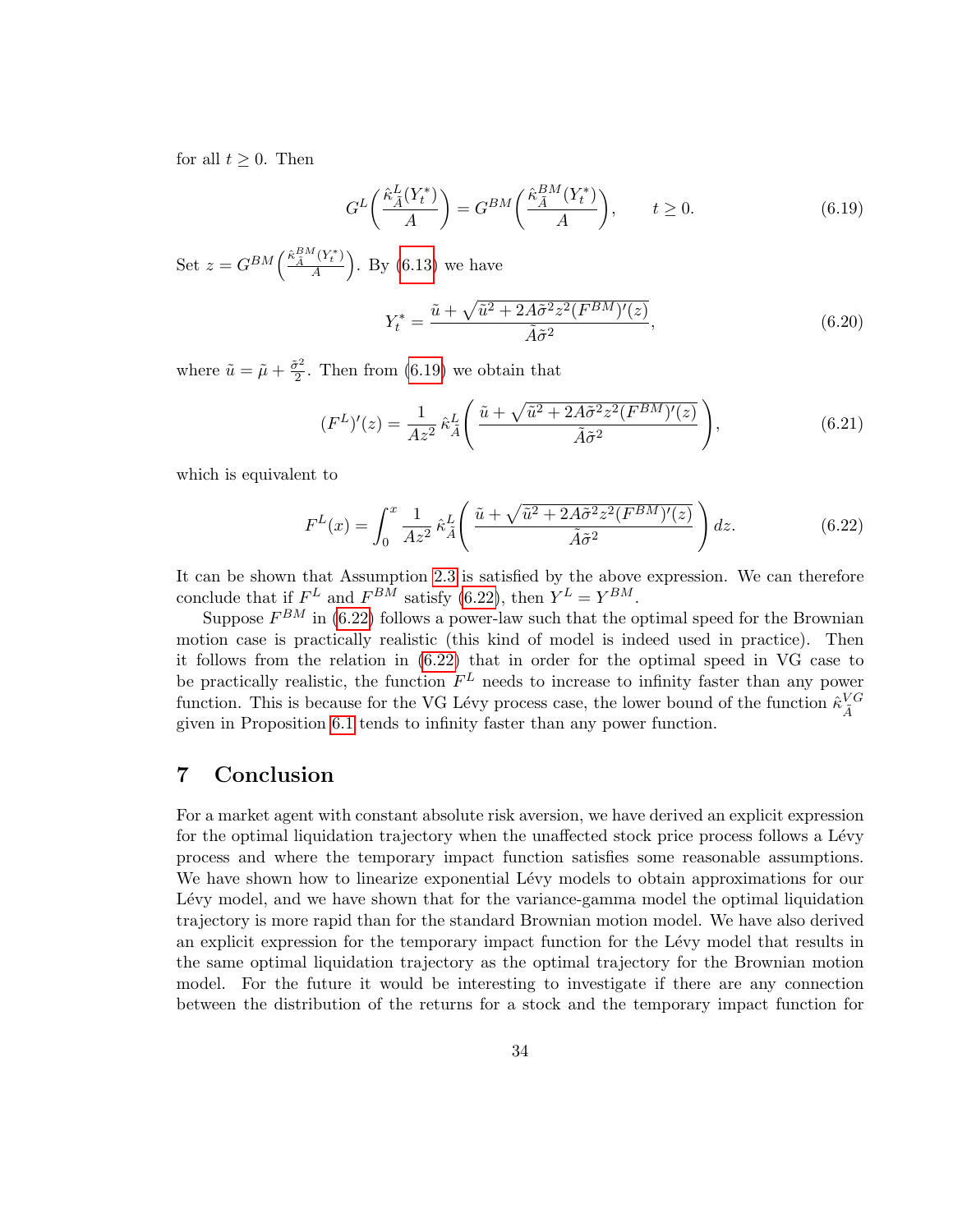that stock. [Madan and Seneta \(1990\)](#page-35-0) showed that for the exponential variance-gamma Lévy model there is a strong connection between the subordinator and the volume traded. So for the variance-gamma model there is a connection between the distribution of the returns and the distribution of the volume traded. As liquidity is related to variability of the volume traded, a connection between the distribution of the returns and the temporary impact function seems plausible, but needs further investigation.

### References

- <span id="page-34-8"></span>Alfonsi, A., Fruth, A., and Schied, A. (2010). Optimal execution strategies in limit order books with general shape functions. Quantitative Finance, 10:143–157.
- <span id="page-34-7"></span>Alfonsi, A. and Schied, A. (2010). Optimal trade execution and absence of price manipulations in limit order book models. SIAM Journal on Financial Mathematics, 1:490–522.
- <span id="page-34-9"></span>Alfonsi, A., Schied, A., and Slynko, A. (2012). Order book resilience, price manipulation, and the positive portfolio problem. SIAM Journal on Financial Mathematics, 3:511–533.
- <span id="page-34-6"></span>Almgren, R. (2003). Optimal execution with nonlinear impact functions and trading-enhanced risk. Risk, 10:1–18.
- <span id="page-34-4"></span>Almgren, R. and Chriss, N. (1999). Value under liquidation. Risk, 12(12):61–63.
- <span id="page-34-5"></span>Almgren, R. and Chriss, N. (2000). Optimal execution of portfolio transactions. Risk, 3(2):5– 39.
- <span id="page-34-11"></span>Almgren, R., Thum, C., Hauptmann, E., and Li, H. (2005). Direct estimation of equity market impact. Risk, 18(7):58–62.
- <span id="page-34-1"></span>Barndorff-Nielsen, O. E. (1997). Normal inverse gaussian distribution and stochastic volatility modelling. *Scandinavian Journal of Statistics*, 24(1):1–13.
- <span id="page-34-3"></span>Bertsimas, D. and Lo, A. (1998). Optimal control of execution costs. Journal of Financial Markets, 1:1–50.
- <span id="page-34-2"></span>Cartea, A., Jaimungal, S., and Penalva, J. (2015). Algorithmic and High-Frequency Trading. Cambridge University Press.
- <span id="page-34-10"></span>Cont, R. and Tankov, P. (2004). Financial modelling with jump processes. Chapman & Hall/CRC.
- <span id="page-34-0"></span>Eberlein, E. and Keller, U. (1995). Hyperbolic distributions in finance. Bernoulli, 1(3):281– 299.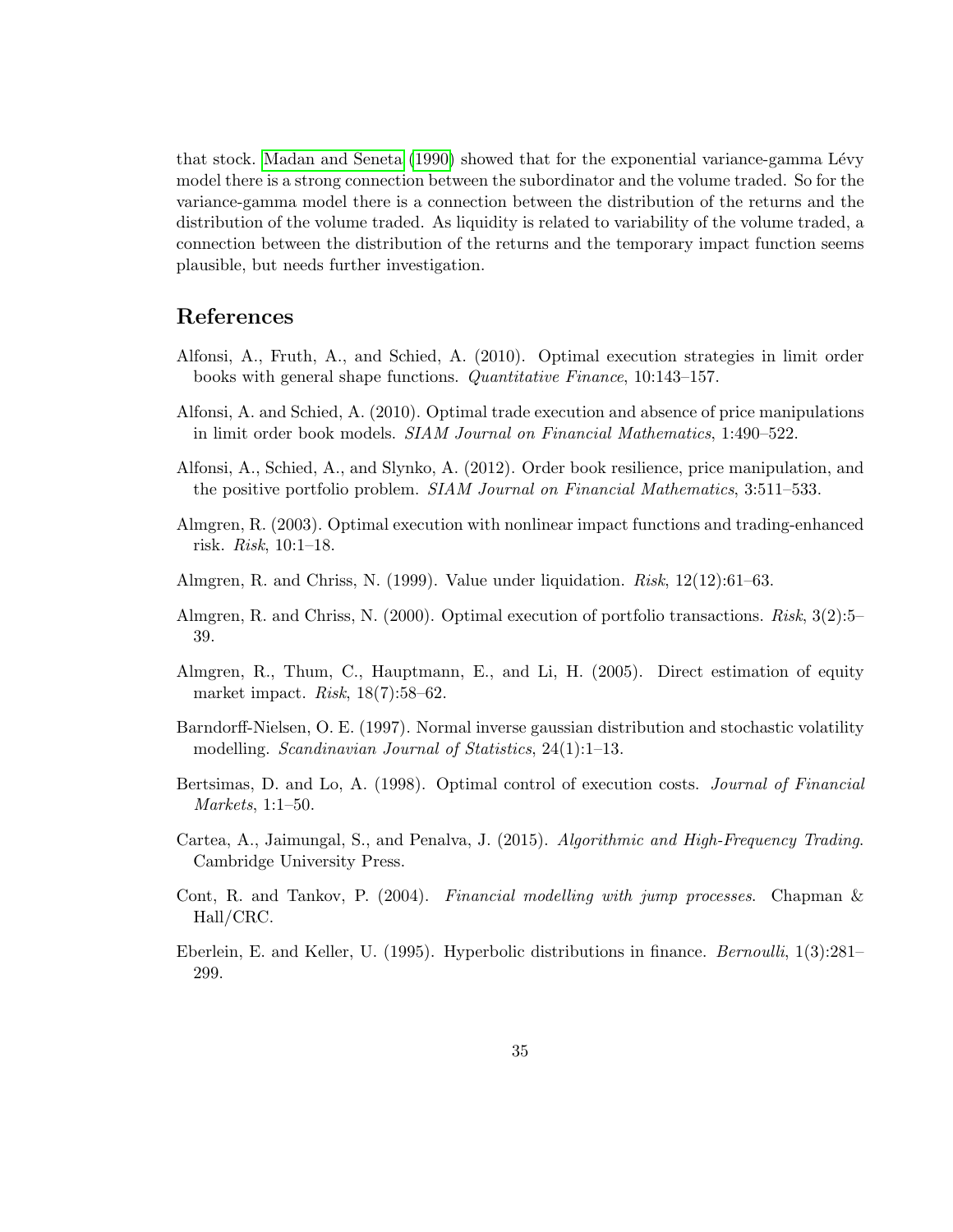- <span id="page-35-7"></span>Forsyth, P. A., Kennedy, J. S., Tse, S. T., and Windcliff, H. (2012). Optimal trade execution: a mean-quadratic variation approach. Journal of Economic Dynamics and Control, 36(12):1971–1991.
- <span id="page-35-3"></span>Gatheral, J. (2010). No-dynamic-arbitrage and market impact. *Quantitative Finance*,  $10(7):749-759.$
- <span id="page-35-6"></span>Gatheral, J. and Schied, A. (2011). Optimal trade execution under geometric brownian motion in the Almgren and Chriss framework. International Journal of Theoretical and Applied Finance, 14:353–368.
- <span id="page-35-2"></span>Guéant, O. (2016). The Financial Mathematics of Market Liquidity. Chapman and Hall.
- <span id="page-35-8"></span>Guo, X. and Zervos, M. (2015). Optimal execution with mulitplicative price impact. SIAM Journal on Financial Mathematics, 6(1):281–306.
- <span id="page-35-12"></span>Kallenberg, O. (2001). Foundations of modern probability. Springer.
- <span id="page-35-11"></span>Kallsen, J. and Shiryaev, A. (2002). The cumulant process and Esscher's change of measure. Finance and Stochastics, 6:397–428.
- <span id="page-35-9"></span>Kyprianou, A. (2006). Introductory lectures on fluctuations of Levy processes with applications. Springer.
- <span id="page-35-1"></span>Lehalle, C.-A. and Laruelle, S. (2013). Market Microstructure in Practice. World Scientific.
- <span id="page-35-14"></span>Lillo, F., Farmer, J. D., and Mantegna, R. N. (2003). Econophysics - master curve for priceimpact function. Nature, 421(6919):129–130.
- <span id="page-35-5"></span>Løkka, A. (2014). Optimal liquidation in a limit order book for a risk-averse investor. Mathematical Finance, 24(4):696–727.
- <span id="page-35-0"></span>Madan, D. and Seneta, E. (1990). The variance gamma (V.G.) model for share market returns. The Journal of Business, 63(4):511–524.
- <span id="page-35-4"></span>Obizhaeva, A. and Wang, J. (2013). Optimal trading strategy and supply/demand dynamics. Journal of Financial Markets, 16:1–32.
- <span id="page-35-13"></span>Rathgeber, A., Stadler, J., and Stöckl, S. (2013). Modeling share returns - an empirical study on the variance gamma model. *Proceedings of European Financial Management Association*, Reading 2013.
- <span id="page-35-15"></span>Roşu, I. (2009). A dynamic model of the limit order book. Review of Financial Studies, 22:4601.
- <span id="page-35-10"></span>Rogers, L. C. G. and Williams, D. (2000). Diffusions, Markov processes and martingales. Cambridge University Press.